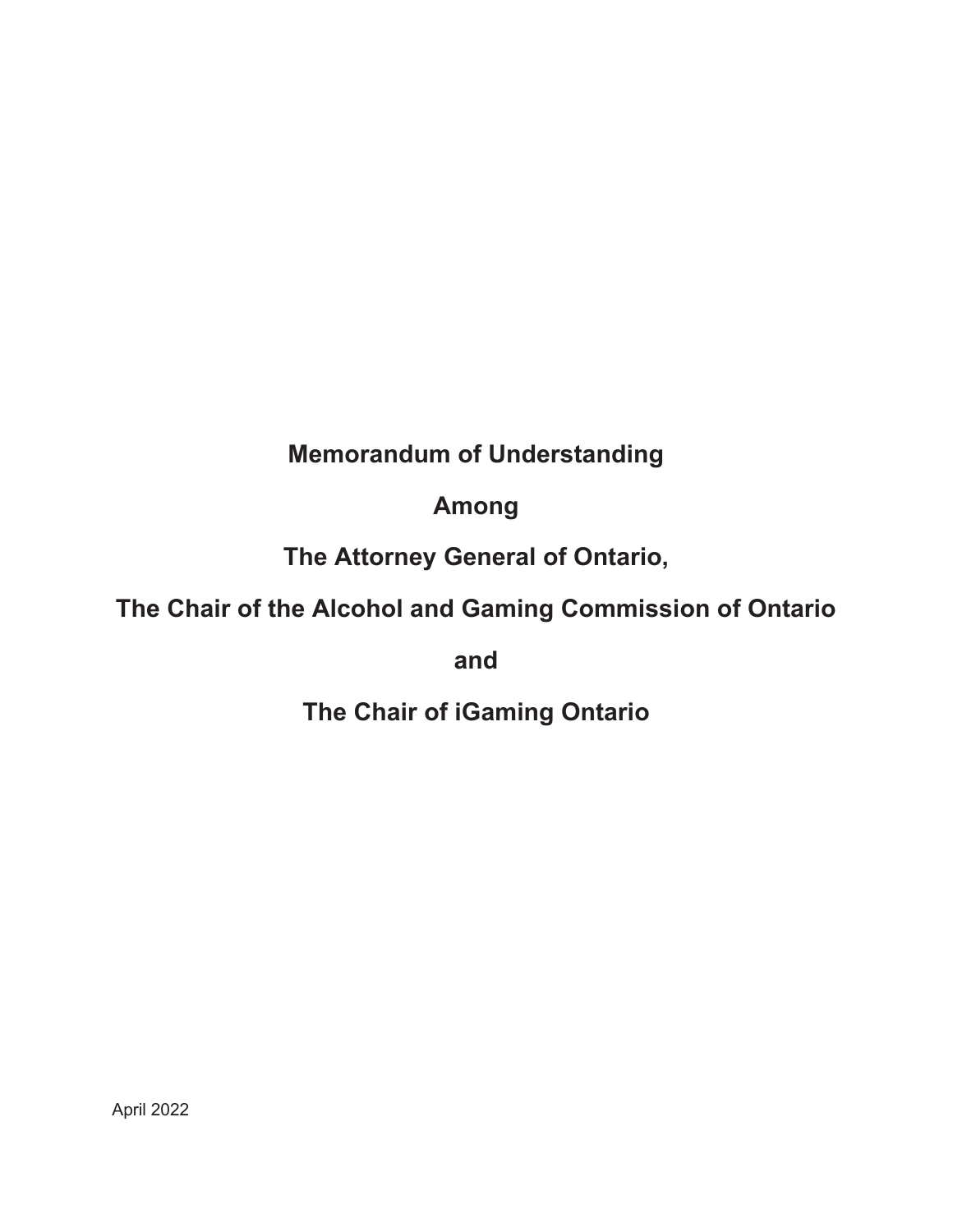### **CONTENTS**

| 8.1  |  |  |  |  |  |
|------|--|--|--|--|--|
| 8.2  |  |  |  |  |  |
| 8.3  |  |  |  |  |  |
| 8.4  |  |  |  |  |  |
| 8.5  |  |  |  |  |  |
| 8.6  |  |  |  |  |  |
| 8.7  |  |  |  |  |  |
| 8.8  |  |  |  |  |  |
|      |  |  |  |  |  |
| 9.1  |  |  |  |  |  |
| 9.2  |  |  |  |  |  |
| 9.3  |  |  |  |  |  |
| 9.4  |  |  |  |  |  |
| 9.5  |  |  |  |  |  |
| 9.6  |  |  |  |  |  |
| 9.7  |  |  |  |  |  |
| 9.8  |  |  |  |  |  |
| 9.9  |  |  |  |  |  |
|      |  |  |  |  |  |
|      |  |  |  |  |  |
| 11.1 |  |  |  |  |  |
| 11.2 |  |  |  |  |  |
| 11.3 |  |  |  |  |  |
|      |  |  |  |  |  |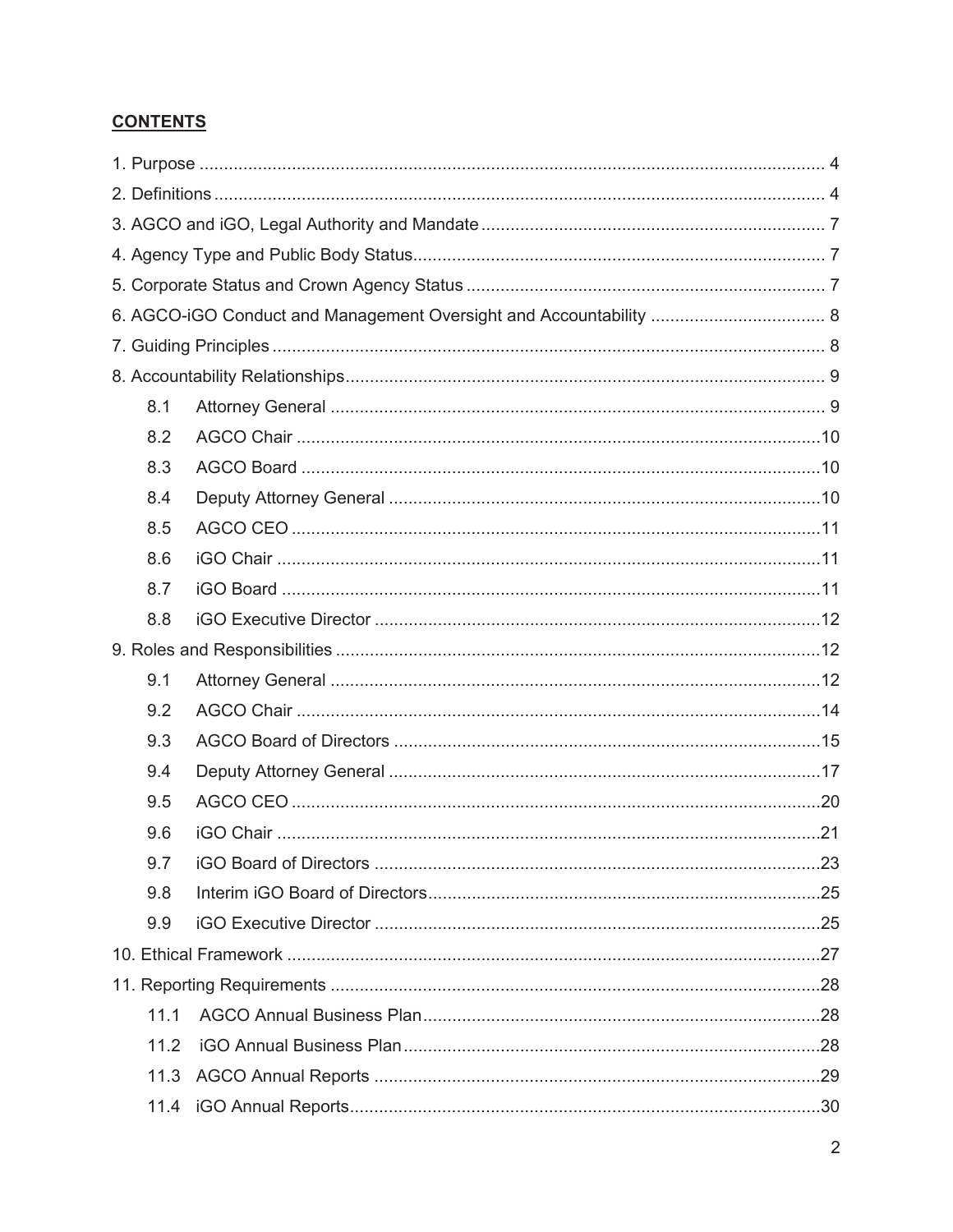| 14.1 |                                                                |  |  |  |  |
|------|----------------------------------------------------------------|--|--|--|--|
| 14.2 |                                                                |  |  |  |  |
| 14.3 |                                                                |  |  |  |  |
| 14.4 |                                                                |  |  |  |  |
| 14.5 | Creation, Collection, Maintenance and Disposition of Records35 |  |  |  |  |
| 14.6 |                                                                |  |  |  |  |
| 14.7 |                                                                |  |  |  |  |
| 14.8 |                                                                |  |  |  |  |
|      |                                                                |  |  |  |  |
| 15.1 |                                                                |  |  |  |  |
| 15.2 |                                                                |  |  |  |  |
| 15.3 |                                                                |  |  |  |  |
|      |                                                                |  |  |  |  |
|      |                                                                |  |  |  |  |
|      |                                                                |  |  |  |  |
|      |                                                                |  |  |  |  |
|      |                                                                |  |  |  |  |
| 17.1 |                                                                |  |  |  |  |
|      |                                                                |  |  |  |  |
|      |                                                                |  |  |  |  |
|      |                                                                |  |  |  |  |
| 18.1 |                                                                |  |  |  |  |
|      |                                                                |  |  |  |  |
|      |                                                                |  |  |  |  |
|      |                                                                |  |  |  |  |
|      |                                                                |  |  |  |  |
|      |                                                                |  |  |  |  |
|      |                                                                |  |  |  |  |
|      |                                                                |  |  |  |  |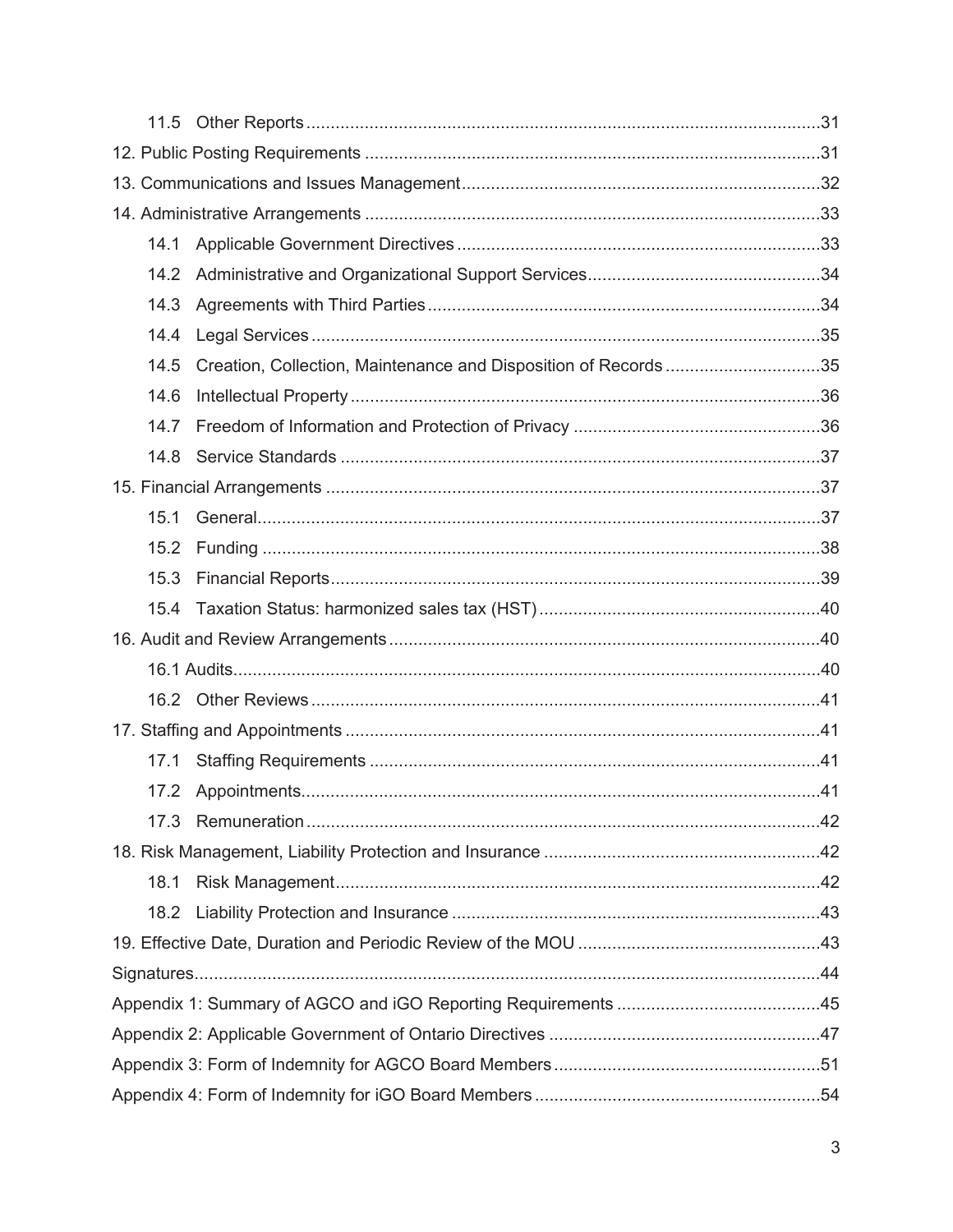The parties to this memorandum of understanding agree to the following:

## **1. Purpose**

a. The purpose of this memorandum of understanding (MOU) is to:

- Establish the accountability relationship between the Attorney General and the Chair of the AGCO on behalf of the AGCO.
- Establish the relationship between the Chair of the AGCO on behalf of the AGCO and the Chair of iGO on behalf of iGO.
- Establish the accountability relationship between the Attorney General and the Chair of iGO on behalf of iGO.
- Clarify the roles and responsibilities of the Attorney General, the Deputy Attorney General, the Chair of the AGCO, the Chair of iGO, the Chief Executive Officer of the AGCO, the Executive Director of iGO, the AGCO's Board of Directors, and iGO's Board of Directors.
- Clarify the operational, administrative, financial, staffing, auditing and reporting arrangements between the AGCO and the Ministry of the Attorney General that support the accountability requirements within a framework which recognizes that the AGCO makes independent regulatory decisions.
- Clarify the operational, administrative, financial, staffing, auditing and reporting arrangements between iGO and the Ministry of the Attorney General that support the accountability requirements necessitated by iGO's mandate to conduct and manage prescribed online lottery schemes, as well as its role as a revenue-generating entity for the Province, as required by law and applicable Government Directives.
- b. This MOU should be read together with the *Alcohol and Gaming Commission of Ontario Act, 2019*. This MOU does not affect, modify or limit the powers of the AGCO or iGO as set out under the *Alcohol and Gaming Commission of Ontario Act, 2019*, and the iGO Regulation, or interfere with the responsibilities of any of its parties as established by law. In case of a conflict between this MOU and any act or regulation, the act or regulation prevails.
- c. This MOU replaces the memorandum of understanding between the Attorney General of Ontario and the Chair of the AGCO from 2013.

# **2. Definitions**

In this MOU:

- a. "AAD" means the Treasury Board/Management Board of Cabinet Agencies and Appointments Directive;
- b. "Acts" means the following acts, including any amendments to those acts and the relevant regulations made thereunder:
	- x *Alcohol and Gaming Commission of Ontario Act, 2019;*
	- x *Liquor Licence and Control Act, 2019*;
	- x *Gaming Control Act, 1992*;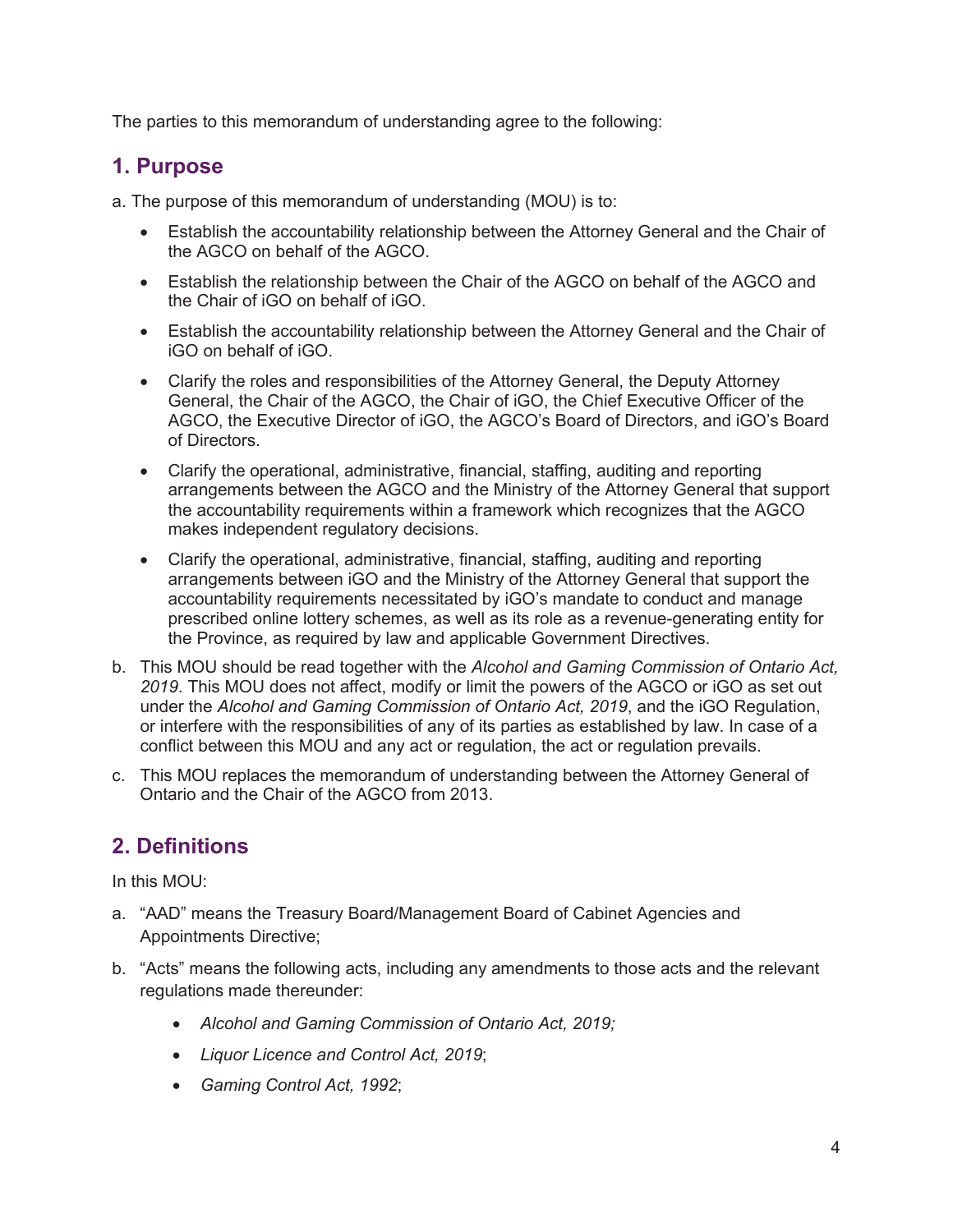- *Horse Racing Licence Act, 2015*; and
- x *Cannabis Licence Act, 2018*.
- c. "AGCO" means the Alcohol and Gaming Commission of Ontario;
- d. "AGCOA" means the *Alcohol and Gaming Commission of Ontario Act, 2019* ;
- e. "AGCO Annual Report" means AGCO's Annual Report referred to in section 11.3 of this MOU.
- f. "AGCO Board" means the Board of Directors of the AGCO;
- g. "AGCO Board Members" means the members of the Board of Directors of the AGCO;
- h. "AGCO CEO" means the Chief Executive Officer of the AGCO;
- i. "AGCO Chair" means the Chair of the Board of Directors of the AGCO;
- j. "AGCO Annual Business Plan" means the AGCO's Annual Business Plan referred to in section 11.1 of this MOU.
- k. "AODA" means the *Accessibility for Ontarians with Disabilities Act, 2005*;
- l. "Appointee" means a Member of the AGCO Board of Directors appointed by the Lieutenant Governor in Council, or a Member of the iGO Board of Directors appointed by the Attorney General or the AGCO Board of Directors, but does not mean an individual employed or appointed by the AGCO or iGO as staff;
- m. "Applicable Government Directives" means the Government directives, policies, standards and guidelines that apply to the AGCO and iGO, respectively, as may be amended or replaced from time to time, which are listed in Appendix 2 to this MOU;
- n. "Attorney General" means the Attorney General of Ontario or such other person who may be designated from time to time as the responsible Minister in relation to this MOU in accordance with the *Executive Council Act*;
- o. "CLA" means the *Cannabis Licence Act, 2018*;
- p. "CRF" means the Consolidated Revenue Fund as defined by the *Financial Administration Act*;
- q. "Deputy Attorney General" means the Deputy Attorney General of the Ministry of the Attorney General or the Deputy Attorney General's designate;
- r. "FAA" means the *Financial Administration Act*;
- s. "FIPPA" means the *Freedom of Information and Protection of Privacy Act*;
- t. "Fiscal Year" means the period from April 1 to March 31;
- u. "GCA" means the *Gaming Control Act, 1992*;
- v. "Government" means the Government of Ontario;
- w. "HRAP" means the Horse Racing Appeal Panel;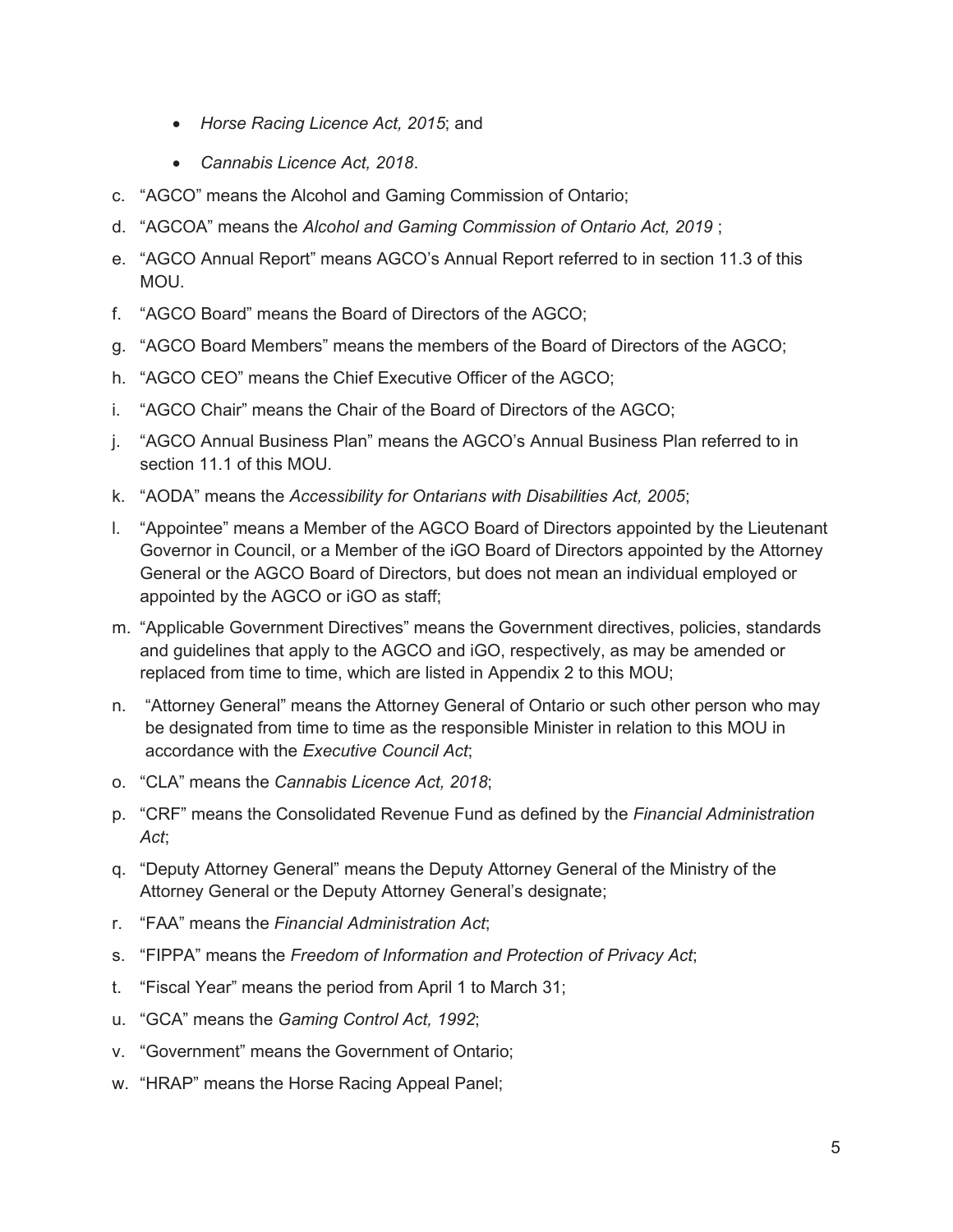- x. "HRLA" means *Horse Racing Licence Act, 2015*;
- y. "iGO" means iGaming Ontario, the lottery subsidiary of the AGCO responsible for the conduct and management of online lottery schemes that are prescribed by the iGO Regulation;
- z. "iGO Annual Business Plan," means iGO's Annual Business Plan as described in section 11.2;
- aa. "iGO Annual Report" means iGO's Annual Report referred to section 11.4 of this MOU;
- bb. "iGO Board" means the Board of Directors of iGO;
- cc. "iGO Chair" means the Chair of the Board of Directors of iGO;
- dd. "iGO Executive Director" means the Executive Director of iGO;
- ee. "iGO Regulation" means Ontario Regulation 722/21 (Lottery Subsidiary iGaming Ontario) made under the *AGCOA*;
- ff. "iGO Vice-Chair" means the Vice-Chair of the Board of Directors of iGO;
- gg. "Interim iGO Board" means the interim Board of Directors of iGO as described in section 12 of the iGO Regulation;
- hh. "LGIC" means the Lieutenant Governor in Council;
- ii. "LLCA" means *Liquor Licence and Control Act, 2019*;
- jj. "MBC" means the Management Board of Cabinet;
- kk. "Minister of Finance" means the Minister of Finance or such other person who may be designated from time to time under the *Executive Council Act*;
- ll. "Ministry" means the Ministry of the Attorney General or any successor to the Ministry;
- mm. "MOU" means this Memorandum of Understanding signed by the Attorney General, the AGCO Chair and the iGO Chair;
- nn. "OIC" means Order in Council;
- oo. "OLG" means the Ontario Lottery and Gaming Corporation;
- pp. "OPS" means the Ontario Public Service;
- qq. "Panel Members" means the members of the Horse Racing Appeal Panel;
- rr. "President of Treasury Board" means the President of Treasury Board of such other person who may be designated from time to time under the *Executive Council Act*;
- ss. "PSOA" means the *Public Service of Ontario Act, 2006*;
- tt. "Registrar" means the Registrar, as defined in the *Alcohol and Gaming Commission of Ontario Act, 2019*;
- uu. "TBS" means the Treasury Board Secretariat;
- vv. "TB/MBC" means the Treasury Board/Management Board of Cabinet;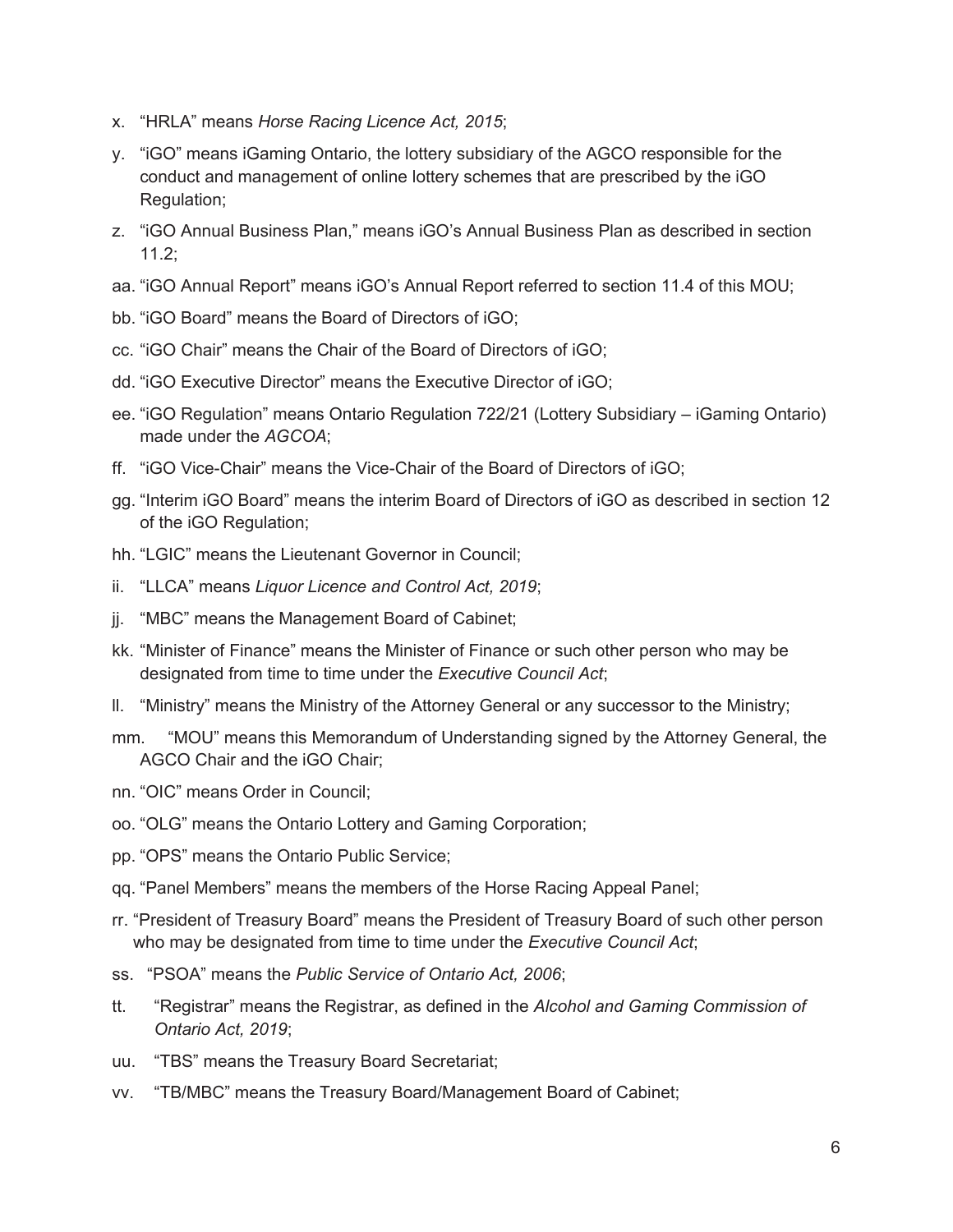ww. Any reference to a statute or regulation is a reference to that statute or regulation as amended from time to time.

# **3. AGCO and iGO, Legal Authority and Mandate**

- a. The legal authority of the AGCO is set out in the *AGCOA* and the iGO Regulation.
- b. The legal authority of iGO is set out in the *AGCOA* and the iGO Regulation.
- c. The AGCO has statutory authority granted by the *AGCOA*. The AGCO exercises specific authority granted to it by the *LLCA*, the *GCA*, the *HRLA*, the *CLA* and by the iGO Regulation. The Registrar exercises specific statutory authority granted under the *LLCA*, the *GCA*, the *HRLA*, and the *CLA*.
- d. The AGCO regulates the alcohol, gaming, horse racing, and private cannabis retail sectors, to the extent authorized by law, in the public interest, and in accordance with the principles of honesty and integrity, and social responsibility pursuant to s. 3(2) of the *AGCOA*.
- e. iGO is responsible for the conduct and management of prescribed online lottery schemes in Ontario.
- f. The objects of the AGCO are listed in s. 3(1) of the *AGCOA*.
- g. The objects of iGO are listed in s. 4 of the iGO Regulation.
- h. The AGCO provides administrative support to the Registrar in the carrying out of the Registrar's powers under the *GCA*, the *LLCA*, the *CLA* and the *HRLA* whereby the Registrar inspects or investigates registrants, licence holders, permit holders, authorization holders and applicants.
- i. The AGCO has an arbitration role under the *Ontario Lottery and Gaming Corporation Act, 1999* in respect of OLG lotteries, whereby members of the AGCO Board, or others selected by the AGCO Chair, may arbitrate disputes between persons claiming prizes from the OLG.
- j. The Registrar is responsible for administering Order in Council 1413/08, which authorizes licensing of charitable or religious organizations for the purpose of conducting and managing lottery schemes in Ontario.

# **4. Agency Type and Public Body Status**

- a. The AGCO is designated as a board-governed provincial agency under the AAD.
- b. iGO is designated as a board-governed Other Government Organization under the AAD.
- c. iGO is a subsidiary of the AGCO.
- d. The AGCO is prescribed as a public body by Ontario Regulation 146/10 under the *PSOA*.
- e. iGO is prescribed as a public body by Ontario Regulation 146/10 under the *PSOA*.

## **5. Corporate Status and Crown Agency Status**

- a. The AGCO is an agent of the Crown as set out in the *AGCOA*.
- b. iGO is an agent of the Crown as set out in the *AGCOA*.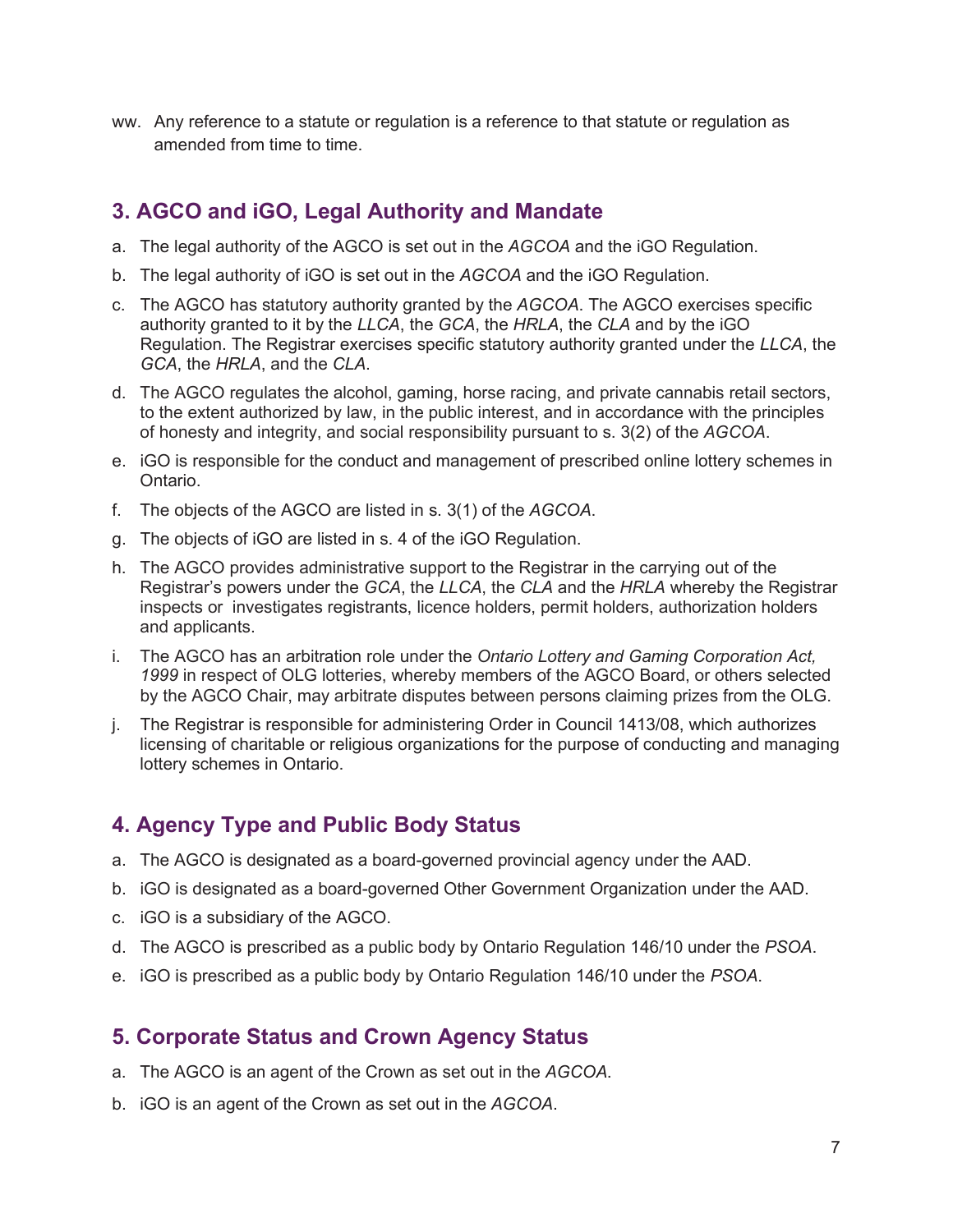- c. The AGCO is a corporation without share capital continued under the *AGCOA*.
- d. iGO is a corporation without share capital continued under the iGO Regulation.
- e. The AGCO has the capacity, rights, power and privileges of a natural person for carrying out its objects, subject to the limitations placed upon it by the *AGCOA*.
- f. iGO has the capacity, rights, powers and privileges of a natural person for carrying out its objects, subject to the limitations prescribed by the iGO Regulation and the *AGCOA.*
- g. The *Corporations Information Act* does not apply to the AGCO. Provisions of the *Not-for-Profit Corporations Act, 2010* may apply to the AGCO if prescribed as such by a regulation under the *AGCOA*.
- h. The *Corporations Information Act* does not apply to iGO. Provisions of the *Not-for- Profit Corporations Act, 2010* may apply to iGO if prescribed as such by a regulation under the *AGCOA*.
- i. iGO is bound by prescribed provisions of the *Business Corporations Act* set out in s. 24 of the iGO Regulation.

# **6. AGCO-iGO Conduct and Management Oversight and Accountability**

- a. The AGCO's objects include overseeing iGO's conduct and management of prescribed online lottery schemes. As a result, iGO's Board is accountable to the AGCO Board for the conduct and management of prescribed online lottery schemes, in accordance with s. 3(1) of the *AGCOA*.
- b. iGO is accountable to the Attorney General for revenue generation, forecasting, and reporting.
- c. The Attorney General recognizes and affirms that it will support the AGCO and iGO in the exercise of their objects under the *AGCOA*, including in relation to oversight of the conduct and management of prescribed online lottery schemes.

# **7. Guiding Principles**

The parties agree to the following principles:

- a. The Attorney General recognizes that the AGCO and iGO exercise powers and perform duties in accordance with their respective legal mandates under the Acts, this MOU, and all applicable Government policies and directives as articulated in Appendix 2 to this MOU.
- b. The Attorney General recognizes that the AGCO and iGO play a meaningful role in the development of the policies and programs of the Government, as well as in the implementation of those policies and delivery of programs.
- c. The AGCO Board acknowledges that it is accountable, through the Attorney General, to the Legislative Assembly in exercising its mandate. Accountability is a fundamental principle to be observed in the management, administration and operations of the AGCO. The AGCO Board acknowledges that it is accountable to the Attorney General, through the AGCO Chair, for governance and oversight of the AGCO and for the oversight of the conduct and management of prescribed online lottery schemes by iGO. For greater certainty, iGO is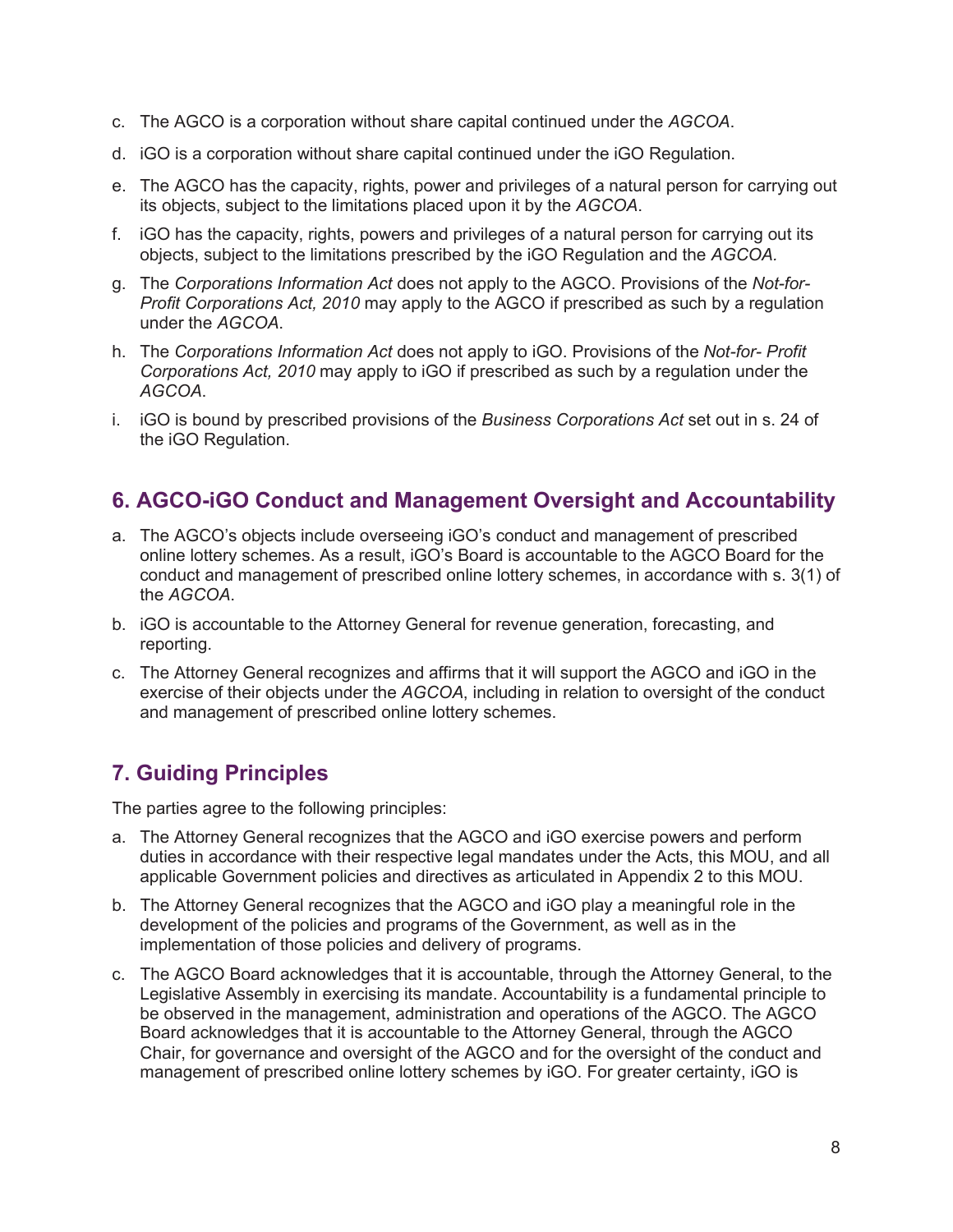directly accountable to the Attorney General for its revenue-generation mandate and the forecasting or reporting of same.

- d. The iGO Board acknowledges that it is accountable, through the AGCO Board and the Attorney General, to the Legislative Assembly in exercising its mandate. Accountability is a fundamental principle to be observed in the management, administration and operations of iGO. The iGO Board acknowledges that it is accountable to the Attorney General, through the iGO Chair for governance and oversight of iGO. The iGO Board acknowledges that it is accountable to the AGCO Board for the conduct and management of prescribed online lottery schemes.
- e. As a Crown agent, the AGCO conducts itself according to the management principles of the Government. These principles include ethical behaviour; prudent, effective and lawful use of public resources; fairness; high quality service to the public; and openness and transparency to the extent allowed under the law.
- f. The Attorney General and the AGCO Board, through the AGCO Chair, are committed to a strong agency that is empowered to fulfill its statutory mandate efficiently and effectively. They share the goal of establishing and maintaining a co-operative relationship that facilitates the efficient administration of the agency and fulfillment of its statutory responsibilities.
- g. As a Crown agent that is an Other Government Organization, iGO conducts itself according to the management principles of the Government. These principles include ethical behaviour; prudent, effective and lawful use of public resources; fairness; high quality service to the public; and openness and transparency to the extent allowed under the law.
- h. The Attorney General and the iGO Board, through the iGO Chair, are committed to a strong iGO that is empowered to fulfill its statutory mandate efficiently and effectively. They share the goal of establishing and maintaining a co-operative relationship that facilitates the efficient administration of iGO and fulfillment of its statutory responsibilities.
- i. The Attorney General recognizes and affirms that they will support the AGCO and iGO in the exercise of their objects under the *AGCOA* and the iGO Regulation, including in relation to oversight of the conduct and management of prescribed online lottery schemes.
- j. The AGCO and the Ministry agree to seek cost effective services and avoid duplication of services wherever possible.
- k. iGO and the Ministry agree to seek cost effective services and avoid duplication of services wherever possible.
- l. In accordance with subsection 18(1) of the iGO Regulation, iGO may enter into written agreements with the AGCO providing that the AGCO, or any of its officers or employees, will provide services, advice, assistance, goods or other property to iGO.
- m. The AGCO, iGO and the Ministry will work together in a mutually respectful manner.

# **8. Accountability Relationships**

#### **8.1 ATTORNEY GENERAL**

The Attorney General is accountable: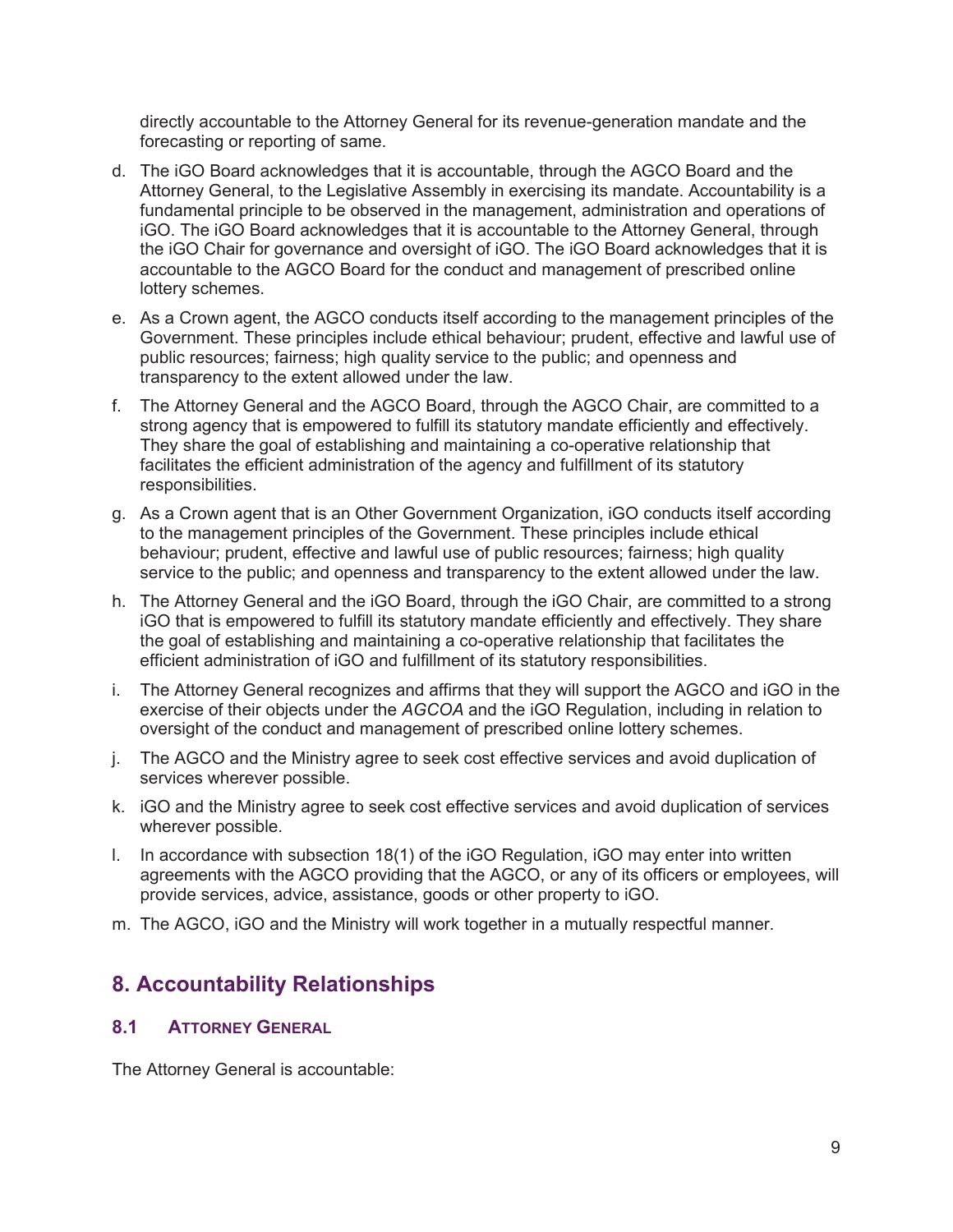- a. To Cabinet and the Legislative Assembly for the AGCO's and iGO's fulfilment of their respective mandates and their compliance with all applicable Government policies and directives as articulated in Appendix 2 to this MOU, and for reporting to the Legislative Assembly on the AGCO's and iGO's affairs.
- b. For reporting and responding to TB/MBC on the AGCO's and iGO's performance and compliance with all applicable Government policies and directives as articulated in Appendix 2 to this MOU. This accountability does not extend to the statutory responsibilities of the Registrar and will not in any way fetter the discretion of the Registrar.
- c. To Cabinet for the performance of the AGCO and iGO and their compliance with the Government's broad policy directions.

### **8.2 AGCO CHAIR**

The AGCO Chair, acting on behalf of the AGCO Board, is accountable:

- a. To the Attorney General for the AGCO's performance in fulfilling its mandate, and for carrying out the roles and responsibilities assigned to the AGCO Chair by the Acts, this MOU, and all applicable Government policies and directives as articulated in Appendix 2 to this MOU.
- b. For reporting to the Attorney General, as requested, on the AGCO's and iGO's activities related to the conduct and management of prescribed online lottery schemes.
- c. For ensuring timely communications with the Attorney General regarding any issue that affects, or can reasonably be expected to affect, the Attorney General's responsibilities for the AGCO and for iGO 's conduct and management of prescribed online lottery schemes.
- d. To the Attorney General to confirm the AGCO's compliance with legislation, directives, and accounting and financial policies.

### **8.3 AGCO BOARD**

The AGCO Board is accountable:

- a. Through the AGCO Chair, to the Attorney General for the oversight and governance of the AGCO; setting goals, objectives and the strategic direction for the AGCO within its mandate; and for carrying out the roles and responsibilities assigned to it by the Acts, this MOU, and all applicable Government policies and directives as articulated in Appendix 2 to this MOU.
- b. For the oversight of the HRAP, noting the AGCO Board has no involvement in adjudicative matters overseen by the HRAP and has no authority or jurisdiction to intervene in individual cases.
- c. For overseeing iGO's conduct and management of prescribed online lottery schemes and for ensuring that prescribed online lottery schemes are conducted, managed and operated by iGO in accordance with the *Criminal Code* (Canada), the *AGCOA*, the *GCA* and the regulations made under them.

#### **8.4 DEPUTY ATTORNEY GENERAL**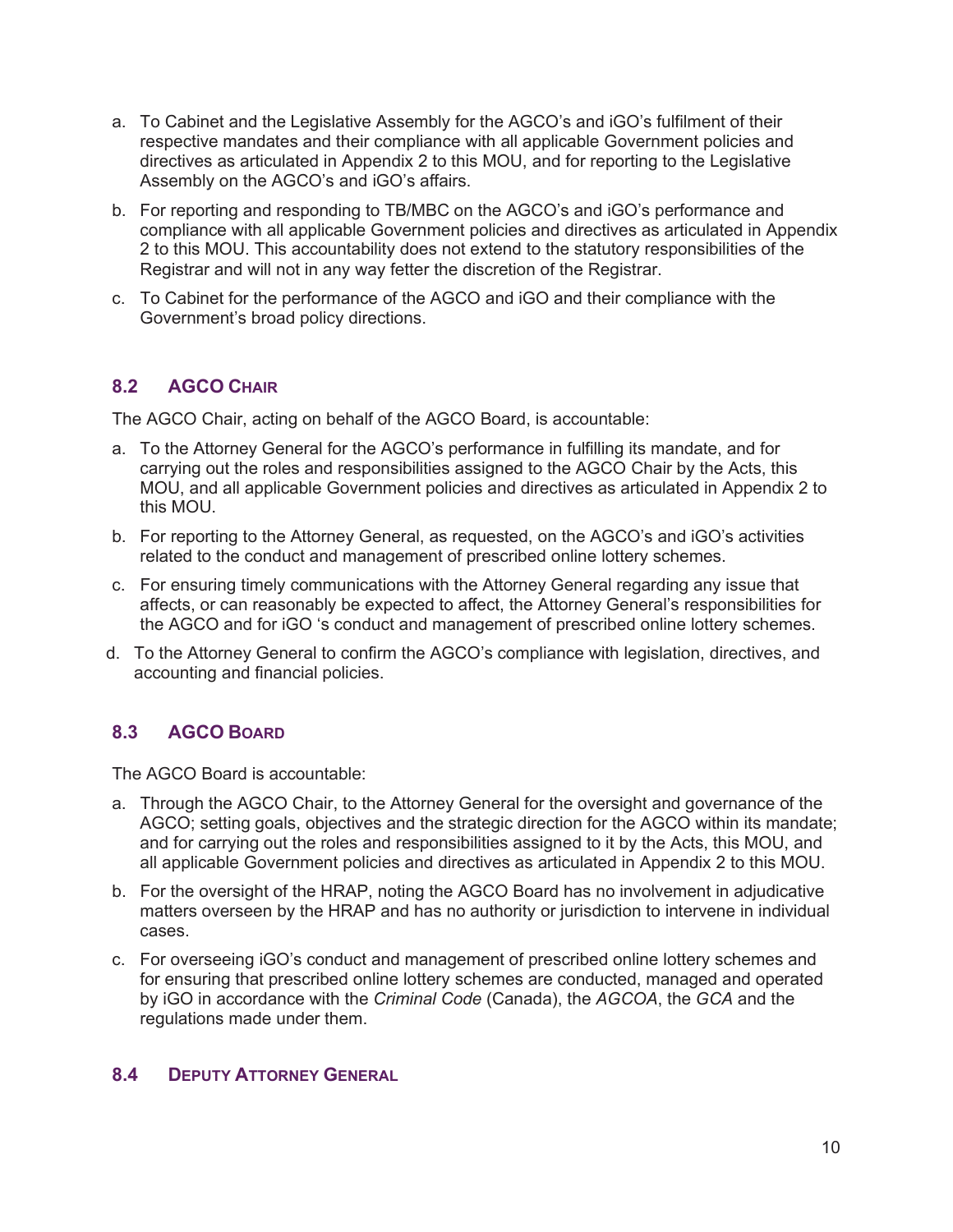The Deputy Attorney General is accountable to the Attorney General and to the Secretary of the Cabinet for the performance of the Ministry in providing administrative and organizational support to the AGCO and iGO and for carrying out the roles and responsibilities assigned by the Attorney General or provided to the Deputy Attorney General by this MOU and all applicable Government policies and directives as articulated in Appendix 2 to this MOU.

The Deputy Attorney General is also accountable for attesting to TB/MBC on the AGCO's and iGO's compliance with applicable Government directives.

## **8.5 AGCO CEO**

The AGCO CEO is accountable to the AGCO Board for the management and administration of the AGCO; the supervision of AGCO staff; and for carrying out the roles and responsibilities assigned by the AGCO Board, this MOU and applicable Government policies and directives as articulated in Appendix 2 to this MOU. The AGCO CEO works under the direction of the AGCO Chair to implement policy and operational decisions. The AGCO CEO reports the AGCO's performance results to the AGCO Board, through the AGCO Chair. The AGCO CEO is accountable to the AGCO Board for overseeing agreements between the AGCO and iGO that are made in accordance with s. 18(1) of the iGO Regulation for the provision of services, advice, assistance, goods or other property to iGO.

### **8.6 IGO CHAIR**

The iGO Chair, acting on behalf of the iGO Board, is accountable:

- a. To the AGCO Board on matters related to the oversight of conduct and management of prescribed online lottery schemes and for reporting to the AGCO board, as requested, on iGO's activities related to such matters.
- b. To the Attorney General for ensuring iGO's compliance with legislation, regulations, applicable Government directives, accounting, and financial policies and for reporting to the Attorney General, as requested, on iGO's activities.
- c. For generating revenues from prescribed online lottery schemes and ensuring those revenues are used in a fiscally responsible manner that complies with the iGO Regulation and applicable Government directives that apply to iGO, and that is in accordance with generally acceptable business, ethical, financial and risk management practices and standards.
- d. For ensuring timely communications with the Attorney General regarding any issue that affects, or can reasonably be expected to affect, the Attorney General's responsibilities for iGO.

### **8.7 IGO BOARD**

The iGO Board is accountable:

- a. To the AGCO Board, through the iGO Chair, for the conduct and management of prescribed online lottery schemes.
- b. To the Attorney General and the AGCO Board for the provision of the Annual Report and for the inclusion of such additional content as the Attorney General or the AGCO Board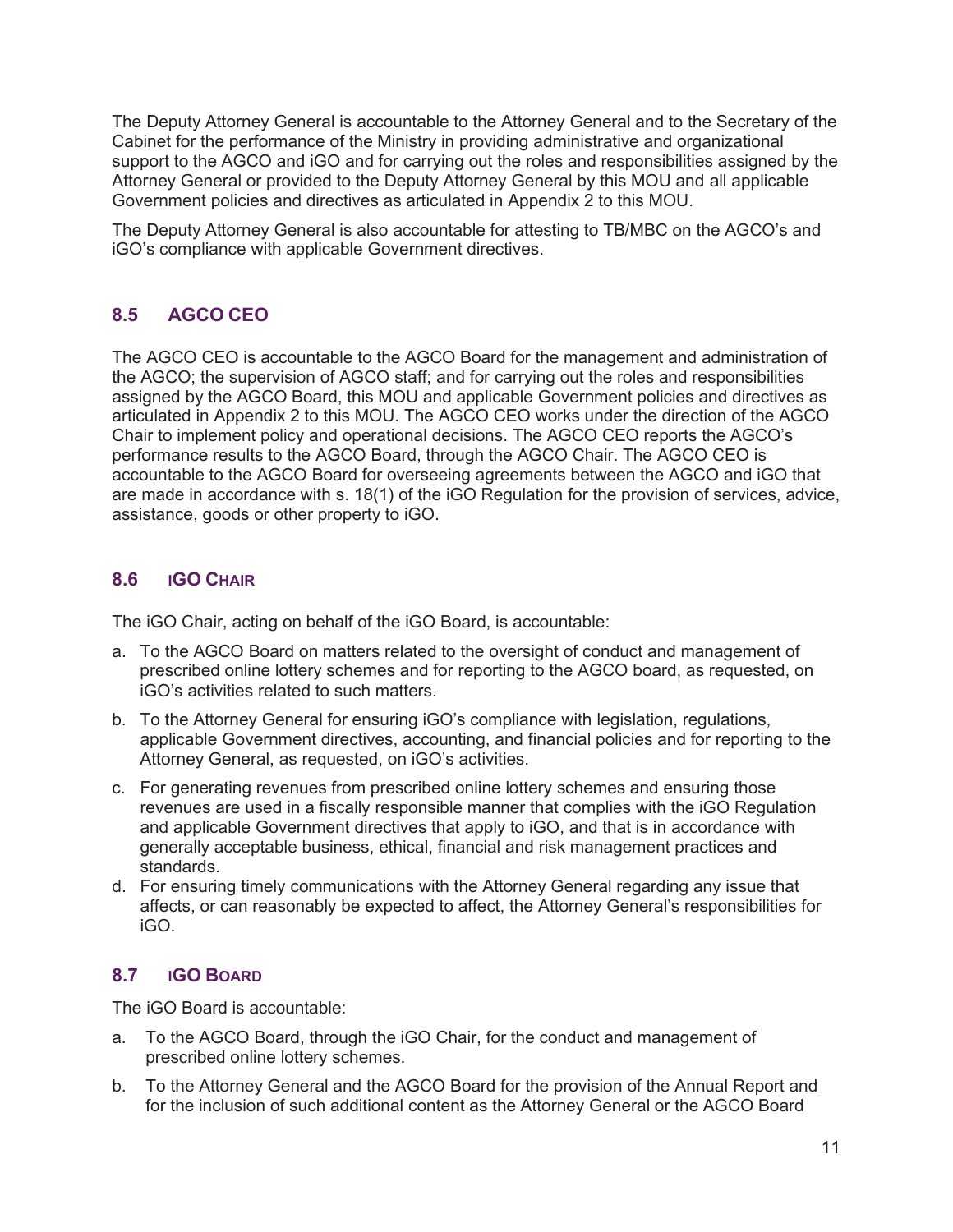may require.

c. For matters outside of the conduct and management of prescribed online lottery schemes, to the Attorney General, through the iGO Chair, for the oversight and corporate governance of iGO, including setting goals, objectives and the strategic direction for iGO within its mandate; and for carrying out the roles and responsibilities assigned to it by the Acts, this MOU, and all applicable Government policies and directives as articulated in Appendix 2 to this MOU.

### **8.8 IGO EXECUTIVE DIRECTOR**

The iGO Executive Director is accountable to the iGO Board for the management and administration of iGO; the supervision of iGO staff; and carrying out the roles and responsibilities assigned by the iGO Board, the *AGCOA* and the iGO Regulation, this MOU and applicable Government policies and directives as articulated in Appendix 2 to this MOU. The iGO Executive Director works under the direction of the iGO Chair to implement policy and operational decisions. The iGO Executive Director reports iGO's performance results to the iGO Board, through the iGO Chair. The iGO Executive Director is accountable to the iGO Board for overseeing agreements between the AGCO and iGO that are made in accordance with s. 18(1) of the iGO Regulation for the provision of services, advice, assistance, goods or other property to iGO.

## **9. Roles and Responsibilities**

#### **9.1 ATTORNEY GENERAL**

The Attorney General is responsible for:

- a. Reporting and responding to the Legislative Assembly on the affairs of the AGCO and iGO.
- b. Reporting and responding to TB/MBC on the AGCO's and iGO's performance and compliance with all applicable Government policies and directives as articulated in Appendix 2 to this MOU.
- c. Recommending to TB/MBC, where required, the merger, any change to the mandate, or dissolution of the AGCO or iGO.
- d. Recommending to TB/MBC the powers to be given to, or revoked from, the AGCO or iGO when a change to the mandate of the AGCO or iGO is being proposed.
- e. Meeting with the AGCO Chair to discuss issues relating to the fulfilment of the AGCO's mandate.
- f. Meeting with the iGO Chair to discuss issues relating to the fulfillment of iGO's mandate.
- g. Working with the AGCO Chair to develop appropriate measures and mechanisms related to the performance of the AGCO.
- h. Working with the iGO Chair to develop appropriate measures and mechanisms related to the performance of iGO.
- i. Reviewing the advice or recommendation of the AGCO Chair on candidates for appointment or re-appointment to the AGCO Board.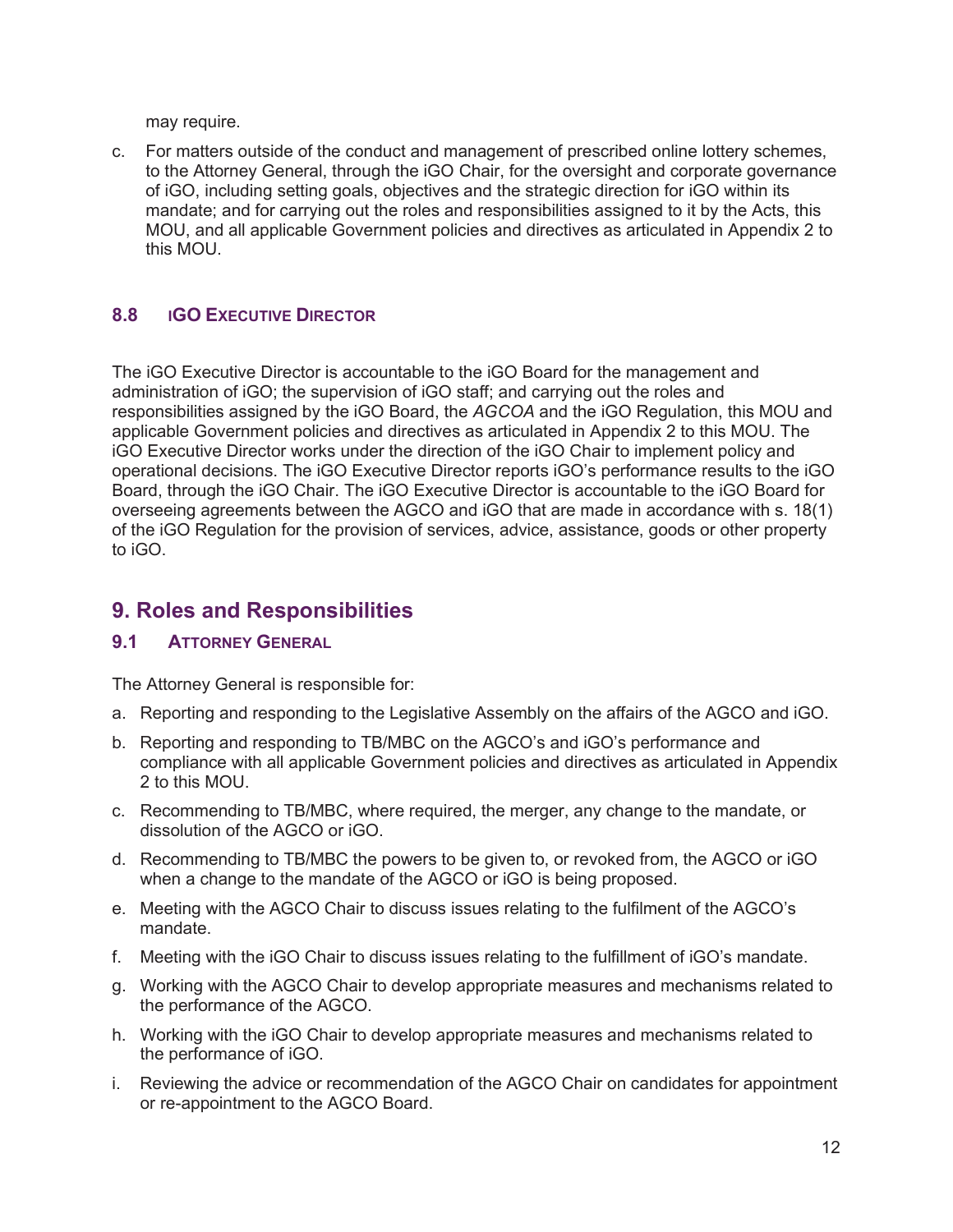- j. Reviewing the advice or recommendations of the AGCO Board on candidates for appointment or re-appointment to the iGO Board.
- k. Making recommendations to the Premier for LGIC appointments and re-appointments to the AGCO Board, pursuant to the process for the AGCO appointments established by legislation and by MBC through the AAD.
- l. Appointing members to the iGO Board pursuant to the process for iGO appointments set out in the iGO Regulation and established by MBC through the AAD*.*
- m. Approving the revocation of an appointment by the AGCO Board of an iGO Interim Board member.
- n. Reviewing advice and recommendations of the AGCO board and appointing an iGO Chair and iGO Vice-Chair from members of the iGO Board.
- o. Approving, with the Minister of Finance, iGO's by-laws relating to borrowing, investing or managing financial risks.
- p. Confirming iGO's compliance with legislative and TB/MBC policy objectives.
- q. Determining at any time the need for a review or audit of the AGCO or iGO, directing the AGCO Chair or the iGO Chair to undertake reviews of their respective agency on a periodic basis, and recommending to TB/MBC any change(s) to the governance or administration of the AGCO or iGO resulting from any such review or audit.
- r. When appropriate or necessary, taking action or directing that the AGCO take corrective action with respect to the AGCO's administration or operations, recognizing that decisions made by the Registrar must be made and must be seen by the public to be made independently and impartially.
- s. When appropriate or necessary, taking action or directing that iGO take corrective action with respect to iGO's administration or operations.
- t. Receiving the AGCO's Annual Report and iGO's Annual Report, which is included as an appendix in the AGCO's Annual Report, and approving the reports within 60 calendar days of receipt.
- u. Tabling the AGCO's Annual Report, including iGO's Annual Report, within 30 calendar days of approving the reports.
- v. Informing the AGCO Chair and the iGO Chair of the Government's priorities and broad policy directions applicable to each agency, respectively.
- w. Consulting, as appropriate, with the AGCO Chair (and others) and the iGO Chair (and others) on significant new directions or when the Government is considering regulatory or legislative changes for the AGCO or iGO, or changes that will have an impact on the operations of the AGCO or iGO.
- x. Developing this MOU and any amendments to it with the AGCO Chair and iGO Chair, and signing this MOU into effect after it has been signed by the AGCO Chair and iGO Chair.
- y. Reviewing and approving the AGCO's Annual Business Plan and iGO's Annual Business Plan.
- z. Recommending to TB/MBC any provincial funding to be allocated to the AGCO or iGO.
- aa. Outlining the high-level expectations, key commitments and performance priorities for the AGCO and iGO at the beginning of the annual business planning cycle through agency mandate letters.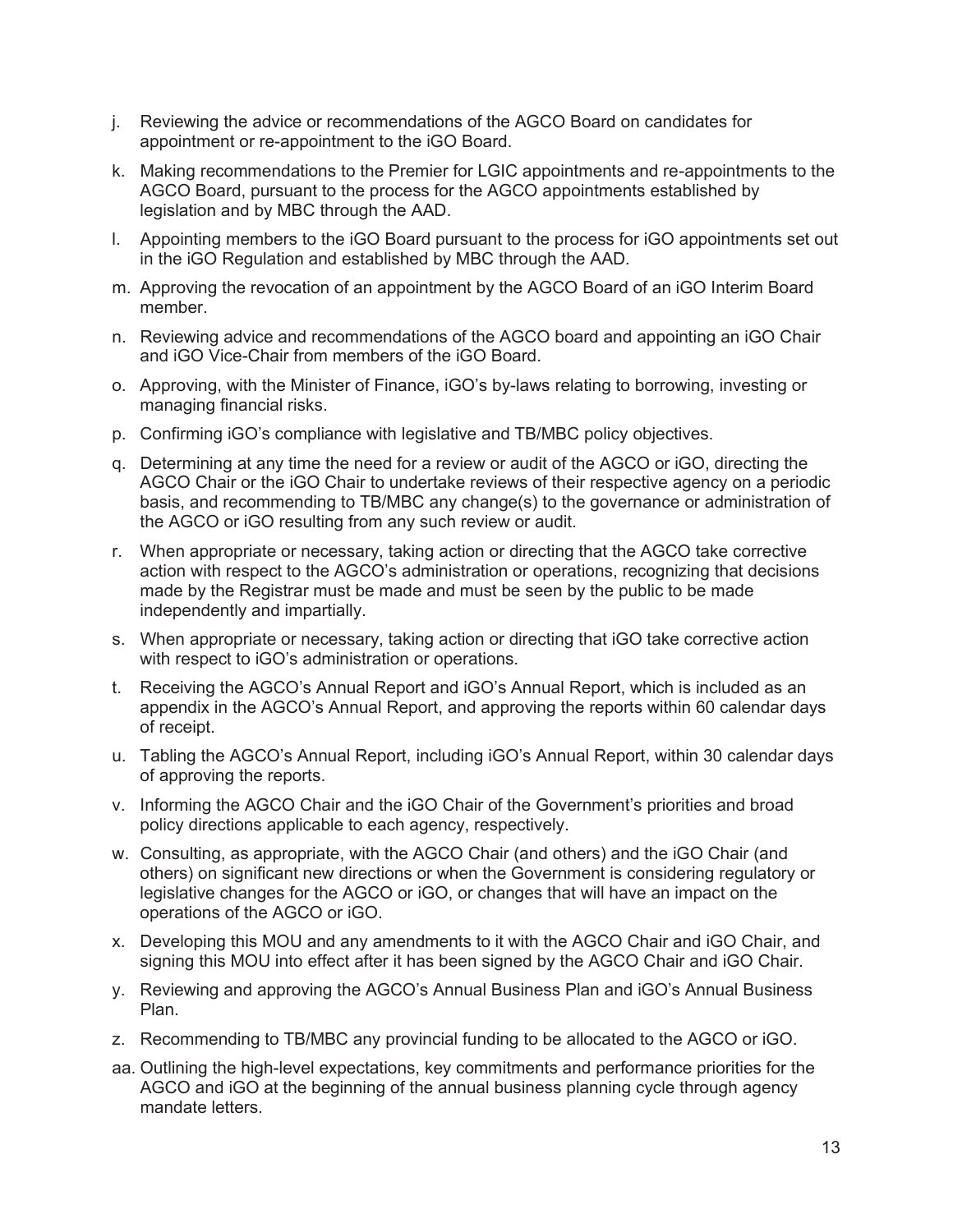- bb. Approving the remuneration of members of the iGO Board as recommended by the AGCO Board.
- cc. Recommending the remuneration of members of the AGCO Board, vice-chair and chair to the LGIC.

### **9.2 AGCO CHAIR**

The AGCO Chair is responsible to support the AGCO Board for:

- a. Providing leadership to the AGCO by working with the AGCO Board to set the goals, objectives and strategic directions within its mandate.
- b. Providing leadership to the AGCO's Board and ensuring the AGCO Board carries out its responsibilities for decisions regarding the AGCO.
- c. Chairing AGCO Board meetings, including the management of the AGCO Board's agenda.
- d. Reviewing and approving claims for per diems and travel expenses for members of the AGCO Board and the Chair of the HRAP.
- e. Seeking strategic policy direction for the AGCO from the Attorney General.
- f. Ensuring timely communications with the Attorney General regarding any issues or events that may concern, or can reasonably be expected to concern, the Attorney General in the exercise of their responsibilities relating to the AGCO and iGO.
- g. Consulting with the Attorney General in advance regarding any activity which may have an impact on the Government and Ministry's policies, directives or procedures, or on the AGCO's mandate, powers or responsibilities as set out in the *AGCOA*.
- h. Consulting with the Attorney General in advance regarding any activity which may have an impact on the Government and Ministry's policies, directives or procedures, or on iGO's mandate, powers or responsibilities as these relate to iGO's conduct and management of prescribed online lottery schemes as set out in the *AGCOA*.
- i. Reporting to the Attorney General as requested on the AGCO and on iGO's activities related to the oversight of conduct and management of prescribed online lottery schemes within agreed upon timelines, including an annual attestation letter confirming the AGCO's compliance with all applicable legislation, directives, and accounting and financial policies.
- j. Ensuring that the AGCO operates within its approved Budget allocation in fulfilling its mandate, and that public funds are used for the purpose intended with integrity and honesty.
- k. Developing this MOU and any amendments to it with the Attorney General and the Chair of iGO and signing it on behalf of the AGCO Board.
- l. Submitting the AGCO's Annual Business Plan, budget, AGCO Annual Report including iGO's Annual Report, on behalf of the AGCO Board, to the Attorney General in accordance with the timelines specified in the applicable TB/MBC and Government directives, and Appendix 1 of this MOU.
- m. Providing the Attorney General with a copy of every AGCO audit report requested by the Attorney General, a copy of the AGCO's response to each report, and any recommendation in the report.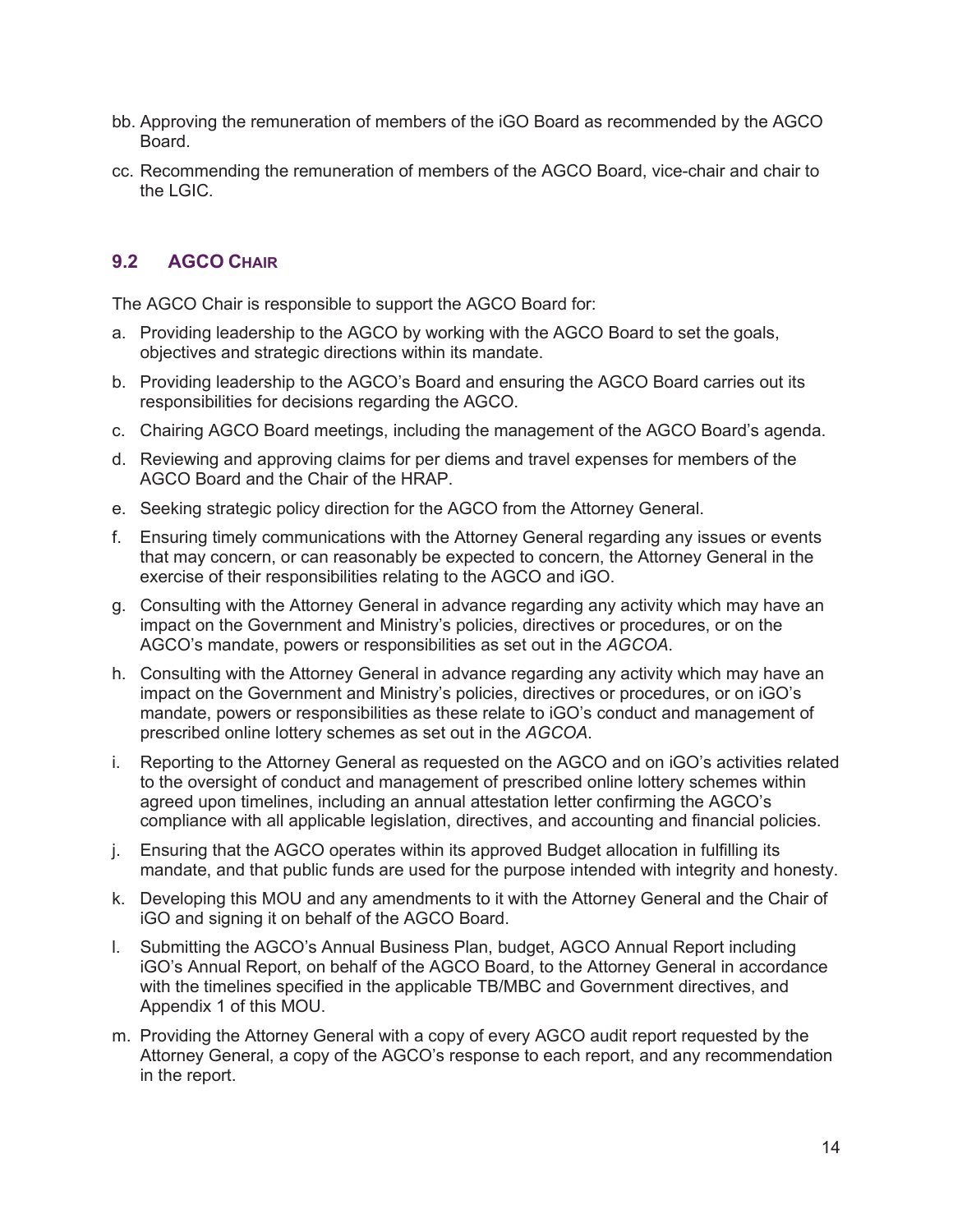- n. Advising the Attorney General annually on any outstanding audit recommendations related to the AGCO in accordance with the direction of the AGCO Board.
- o. Ensuring that AGCO Board members are informed of their responsibilities under the *PSOA* with regard to the rules of ethical conduct, including the political activity rules and procedures for disclosure of wrongdoing.
- p. Ensuring appropriate management systems are in place (financial, information technology, human resources) for the effective administration of the AGCO.
- q. Cooperating with any review or audit of the AGCO directed by the Attorney General or TB/MBC.
- r. Fulfilling the role of ethics executive for public servants who are government appointees to the AGCO, AGCO Board Members, Panel Members and the AGCO CEO.
- s. Keeping the Attorney General informed of upcoming AGCO and iGO appointment vacancies and providing recommendations for appointments or re-appointments.
- t. Ensuring the AGCO complies with legislative and TB/MBC policy obligations.
- u. Selecting members of the AGCO Board, or others, to arbitrate disputes between persons claiming prizes from the OLG (in accordance with Ontario Regulation 198/00 under the *Ontario Lottery and Gaming Corporation Act, 1999*).
- v. Reporting to the Attorney General on appointments and activities of the HRAP as part of the AGCO's annual accountability and reporting processes with the Attorney General.

#### **9.3 AGCO BOARD OF DIRECTORS**

The AGCO Board is responsible for:

- a. Establishing the goals, objectives, and strategic directions for the AGCO within its mandate as defined by the *AGCOA* and all applicable Government policies and directives as articulated in Appendix 2 to this MOU.
- b. Governing the affairs of the AGCO within its mandate as set out in the *AGCOA*, the approved AGCO Annual Business Plan as described in section 11.1 of this MOU, and the policy parameters established and communicated in writing by the Attorney General.
- c. Directing the development of and approving the AGCO's Annual Business Plans for submission to the Attorney General within the timelines agreed upon with the Ministry or set out in this MOU.
- d. Directing the preparation of and approving the AGCO's Annual Reports for submission to the Attorney General for tabling in the Legislative Assembly within the timelines established by the AAD, as applicable.
- e. Receiving the iGO Annual Report from the iGO Board and providing that iGO Annual Report to the Attorney General, appended to the AGCO Annual Report.
- f. Making decisions consistent with the AGCO Annual Business Plan approved for the AGCO and ensuring that the AGCO operates within its budget allocation.
- g. Ensuring that the AGCO uses public funds with integrity and honesty, and only for the business of the agency based on the principle of value for money, and in compliance with all applicable Government policies and directives as articulated in Appendix 2 to this MOU.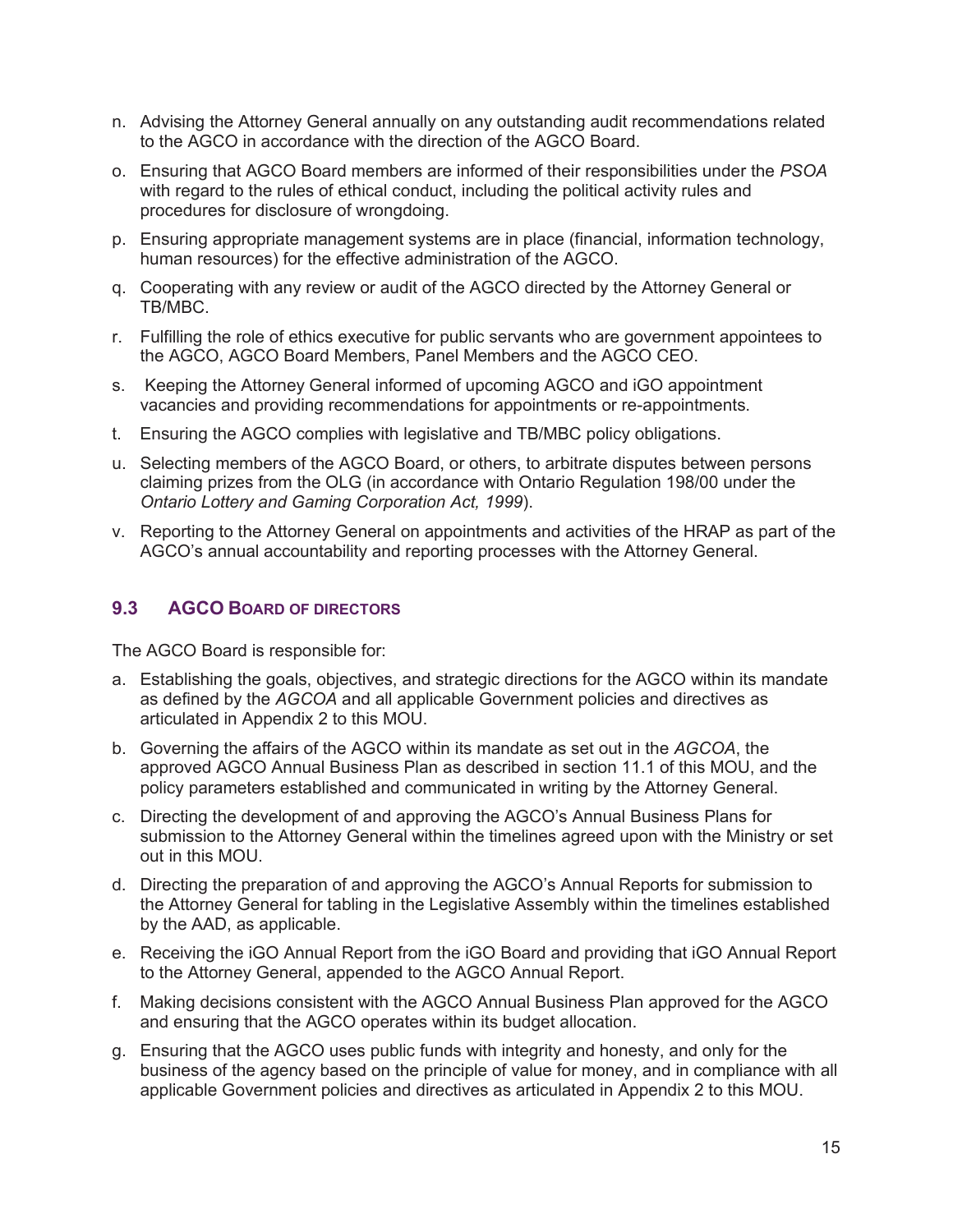- h. Ensuring that the AGCO is governed in an effective and efficient manner according to accepted business and financial practices, and in accordance with all applicable Government policies and directives as articulated in Appendix 2 to this MOU.
- i. Establishing such AGCO Board committees or oversight mechanisms as may be required to advise the AGCO Board on effective management, governance or accountability procedures for the AGCO.
- j. Approving this MOU, and any amendments to this MOU, in a timely manner and authorizing the AGCO Chair to sign this MOU, or any amendments to this MOU, on behalf of the AGCO.
- k. Approving the AGCO's reports and reviews that may be requested by the Attorney General from time to time for submission to the Attorney General within agreed upon timelines.
- l. Directing the development of an appropriate risk management framework and a risk management plan and arranging for risk-based reviews and audits of the AGCO as needed.
- m. Ensuring that the ongoing risk reporting submitted to the Ministry of the Attorney General includes risks as identified by iGO where those relate to the oversight of iGO's conduct and management of prescribed online lottery schemes.
- n. Overseeing iGO's risk management framework as it relates to iGO's conduct and management of prescribed online lottery schemes, including ensuring that one is in place.
- o. Where applicable, ensuring that conflict of interest rules that the AGCO is required to follow have been approved and published by the Conflict of Interest Commissioner on the Commissioner's website, and are in place for members of the AGCO Board, Panel Members and employees of the AGCO.
- p. Establishing performance measures, targets and management systems for monitoring and assessing the AGCO's performance.
- q. Directing corrective action on the functioning or operations of the AGCO and the HRAP, if needed.
- r. Cooperating with and sharing any relevant information on any risk-based or periodic review of the AGCO or iGO where it relates to the Board's oversight of iGO's conduct and management of prescribed online lottery schemes directed by the Attorney General or TB/MBC.
- s. Cooperating with and sharing any relevant information on any risk-based or periodic review of the AGCO directed by the Attorney General or TB/MBC.
- t. Providing advice to the Government, through the Attorney General, on issues within or affecting the AGCO's or the HRAP's mandate or operations or AGCO oversight of iGO's conduct and management of prescribed online lottery schemes.
- u. Setting and reporting on the strategic direction for the AGCO according to the Attorney General's agency mandate letter, AGCO's proposed Annual Business Plan, and the AGCO's Annual Report.
- v. Making recommendations to the Attorney General for the appointment or re-appointment of members of the iGO Board pursuant to the process for iGO appointments set out in the iGO Regulation and established by MBC through the AAD.
- w. Providing recommendations to the Attorney General to remove a member of the iGO Board, when appropriate.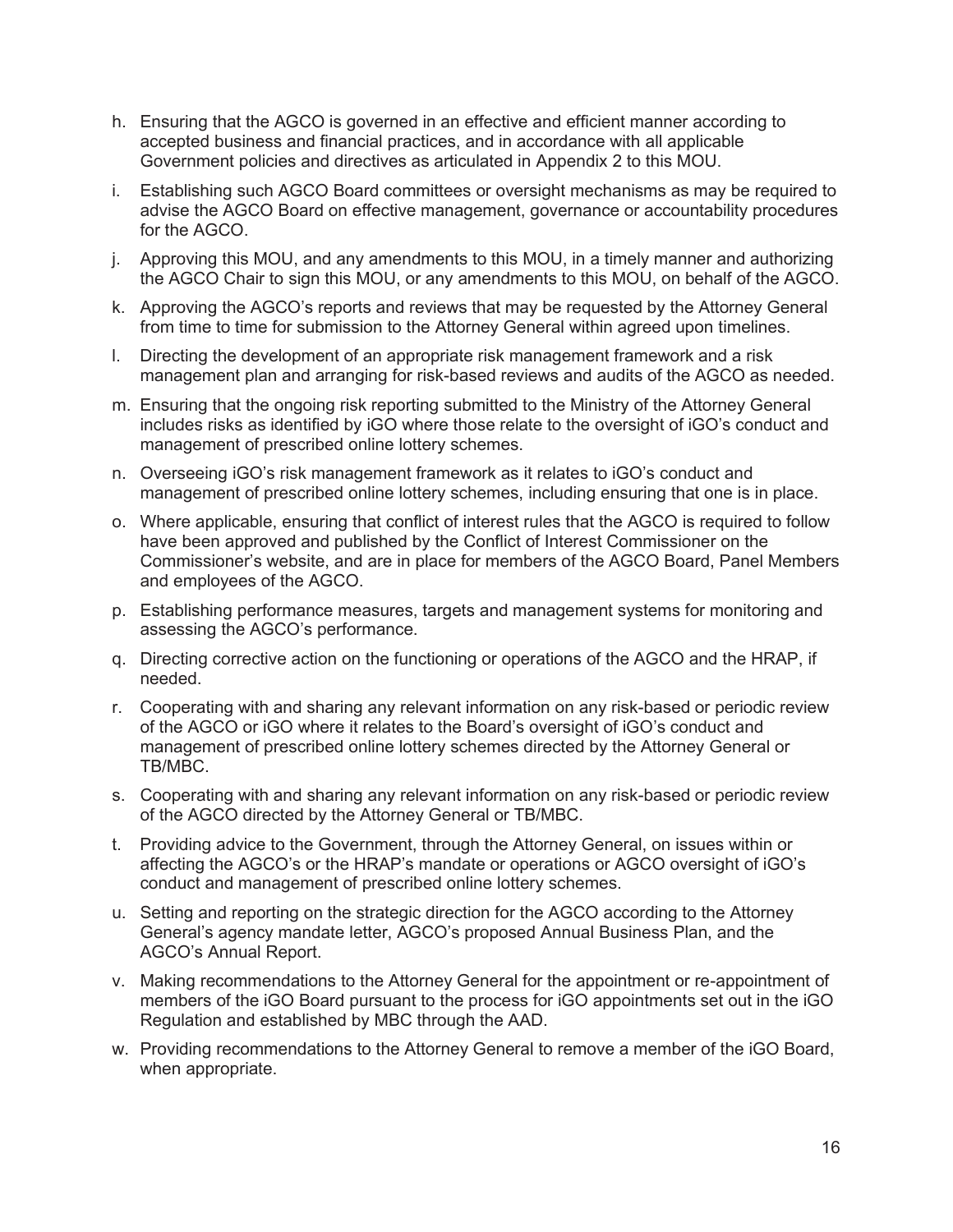- x. Fixing by resolution the remuneration of members of the iGO Board, subject to the prior approval of the Attorney General.
- y. Under the leadership of the AGCO Chair, appointing an AGCO CEO and Registrar, setting performance objectives and remuneration terms linked to these objectives for the AGCO CEO which give due weight to the proper management and use of public resources.
- z. Evaluating the performance of the AGCO CEO and Registrar pursuant to the performance criteria established by the AGCO Board and the AGCO Chair.
- aa. Appointing Members to the HRAP as part-time or full-time Members for terms of up to three years and designating one of the Panel Members to be the Chair and one of the Panel Members to be the Vice-Chair of the HRAP.

#### **9.4 DEPUTY ATTORNEY GENERAL**

The Deputy Attorney General is responsible for:

- a. Advising and assisting the Attorney General regarding the Attorney General's responsibilities for the AGCO, including informing the Attorney General of policy direction, policies and priorities of relevance to the AGCO's mandate.
- b. Advising and assisting the Attorney General regarding the Attorney General's responsibilities for iGO, including informing the Attorney General of policy direction, policies and priorities of relevance to iGO's mandate.
- c. Advising the Attorney General on the requirements of the AAD, and all applicable Government policies and directives that apply to the AGCO as articulated in Appendix 2 to this MOU.
- d. Advising the Attorney General on the requirements of the AAD, and all applicable Government policies and directives that apply to iGO as articulated in Appendix 2 to this MOU.
- e. Recommending to the Attorney General, as may be necessary, the evaluation or review, including a risk-based review, of the AGCO or any of its programs, or changes to the management framework or operations of the AGCO.
- f. Recommending to the Attorney General, as may be necessary, the evaluation or review, including a risk-based review, of iGO or any of its programs, or changes to the management framework or operations of iGO.
- g. Facilitating regular briefings and consultations between the AGCO Chair and the Attorney General, and between Ministry staff and AGCO staff, as needed.
- h. Facilitating regular briefings and consultations between the iGO Chair and the Attorney General, and between Ministry staff and iGO staff, as needed, and where such briefings and consultations address the AGCO's oversight of iGO's conduct and management of prescribed online lottery schemes, the AGCO Chair or AGCO staff, as the case may be, may also be included.
- i. Attesting to TB/MBC on the AGCO's compliance with the mandatory accountability requirements set out in the AAD and all applicable Government policies and directives as articulated in Appendix 2 to this MOU based on the annual attestation of compliance from the AGCO Chair to the Attorney General.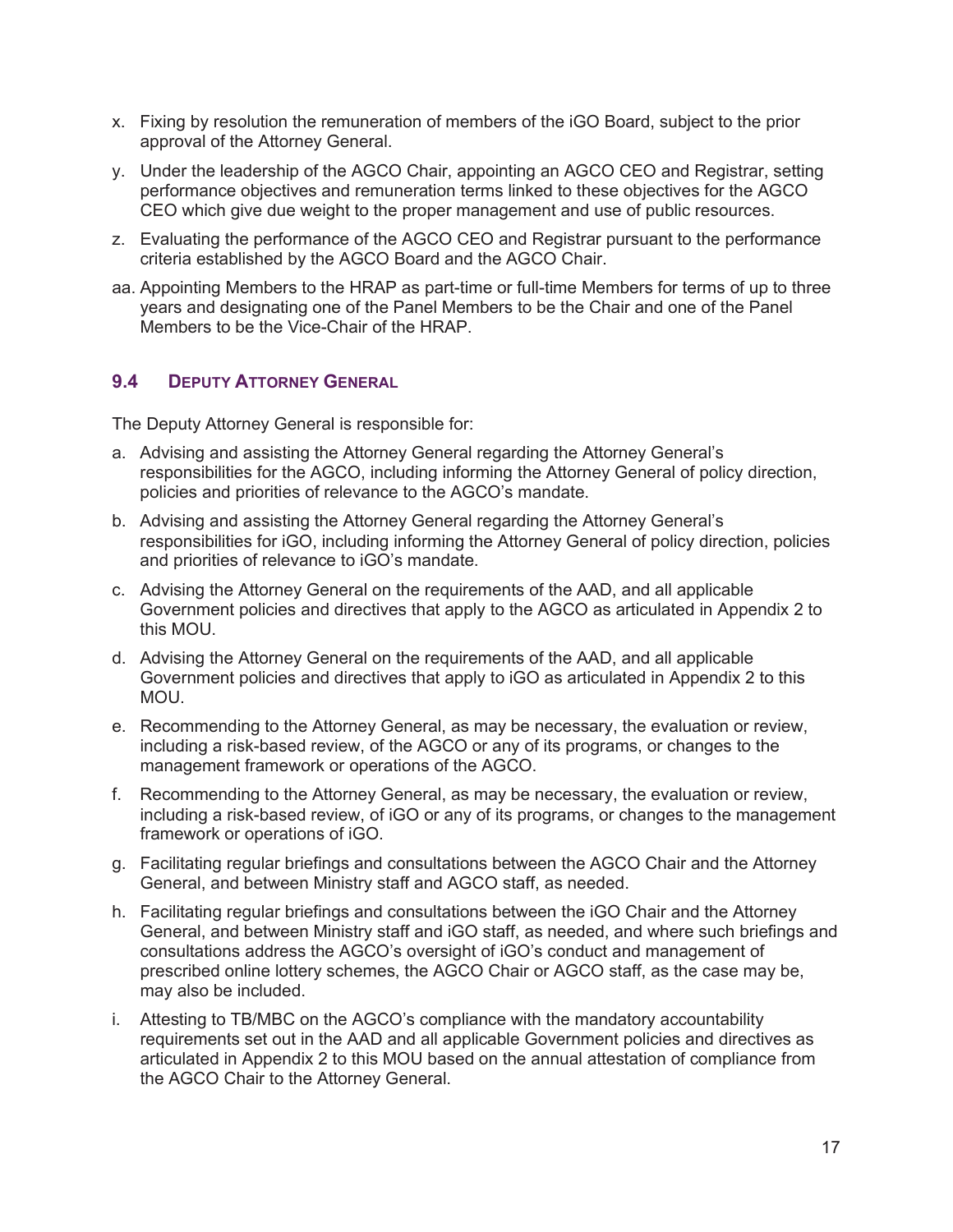- j. Attesting to TB/MBC on iGO's compliance with the mandatory accountability requirements set out in the AAD and all applicable Government policies and directives as articulated in Appendix 2 to this MOU based on the annual attestations of compliance from the iGO Chair to the Attorney General.
- k. Ensuring that the Ministry and the AGCO have the capacity and systems in place for ongoing risk-based management, including appropriate oversight of the AGCO.
- l. Supporting the AGCO in developing the capacity and systems for oversight of iGO's conduct and management of prescribed online lottery schemes.
- m. Ensuring that the Ministry and iGO have the capacity and systems in place for on-going riskbased management, including appropriate oversight of iGO.
- n. Ensuring that the AGCO has an appropriate risk management framework and risk management plan in place for managing risks that the AGCO may encounter in meeting its program or service delivery objectives.
- o. Ensuring that iGO has an appropriate risk management framework and risk management plan in place for managing risks that iGO may encounter in meeting its program or service delivery objectives.
- p. Undertaking timely risk-based reviews of the AGCO and its management or operations, as may be directed by the Attorney General or TB/MBC.
- q. Undertaking timely risk-based reviews of iGO and its management or operations, as may be directed by the Attorney General or TB/MBC.
- r. Establishing a framework for reviewing and assessing the AGCO's Annual Business Plan and other reports.
- s. Establishing a framework for reviewing and assessing iGO's Annual Business Plan and other reports.
- t. Supporting the Attorney General in reviewing the performance targets, measures and results of the AGCO.
- u. Supporting the Attorney General in reviewing the performance targets, measures and results of iGO.
- v. Advising the Attorney General on documents submitted by the AGCO to the Attorney General for review or approval, or both.
- w. Advising the Attorney General on documents submitted by iGO to the Attorney General for review or approval, or both.
- x. Submitting to the Attorney General, as part of the annual planning process for each of the AGCO and iGO, a risk assessment and management plan for each risk category.
- y. Undertaking reviews of the AGCO as may be directed by the Attorney General.
- z. Undertaking reviews of iGO as may be directed by the Attorney General.
- aa. Cooperating with any review of the AGCO as directed by the Attorney General or TB/MBC.
- bb. Cooperating with any review of iGO as directed by the Attorney General or TB/MBC.
- cc. Monitoring the AGCO on behalf of the Attorney General while respecting the AGCO's authority, identifying needs for corrective action where warranted, and recommending to the Attorney General ways of resolving any issues that might arise from time to time.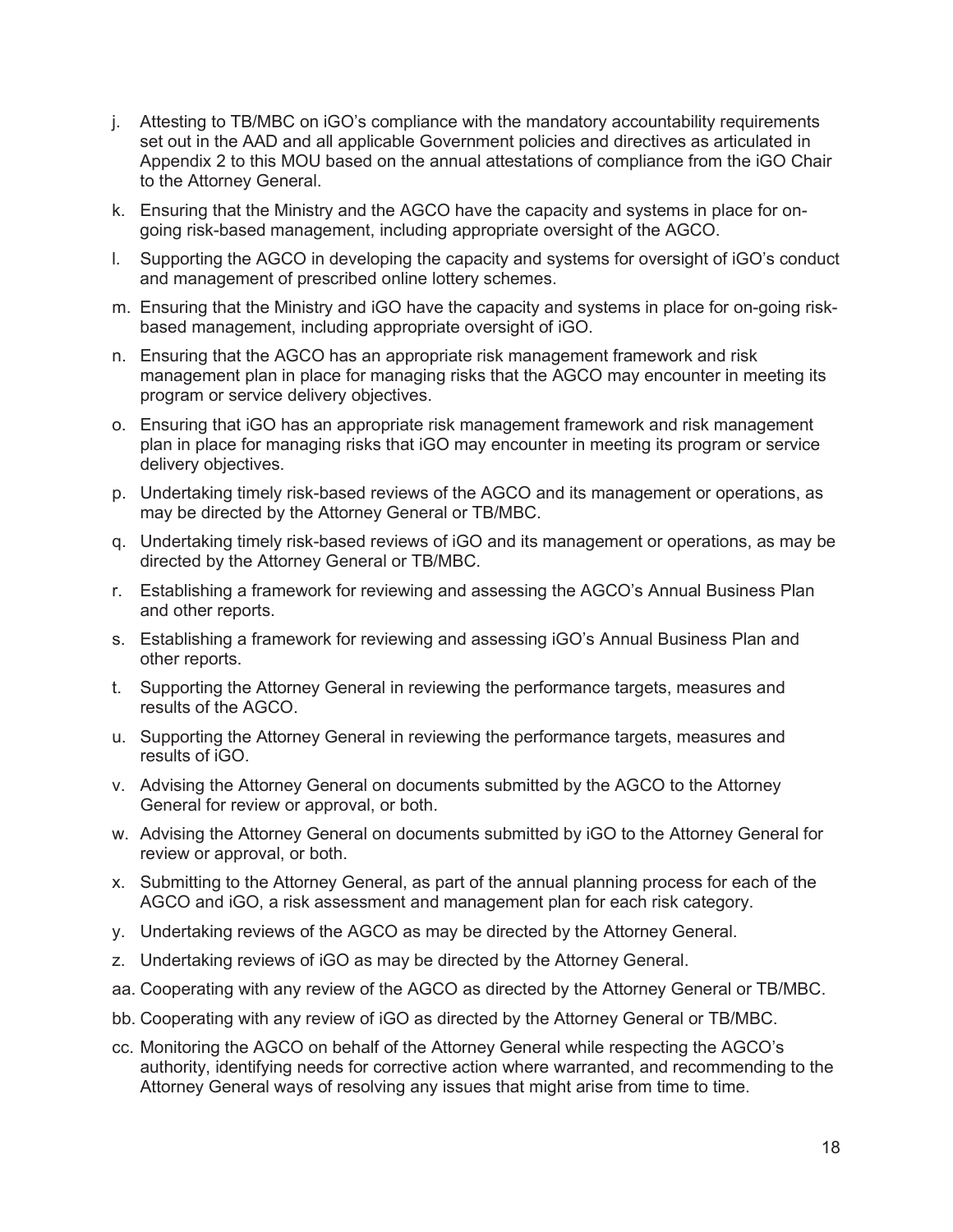- dd. Monitoring iGO on behalf of the Attorney General while respecting iGO's authority, identifying needs for corrective action where warranted, and recommending to the Attorney General ways of resolving any issues that might arise from time to time.
- ee. Negotiating a draft MOU with the Chair of the AGCO, as well as any amendments to the MOU, as directed by the Attorney General.
- ff. Negotiating a draft MOU with the Chair of iGO, as well as any amendments to the MOU, as directed by the Attorney General.
- gg. Consulting as needed with the AGCO CEO and AGCO Chair on matters of mutual importance including services provided by the Ministry and compliance with all applicable Government policies and directives as articulated in Appendix 2 to this MOU.
- hh. Consulting as needed with the iGO Executive Director and iGO Chair on matters of mutual importance including services provided by the Ministry and compliance with all applicable Government policies and directives as articulated in Appendix 2 to this MOU.
- ii. Meeting with the AGCO Chair or AGCO CEO as needed or as directed by the Attorney General, or on the request of the AGCO Chair or AGCO CEO.
- jj. Meeting with the iGO Chair or iGO Executive Director as needed or as directed by the Attorney General, or on the request of the iGO Chair or iGO Executive Director.
- kk. Arranging for administrative, financial and other support to the AGCO as specified in this MOU.
- ll. Arranging for administrative, financial and other support to iGO as specified in this MOU.
- mm. Reporting to TBS on the AGCO's and the Ministry's compliance with the AAD, as required.
- nn. Reporting to TBS on iGO's and the Ministry's compliance with the AAD, as required.
- oo. Informing the AGCO Chair or AGCO CEO, in writing, of new Government directives, updates or revisions to existing directives, and any exceptions to, or exemptions in whole or in part from TB/MBC and Ministry of Finance directives, Government policies, or Ministry administrative policies. This notice will serve to assist in determining whether new directives should be added to Appendix 2 of this MOU and, if not, whether the AGCO should nevertheless incorporate aspects of new directives into its operations and best practices.
- pp. Informing the iGO Chair or Executive Director, in writing, of new Government directives, updates or revisions to existing directives, and any exceptions to, or exemptions in whole or in part from TB/MBC and Ministry of Finance directives, Government policies, or Ministry administrative policies. This notice will serve to assist in determining whether new directives should be added to Appendix 2 of this MOU and, if not, whether iGO should nevertheless incorporate aspects of new directives into its operations and best practices.
- qq. When required, submitting a report to the Secretary of TB/MBC on the wind-down of the AGCO, following the disposition of any assets, completion of any outstanding responsibilities by the AGCO, and the termination of any appointments.
- rr. When required, submitting a report to the Secretary of TB/MBC on the wind-down of iGO, following the disposition of any assets, completion of any outstanding responsibilities by iGO, and the termination of any appointments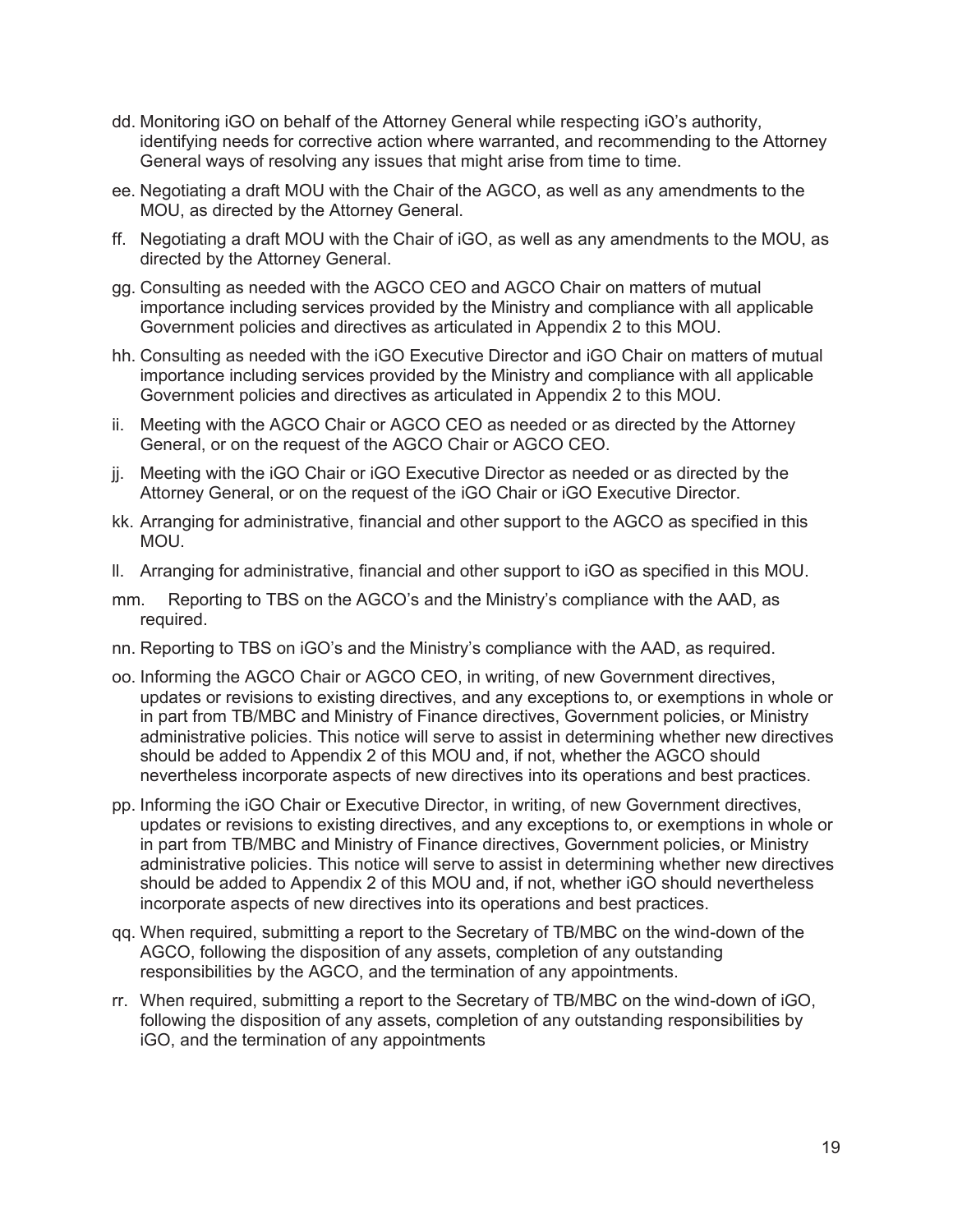### **9.5 AGCO CEO**

The AGCO CEO is responsible for:

- a. Managing the day-to-day financial, analytical, and administrative affairs of the AGCO in accordance with the mandate of the AGCO, all applicable Government policies and directives as articulated in Appendix 2 to this MOU, as well as accepted business and financial practices, as appropriate.
- b. Advising the AGCO Chair on the requirements of and the AGCO's compliance with the AAD, as well as other applicable TB/MBC and Government directives and policies, and AGCO policies, including annually attesting to the AGCO Chair on the AGCO's compliance with mandatory requirements.
- c. Applying policies and procedures so that public funds are used with integrity and honesty.
- d. Providing leadership and management to AGCO staff, including human and financial resources management, in accordance with the approved AGCO Annual Business Plan, accepted business and financial practices and standards, the *AGCOA* and all applicable Government policies and directives as articulated in Appendix 2 to this MOU.
- e. Establishing and applying a financial management framework for the AGCO in accordance with all applicable Government policies and directives as articulated in Appendix 2 to this MOU.
- f. Translating the goals, objectives and strategic directions of the AGCO Board into operational plans and activities in accordance with the approved AGCO Annual Business Plan.
- g. Ensuring that the AGCO has the oversight capacity and an effective oversight framework in place for monitoring its management and operations.
- h. Keeping the AGCO Board, through the AGCO Chair, informed with respect to implementation of policy and the operations of the AGCO.
- i. Establishing and applying systems to ensure that the AGCO operates within its approved AGCO Annual Business Plan.
- j. Establishing and applying the AGCO's risk management framework and risk management plan as directed by the AGCO Chair and AGCO Board Members.
- k. Supporting the AGCO Chair and AGCO Board Members in meeting their responsibilities, including compliance with all applicable legislation and all applicable Government policies and directives as articulated in Appendix 2 to this MOU.
- l. Carrying out in-year monitoring of the AGCO's performance and reporting on results to the AGCO Chair and the AGCO Board.
- m. Keeping the Ministry and the AGCO Chair advised on issues or events that may concern the Attorney General, the Deputy Attorney General and the AGCO Chair in the exercise of their responsibilities.
- n. Seeking support and advice from the Ministry, as appropriate, on AGCO management issues.
- o. Establishing and applying a system for the retention of AGCO documents and for making such documents publicly available when appropriate, and for complying with the *FIPPA* and the *Archives and Recordkeeping Act, 2006* where applicable.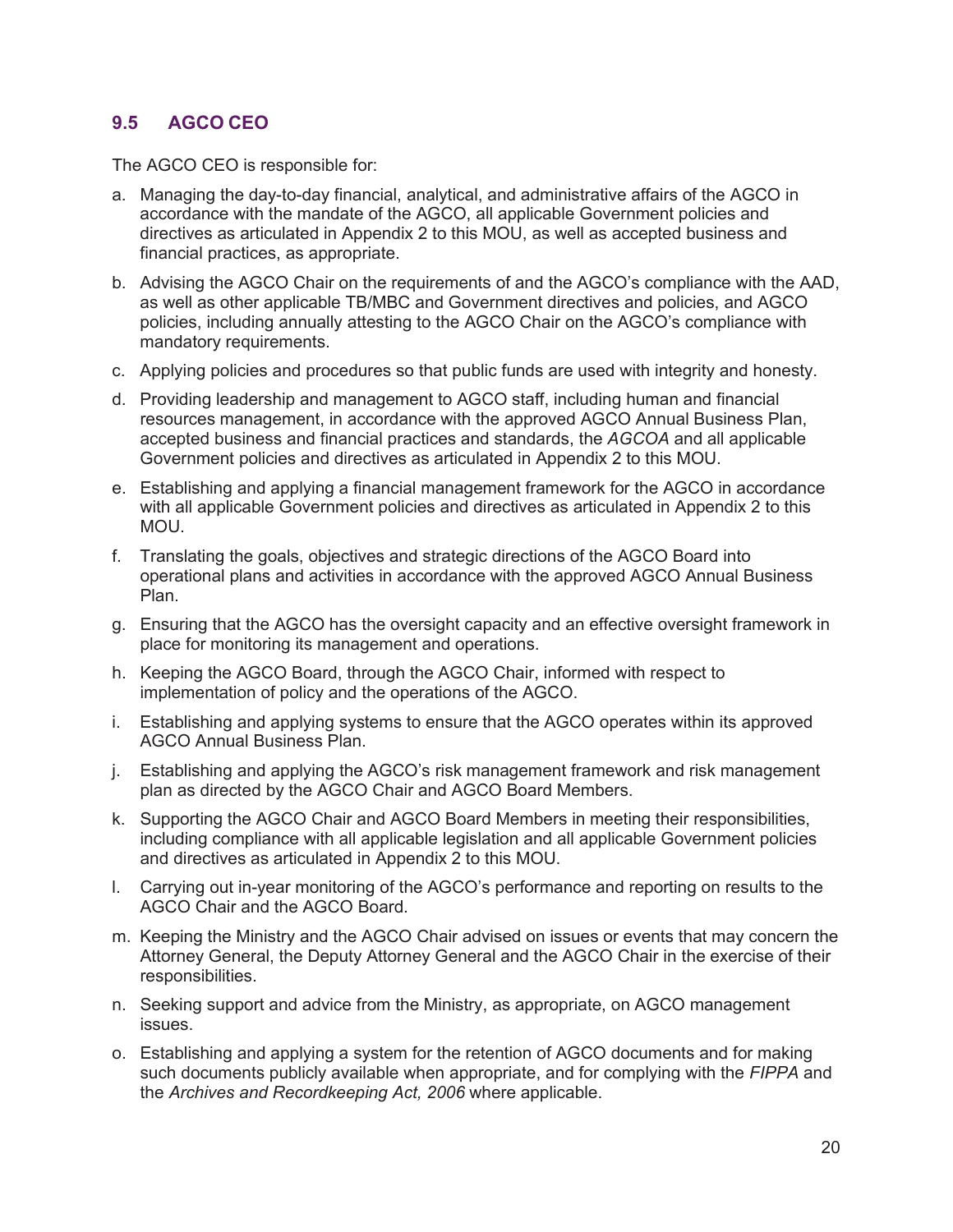- p. Undertaking timely risk-based reviews of the AGCO's management and operations.
- q. Consulting with the Deputy Attorney General as needed, on matters of mutual importance, including services provided by the Ministry, and on all applicable Government policies and directives as articulated in Appendix 2 to this MOU.
- r. Cooperating with any periodic review directed by the Attorney General or TB/MBC.
- s. Fulfilling the role of Ethics Executive for AGCO employees, other than government appointees.
- t. Promoting ethical conduct and ensuring that all employees of the AGCO are familiar with the ethical requirements of the *PSOA* and the regulations and directives made under that Act, including in respect of conflict of interest, political activity, and the protected disclosure of wrongdoing.
- u. Preparing the AGCO Annual Reports and AGCO Annual Business Plans as directed by the Board.
- v. Preparing financial reports for review by the AGCO Board.
- w. Preparing, for approval by the AGCO Board, a performance review system for AGCO staff and implementing the system.
- x. Carrying out effective public communications and relations for the AGCO as its chief spokesperson.
- y. Consulting, as appropriate, with stakeholders on the AGCO's goals, objectives and strategic directions.
- z. Ensuring that the AGCO Board is provided with information regarding iGO as the AGCO may require or request to carry out the AGCO's responsibilities.
- aa. Meeting with iGO as required, and maintaining a regular liaison as needed with iGO to discuss matters of mutual importance.
- bb. Keeping the AGCO Board, through the AGCO Chair, advised on matters related to iGO's conduct and management of prescribed online lottery schemes.
- cc. Entering into and overseeing agreements between the AGCO and iGO to support the establishment and operations of iGO with regards to sharing services, advice, assistance, goods or property, where appropriate.

#### **9.6 IGO CHAIR**

The iGO Chair is responsible to support the iGO Board for:

- a. Providing leadership to the iGO Board by working with the iGO Board to set the goals, objectives and strategic directions within its mandate.
- b. Providing leadership to the iGO Board and ensuring that the iGO Board carries out its responsibilities for decisions regarding iGO.
- c. Chairing iGO Board meetings, including the management of the iGO Board's agenda, in consultation with iGO Board Members.
- d. Reviewing and approving claims for per diems and travel expenses for iGO Board Members.
- e. Seeking strategic policy direction for iGO from the Attorney General.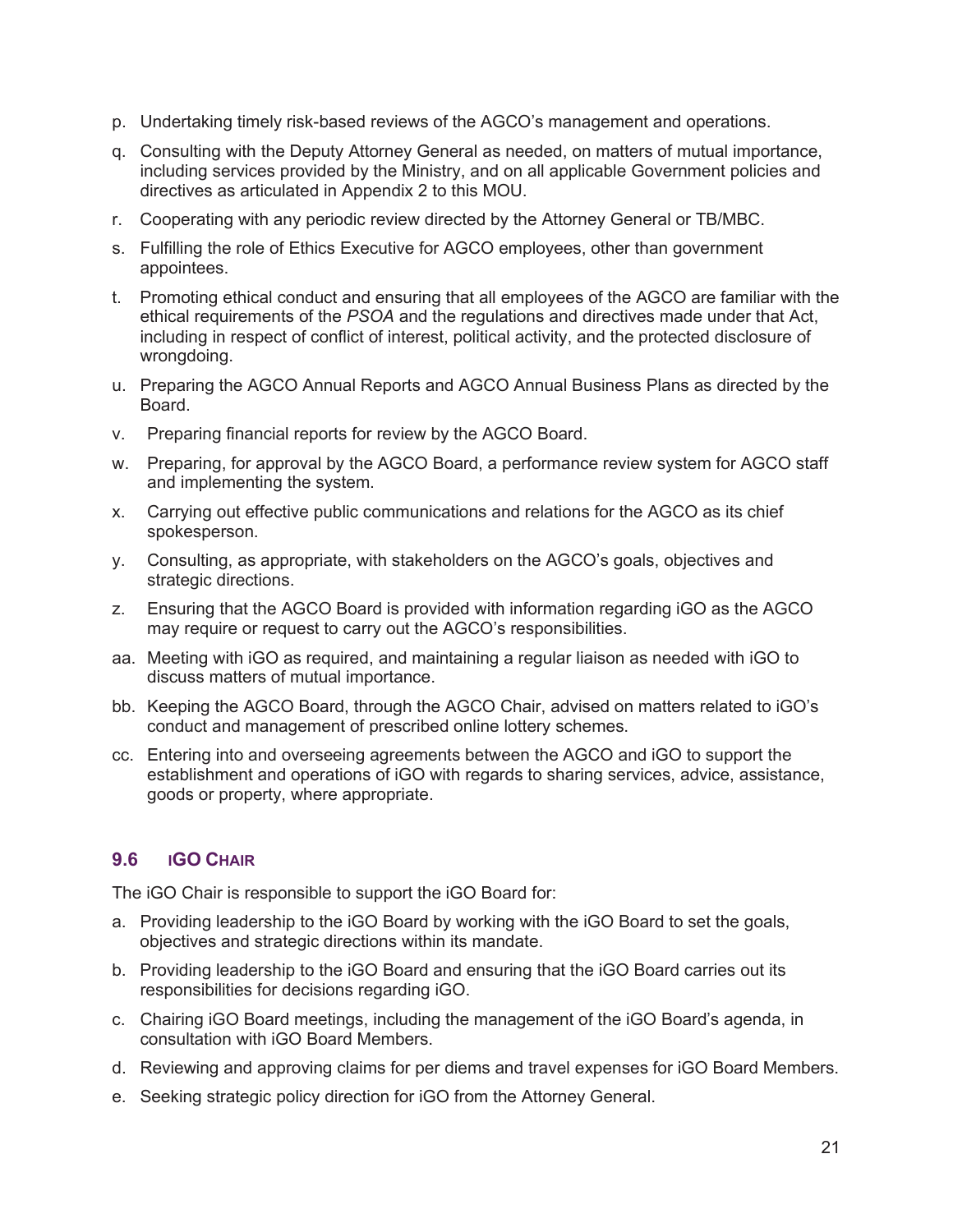- f. Ensuring timely communications with the Attorney General, regarding any issues or events that may concern, or can reasonably be expected to concern, the Attorney General in the exercise of his or her responsibilities relating to iGO.
- g. Ensuring timely communication with the AGCO Board through the AGCO Chair, regarding any issues or events that may concern, or can reasonably be expected to concern, the AGCO Board in the exercise of its statutory obligations relating to the oversight of iGO's conduct and management of prescribed online lottery schemes.
- h. Consulting with the Attorney General, in advance regarding any activity which may have an impact on the Government and the Ministry's policies, directives or procedures, or on iGO's mandate, powers or responsibilities as set out in the *AGCOA* and in the iGO Regulation.
- i. Sending an annual attestation letter to the Attorney General that confirms iGO's compliance with legislation, regulations, applicable Government Directives, accounting, and financial policies, including the AAD.
- j. Ensuring that iGO operates within its approved budget allocation in fulfilling its mandate, and that public funds are used for the purposes intended with integrity and honesty.
- k. Developing this MOU and any amendments to it with the AGCO Chair and the Attorney General and signing it on behalf of the iGO Board.
- l. Submitting the iGO Board-approved iGO Annual Business Plan, the iGO budget, the iGO Annual Report and the iGO financial reports, on behalf of the iGO Board, to the required parties within timelines specified in the applicable TB/MBC and Government directives, and Appendix 1 of this MOU.
- m. Providing the Attorney General with a copy of every iGO audit report, a copy of iGO's response to each report and any recommendations in the report.
- n. Advising the Attorney General annually on any outstanding audit recommendations related to iGO in accordance with the direction of the iGO Board.
- o. Ensuring that iGO Board members are informed of their responsibilities under the *PSOA* with regard to the rules of ethical conduct, including the political activity rules and procedures for disclosure of wrongdoing.
- p. Declaring to the Integrity Commissioner of Ontario on a timely basis, any potential, actual or perceived conflicts of interest pursuant the *PSOA*.
- q. Ensuring appropriate management systems are in place (financial, information technology, human resources) for the effective administration of iGO.
- r. Requiring that iGO Board members become knowledgeable of and adhere to the *AGCOA*, the iGO Regulation and applicable Government directives that apply to iGO.
- s. Ensuring that iGO complies with legislative, regulatory and TB/MBC policy obligations, including reporting requirements.
- t. Keeping the AGCO Board informed, through the AGCO Chair, of iGO activities related to the conduct and management of prescribed online lottery schemes.
- u. Reporting to and advising the AGCO Board, through the AGCO Chair, on any matter related to the conduct and management of prescribed online lottery schemes as is requested by the AGCO Chair.
- v. Fulfilling the role of ethics executive for iGO Board members and the iGO Executive Director.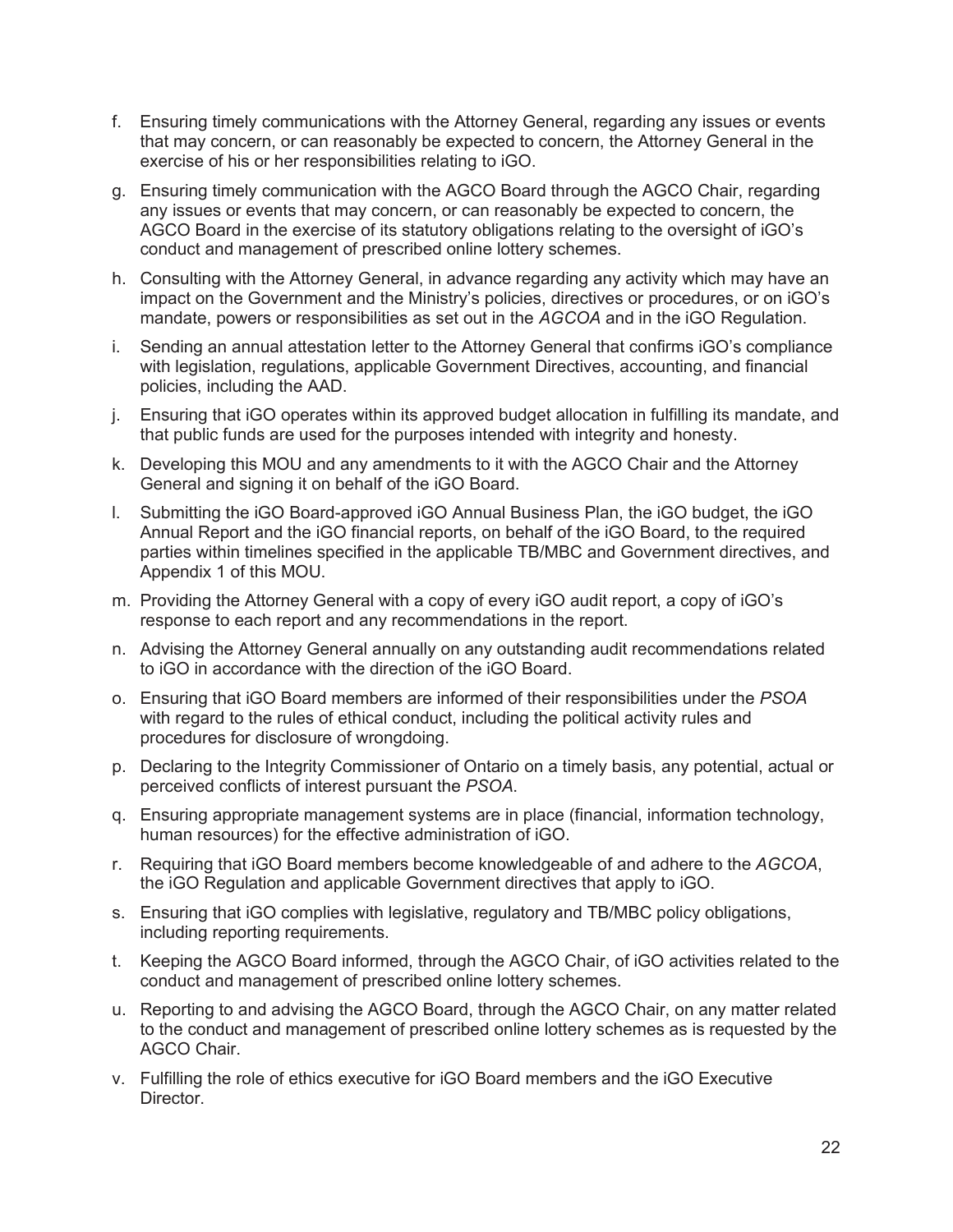- w. Consulting with the Ministry, regarding the processes for evaluating the performance of individual iGO Board members and the iGO Board as a whole.
- x. Consulting with the Deputy Attorney General, regarding the performance of the iGO Executive Director and pursuant to the performance criteria established by the Deputy Attorney General.
- y. Monitoring the performance of iGO.
- z. Co-operating with any review of iGO as directed by the Attorney General.
- aa. Ensuring that the Attorney General, is informed of significant or sensitive matters regarding iGO likely to be of interest to the Attorney General or the Deputy Attorney General in the exercise of their responsibilities, or that are likely to be raised in the Legislative Assembly and/or the media.
- bb. Providing recommendations to the Attorney General, on matters that require approval by the Attorney General or the Lieutenant Governor in Council.
- cc. Providing recommendations to the AGCO Board, through the AGCO Chair, on matters that require approval by the Attorney General or the Lieutenant Governor in Council and that relate to the AGCO's oversight of iGO's conduct and management of prescribed online lottery schemes, as appropriate.
- dd. Complying with information requests made by the Attorney General or the Deputy Attorney General within an appropriate period of time.
- ee. Apprising iGO Board members about the government's current priorities and broad policy directions for iGO which may have a bearing on the iGO Board's decisions.
- ff. Keeping the Attorney General and the AGCO Board through the AGCO Chair informed of upcoming appointment vacancies on the iGO Board, and providing recommendations and advice to the AGCO Board through the AGCO Chair for appointments or re-appointments to the iGO Board.

#### **9.7 IGO BOARD OF DIRECTORS**

The iGO Board is responsible for:

- a. Establishing the goals, objectives, and strategic direction for iGO within its mandate as defined by the *AGCOA,* the iGO Regulation*,* and all applicable government policies and directives as articulated in Appendix 2 to this MOU.
- b. Governing the affairs of iGO so as to fulfil their responsibilities as set out in the *AGCOA*, the iGO Regulation and other applicable legislation, memoranda of understanding, bylaws, approved iGO Annual Business Plans as described in section 11.2 of this MOU and taking into account the policy directions and parameters established and communicated in writing by the Attorney General.
- c. Directing the development of, and approving, iGO Annual Business Plans for submission to the Attorney General within the timelines agreed upon with the Ministry or set out in this MOU.
- d. Directing the preparation of, and approving, iGO's Annual Reports for submission to the AGCO Board and the Attorney General for tabling in the Legislative Assembly within the timelines established by the AAD, as applicable.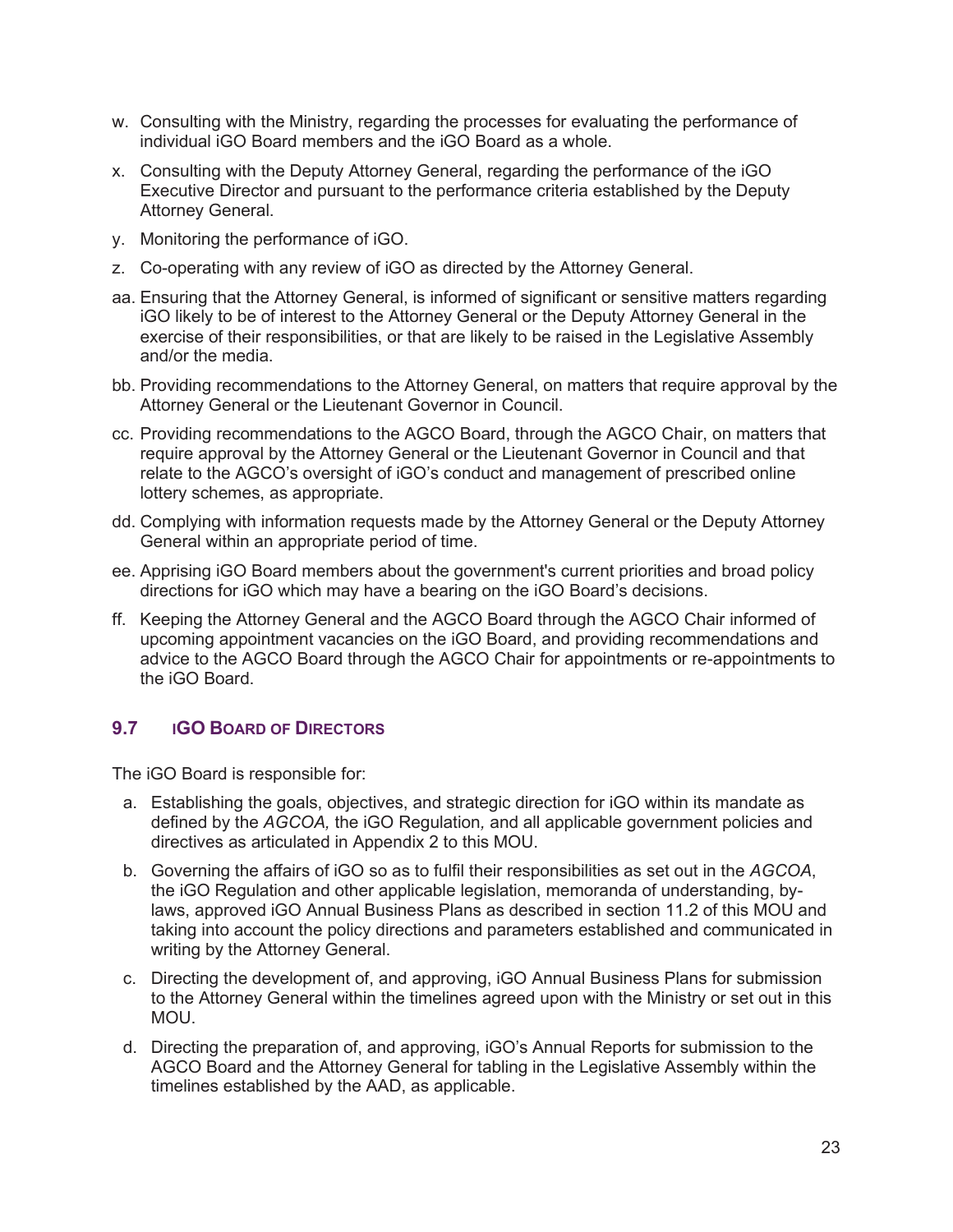- e. Making decisions consistent with the iGO Annual Business Plan approved for iGO and ensuring that iGO operates within its budget allocation.
- f. Ensuring that iGO uses public funds with integrity and honesty, and only for the business of iGO based on the principle of value for money, and in compliance with all applicable Government policies and directives as articulated in Appendix 2 to this MOU.
- g. Ensuring that iGO is governed in an effective and efficient manner according to accepted business and financial practices, and in accordance with all applicable Government policies and directives as articulated in Appendix 2 to this MOU.
- h. Establishing such iGO Board committees or oversight mechanisms as may be required to advise the iGO Board on effective management, governance or accountability procedures for iGO.
- i. Approving this MOU, and any amendments to this MOU, in a timely manner and authorizing the iGO Chair to sign this MOU, or any amendments to this MOU, on behalf of iGO.
- j. Approving iGO's reports and reviews that may be requested by the Attorney General from time to time for submission to the Attorney General within agreed upon timelines.
- k. Directing the development of an appropriate risk management framework and a risk management plan and arranging for risk-based reviews and audits of iGO as needed.
- l. Developing and maintaining a conflict of interest policy for the directors, officers and employees of iGO.
- m. Ensuring that conflict of interest rules that iGO is required to follow have been approved and published by the Integrity Commissioner on the Integrity Commissioner's website, and are in place for iGO Board members and employees of iGO.
- n. Establishing performance measures, targets and management systems for monitoring and assessing iGO's performance.
- o. Directing corrective action on the functioning or operations of iGO, if needed.
- p. Cooperating with and sharing any relevant information on any risk-based or periodic review of iGO directed by the Attorney General or TB/MBC.
- q. Providing advice to the Government on issues within or affecting iGO's mandate and operations.
- r. Setting and reporting on the strategic direction for iGO according to the Attorney General's Agency mandate letter, the proposed iGO Annual Business Plan, and the iGO Annual Report.
- s. Ensuring the development and maintenance of an appropriate system of internal corporate governance and control with respect to the day-to-day operation of iGO that considers the *AGCOA;* the iGO Regulation; applicable government policies, procedures and guidelines; and Applicable Government Directives.
- t. Subject to clause u, establishing, amending, or revoking by-laws governing the management and affairs of iGO in accordance with section 14 of the iGO Regulation.
- u. Establishing, amending, or revoking financial by-laws relating to borrowing, investing or managing financial risks, subject to the approval of the Attorney General and the Minister of Finance.
- v. Approving corporate policies and strategies, including those that would have a significant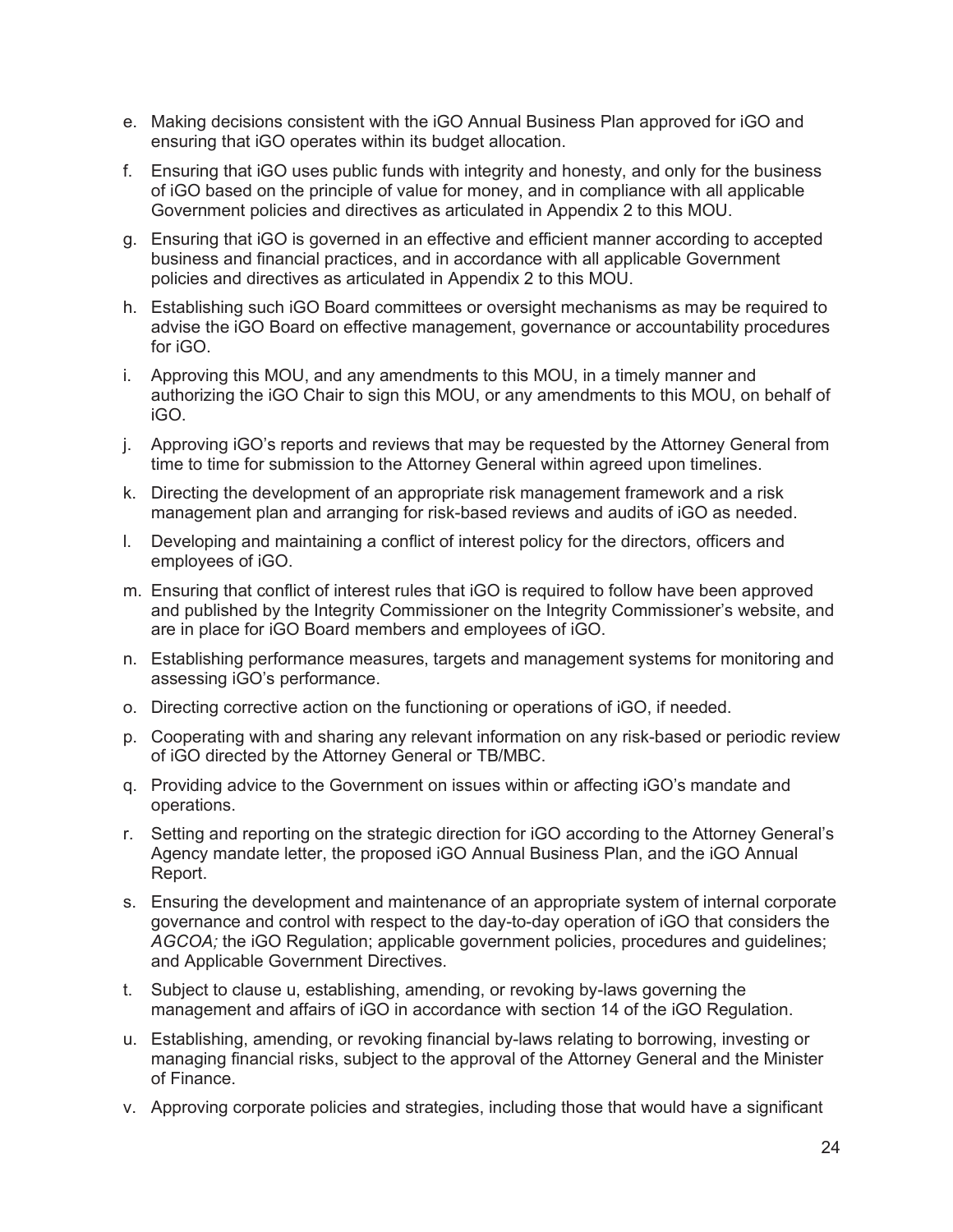impact on iGO's operations taking into consideration government priorities and broad policy direction communicated by the Ministry or the AGCO Board when it involves the AGCO's oversight of iGO's conduct and management of prescribed online lottery schemes.

- w. Appointing an Executive Director and setting performance objectives and remuneration terms linked to these objectives for the Executive Director which give due weight to the proper management and use of public resources.
- x. Ensuring that the iGO Executive Director is responsible and accountable to the iGO Board for the day-to-day management and operation of iGO and that the iGO Executive Director provides regular reports to the iGO Board.
- y. Approving the budget for iGO.

#### **9.8 INTERIM IGO BOARD OF DIRECTORS**

a. Until the permanent iGO Board is duly constituted pursuant to the process set out in the iGO Regulation, an Interim iGO Board of Directors has been established pursuant to the process set out in section 12 of the iGO Regulation and has assumed the roles and responsibilities of the iGO Board as set out in section 9.7 of this MOU.

#### **9.9 IGO EXECUTIVE DIRECTOR**

The iGO Executive Director is responsible for:

- a. Managing the day-to-day financial, analytical, and administrative affairs of iGO, subject to the supervision and direction of the iGO Board, and in accordance with the mandate of iGO, all applicable Government policies and directives as articulated in Appendix 2 to this MOU, as well as accepted business and financial practices, as appropriate.
- b. Advising the iGO Chair on the requirements of and iGO's compliance with the AAD, as well as other applicable TB/MBC and Government directives and policies, and iGO by-laws and policies, including annually attesting to the iGO Chair on iGO's compliance with mandatory requirements.
- c. Applying policies and procedures so that public funds are used with integrity and honesty.
- d. Providing leadership and management to iGO staff, including human and financial resources management, in accordance with the approved iGO Annual Business Plan, accepted business and financial practices and standards, the *AGCOA*, the iGO Regulation, and all applicable Government policies and directives as articulated in Appendix 2 to this MOU.
- e. Establishing and applying a financial management framework for iGO in accordance with all applicable Government policies and directives as articulated in Appendix 2 to this MOU.
- f. Translating the goals, objectives and strategic directions of the iGO Board into operational plans and activities in accordance with the iGO's approved Annual Business Plan.
- g. Ensuring that iGO has the oversight capacity and an effective oversight framework in place for monitoring its management and operations.
- h. Keeping the iGO Board, through the iGO Chair, informed with respect to implementation of policy and the operations of iGO.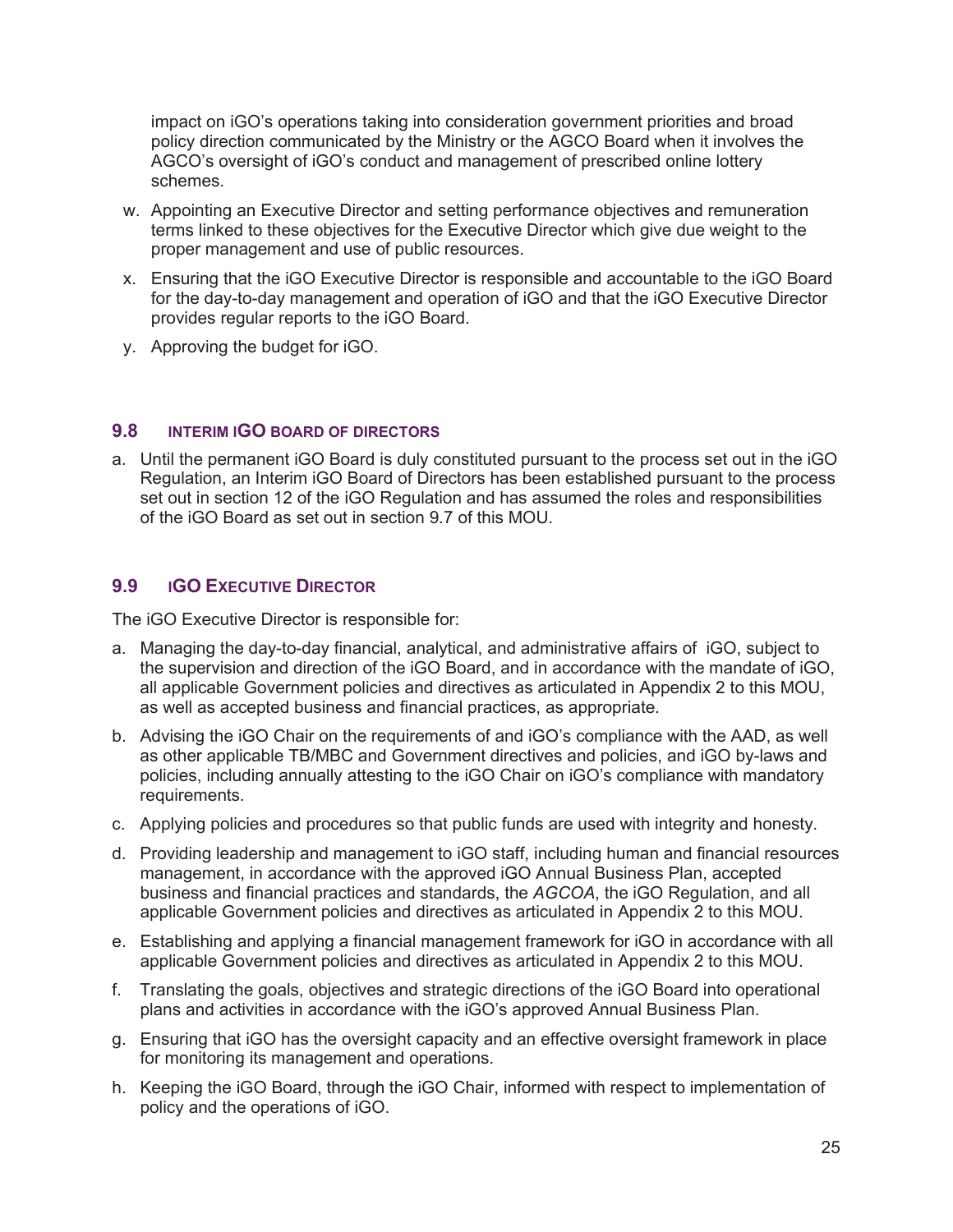- i. Establishing and applying systems to ensure that iGO operates within its approved iGO Annual Business Plan.
- j. Establishing and applying iGO's risk management framework and risk management plan.
- k. Supporting the iGO Chair and iGO Board Members in meeting their responsibilities, including compliance with all applicable legislation and all applicable Government policies and directives as articulated in Appendix 2 to this MOU.
- l. Carrying out in-year monitoring of iGO's performance and reporting on results to the iGO Chair and the iGO Board.
- m. Keeping the Ministry and the iGO Chair advised on issues or events that may concern the Attorney General, the Deputy Attorney General and the iGO Chair in the exercise of their responsibilities.
- n. Seeking support and advice from the Ministry, as appropriate, on iGO management issues.
- o. Establishing and applying a system for the retention of iGO's documents and for making such documents publicly available when appropriate, and for complying with the *FIPPA* and the *Archives and Recordkeeping Act, 2006,* where applicable.
- p. Undertaking timely risk-based reviews of iGO's management and operations.
- q. Consulting with the Deputy Attorney General as needed, on matters of mutual importance, including services provided by the Ministry, and on all applicable Government policies and directives as articulated in Appendix 2 to this MOU.
- r. Cooperating with any periodic review directed by the Attorney General or TB/MBC.
- s. Fulfilling the role of Ethics Executive for iGO employees, other than government appointees.
- t. Promoting ethical conduct and ensuring that all employees of iGO are familiar with the ethical requirements of the *PSOA* and the regulations and directives made under that Act, including in respect of conflict of interest, political activity, and the protected disclosure of wrongdoing.
- u. Keeping the iGO Board informed about operational matters.
- v. Preparing iGO Annual Reports, iGO Annual Business Plans and iGO's budget plans for approval by the iGO Board.
- w. Preparing financial reports for approval by the iGO Board.
- x. Preparing, for approval by the iGO Board, a performance review system for iGO staff and implementing the system.
- y. Attesting to the compliance of iGO with applicable directives and policies and supporting the iGO Board of Directors in providing the statement of compliance of iGO.
- z. Carrying out effective public communications and relations for iGO as its chief spokesperson.
- aa. Consulting, as appropriate, with stakeholders on iGO's goals, objectives and strategic directions.
- bb. Meeting with the AGCO CEO as required, and maintaining a regular liaison as needed with the AGCO to discuss matters of mutual importance relating to the conduct and management of prescribed online lottery schemes by iGO.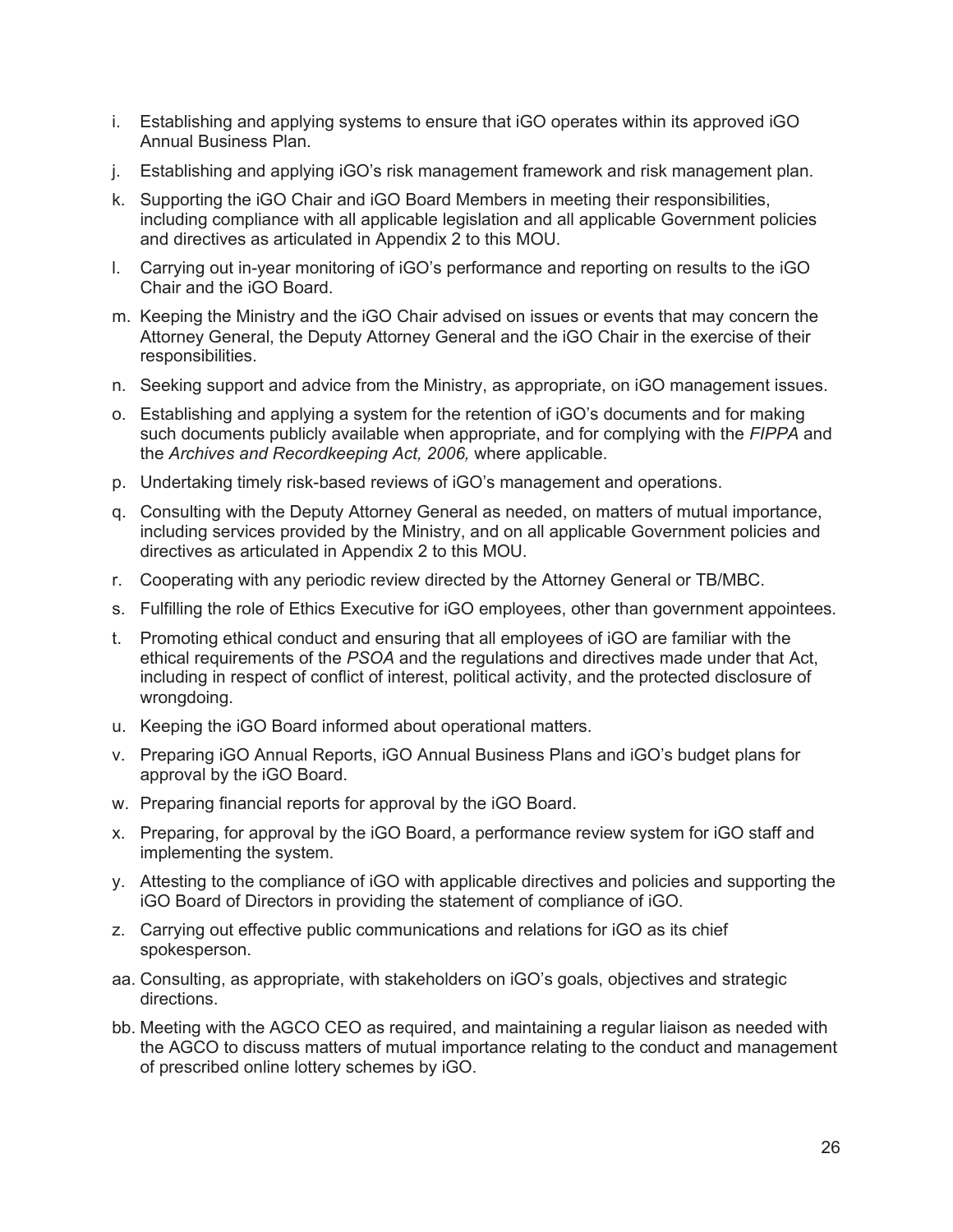- cc. Entering into and overseeing agreements between the AGCO and iGO to support the establishment and operations of iGO with regards to sharing services, advice, assistance, goods or property, where appropriate.
- dd. Hiring the iGO senior management team.
- ee. Taking reasonable measures to ensure that personal information that is collected as part of information technology service agreements or storing of information agreements is maintained separately from any other information collected by the AGCO.
- ff. Taking reasonable measures to ensure that the AGCO is not given access to personal information it receives in providing information technology service assistance pursuant to any agreements or access to personal information it stores pursuant to information agreements, unless access is reasonably necessary for the AGCO to provide services under those agreements.

# **10. Ethical Framework**

Members of the AGCO Board and members of the iGO Board (Board Members) who are appointed by the LGIC or the Attorney General are subject to the conflict of interest provisions of the AAD and the conflict of interest provisions of the *PSOA* and its regulations.

Board Members shall not use any information gained as a result of their appointment or membership on the AGCO Board or iGO Board for personal gain or benefit. A Board Member who has reasonable grounds to believe that he or she has a conflict of interest in a matter before the AGCO Board or iGO Board, or a committee of the AGCO Board or iGO Board, shall disclose the nature of the conflict to the AGCO Chair or iGO Chair as the case may be at the first opportunity and shall refrain from further participation in the consideration of the matter. The AGCO Chair and the iGO Chair shall cause to be recorded in the minutes of the meeting of the AGCO Board or iGO Board, as the case may be, any declared conflicts of interest.

The AGCO Chair, as the Ethics Executive for the AGCO Board, Panel Members and the AGCO CEO, is responsible for ensuring that they are informed of the ethical rules to which they are subject, including the rules on conflict of interest, political activity and protected disclosure of wrongdoing that apply to the AGCO.

The AGCO CEO, as the Ethics Executive for the AGCO, is responsible for ensuring that employees of the AGCO are informed of the ethical rules to which they are subject, including the rules on conflict of interest, political activity and protected disclosure of wrongdoing that apply to the AGCO.

The iGO Chair, as the Ethics Executive for the iGO Board and the Executive Director, is responsible for ensuring that they are informed of the ethical rules to which they are subject, including the rules on conflict of interest, political activity and protected disclosure of wrongdoing that apply to iGO.

The iGO Executive Director, as the Ethics Executive for iGO, is responsible for ensuring that employees of iGO are informed of the ethical rules to which they are subject, including the rules on conflict of interest, political activity and protected disclosure of wrongdoing that apply to iGO.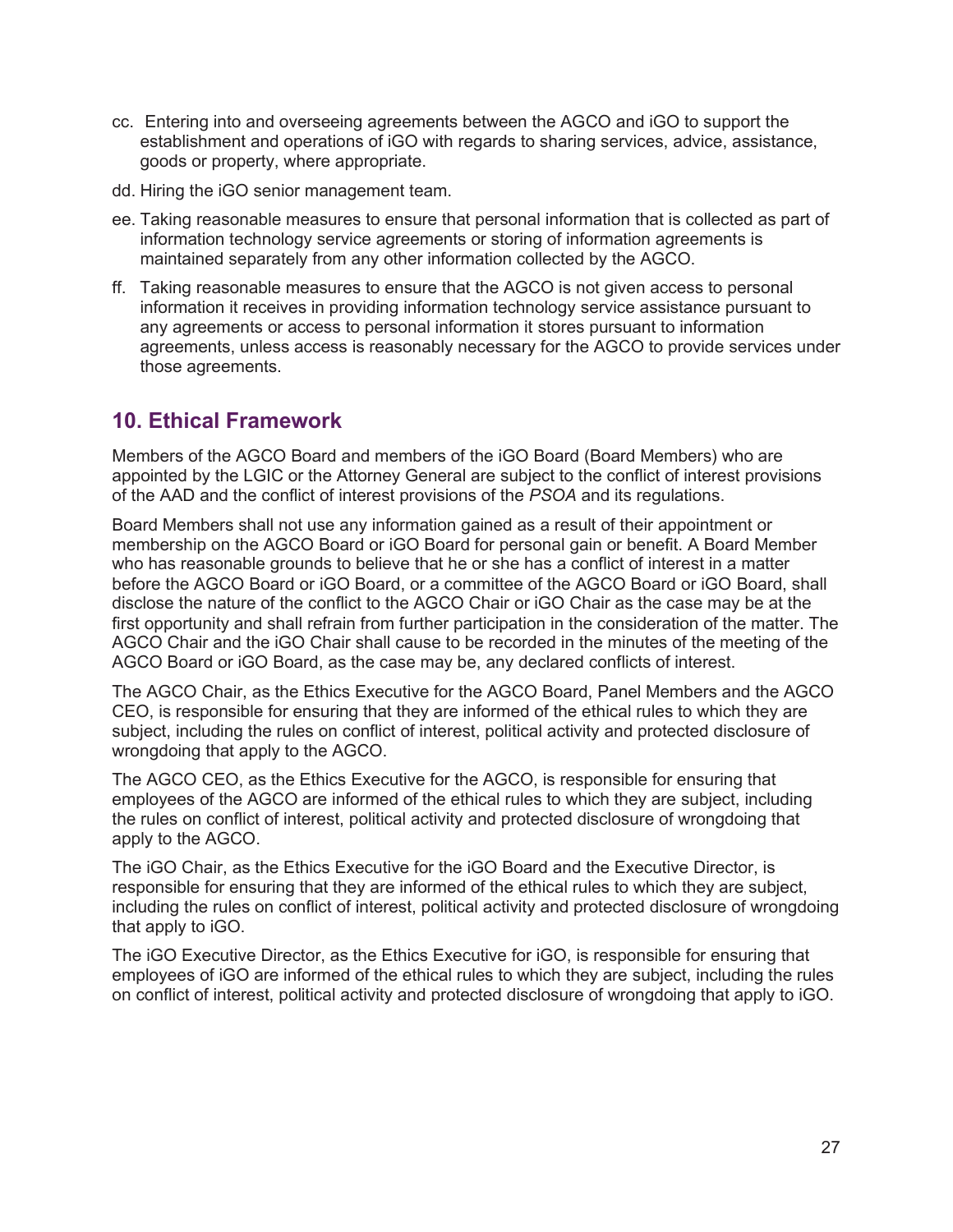# **11. Reporting Requirements**

### **11.1 AGCO ANNUAL BUSINESS PLAN**

- a. The AGCO Chair will ensure that the Attorney General is provided annually with the AGCO Annual Business Plan covering a minimum of three years from the upcoming fiscal year, which includes a financial budget and risk identification, assessment and mitigation strategies, for approval by the Attorney General. The AGCO Annual Business Plan shall be in accordance with the requirements set out in the AAD.
- b. The AGCO Annual Business Plan is to be submitted to the Ministry's Chief Administrative Officer or designated equivalent within three months prior to the AGCO's fiscal year start.
- c. The AGCO Chair is responsible for ensuring that the AGCO's Annual Business Plan includes a system of performance measures and reporting on the achievement of the objectives set out in the AGCO Annual Business Plan. The system must include performance goals, how they will be achieved, and targeted results and timeframes.
- d. The AGCO Chair will ensure that the AGCO Annual Business Plan includes a risk assessment and risk management plan to assist the Ministry in developing its risk assessment and risk management plan information in accordance with the requirements of the AAD to assess risks, develop and maintain necessary records, and report to TB/MBC.
- e. The AGCO Chair will ensure that publicly posted AGCO Annual Business Plans do not disclose: personal information; sensitive employment and labour relations information; solicitor-client privileged information; Cabinet confidential information; trade secrets or scientific information, technical, commercial, financial or labour relations information of third parties supplied in confidence, information that would prejudice the financial or commercial interests of the AGCO in the marketplace, and information that would otherwise pose a risk to the security of the facilities and/or operations of the AGCO.
- f. The Attorney General will review the AGCO Annual Business Plan and will promptly advise the AGCO Chair whether or not he or she concurs with the directions proposed by the AGCO. The Attorney General may advise the AGCO Chair where and in what manner the AGCO Annual Business Plan varies from Government or Ministry policy or priorities as may be required, and the AGCO Chair, on behalf of the AGCO Board, will revise the AGCO Annual Business Plan accordingly. AGCO Annual Business Plans are only to be considered valid once the Attorney General has approved the plan and the approval has been expressed in writing.
- g. In addition, TB/MBC may require the Attorney General to submit the AGCO Annual Business Plan to TB/MBC for review at any time.
- h. The AGCO Chair, through the AGCO CEO, will ensure that its Attorney General-approved AGCO Annual Business Plan is made available to the public in an accessible format, in both official languages, on the AGCO website within 30 days of the Attorney General's approval of the AGCO Annual Business Plan.

#### **11.2 IGO ANNUAL BUSINESS PLAN**

a. iGO will ensure that the Attorney General is provided annually with the iGO Annual Business Plan. The iGO Annual Business Plan must cover a minimum of three years from the upcoming fiscal year, which includes a financial budget and a risk assessment and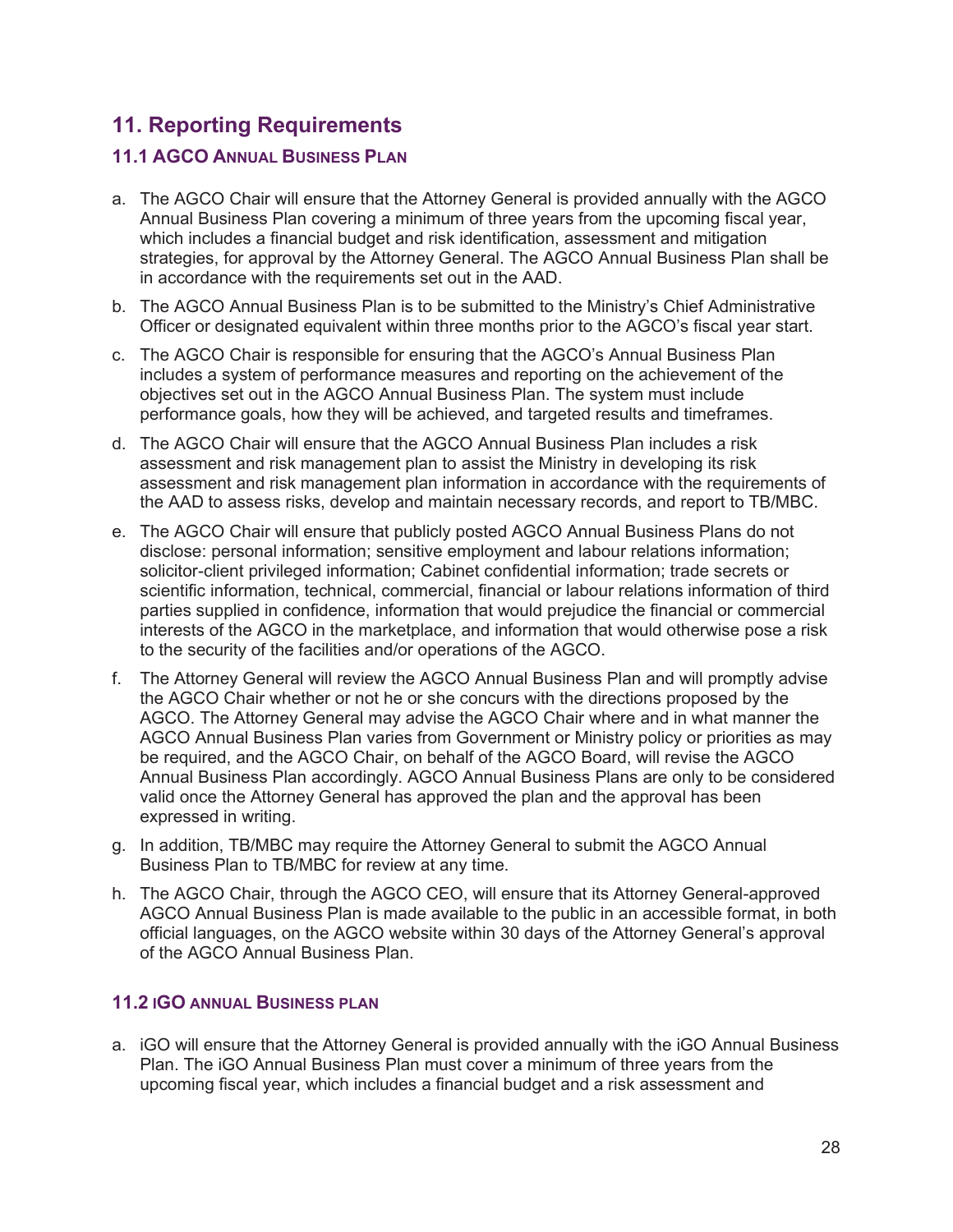management plan, for approval by the Attorney General. The iGO Annual Business Plan shall be in accordance with the requirements set out in the AAD.

- b. The iGO Chair is responsible for ensuring that the iGO Annual Business Plan includes a system of performance measures and reporting on the achievement of the objectives set out in the iGO Annual Business Plan. The system must include performance goals, how they will be achieved, and targeted results and timeframes.
- c. The iGO Chair will ensure that the iGO Annual Business Plan includes a risk assessment and risk management plan to assist the Ministry in developing its risk assessment and risk management plan information in accordance with the requirements of the AAD to assess risks, develop and maintain necessary records, and report to TB/MBC.
- d. The iGO Chair will ensure that the Annual Business Plan includes a strategic plan to grow its revenues and find efficiencies in its internal operations to deliver greater value to Ontario taxpayers.
- e. The iGO Chair will ensure that publicly posted iGO Annual Business Plans do not disclose: personal information; sensitive employment and labour relations information; solicitor-client privileged information; Cabinet confidential information; trade secrets or scientific information, technical, commercial, financial or labour relations information of third parties supplied in confidence; information that would prejudice the financial or commercial interests of iGO in the marketplace; and information that would otherwise pose a risk to the security of the facilities and/or operations of iGO.
- f. The Attorney General will review the iGO Annual Business Plan and will promptly advise the iGO Chair whether or not he or she concurs with the directions proposed by iGO. The Attorney General may advise the iGO Chair where and in what manner the iGO Annual Business Plan varies from Government or Ministry policy or priorities as may be required, and the iGO Chair, on behalf of the iGO Board, will revise the iGO Annual Business Plan accordingly. iGO Annual Business Plans are only to be considered valid once the Attorney General has approved the iGO Annual Business Plan and the approval has been expressed in writing.
- g. In addition, TB/MBC may require the Attorney General to submit the iGO Annual Business Plan to TB/MBC for review at any time.
- h. The iGO Chair, through the iGO Executive Director, will ensure that its Attorney Generalapproved iGO Annual Business Plan is made available to the public in an accessible format, in both official languages, on iGO's website within 30 days of the Attorney General's approval of the iGO Annual Business Plan.

#### **11.3 AGCO ANNUAL REPORTS**

- a. The AGCO Chair is responsible for ensuring the AGCO Annual Report is prepared and submitted to the Attorney General for approval within the earlier of 90 days from when iGO receives their audited financial statement from the Auditor General of Ontario and 120 days from the AGCO's fiscal year-end. The AGCO Annual Report shall be in accordance with the requirements set out in the AAD.
- b. The AGCO Chair, through the AGCO CEO, will ensure that the AGCO Annual Report is prepared in the format specified in the AAD.
- c. The AGCO will provide the iGO Annual Report as an appendix to the AGCO Annual Report.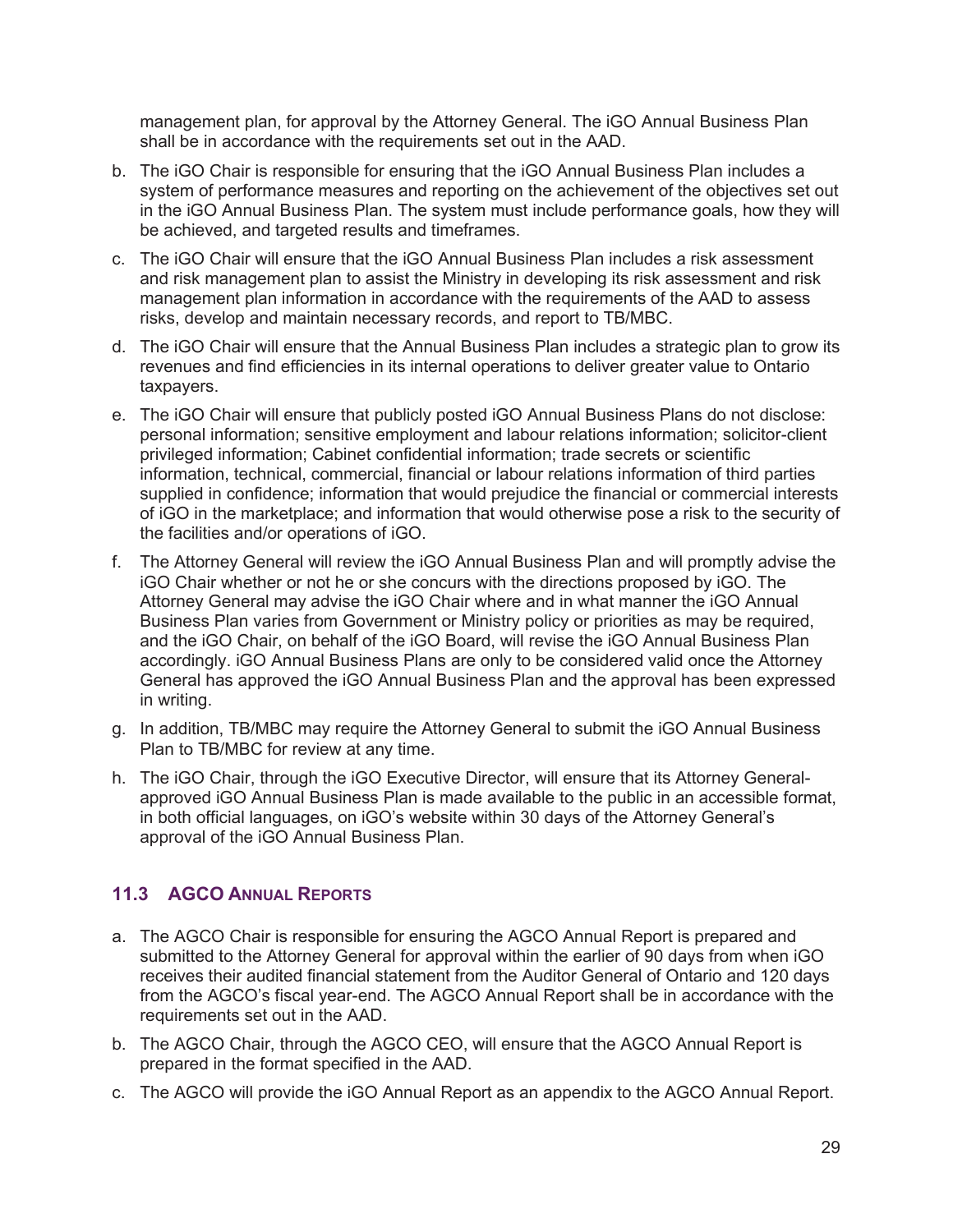- d. The AGCO Chair will ensure that publicly-posted AGCO Annual Reports do not disclose: personal information; sensitive employment and labour relations information; solicitor-client privileged information; Cabinet confidential information; trade secrets or scientific information, technical, commercial, financial or labour relations information of third parties supplied in confidence; information that would prejudice the financial or commercial interests of the AGCO in the marketplace; or information that would otherwise pose a risk to the security of the facilities and/or operations of the AGCO.
- e. The Attorney General will receive and review the AGCO Annual Report to confirm adherence with the AAD requirements, and will approve the report within 60 calendar days after the day of receipt.
- f. The Attorney General will, within 30 calendar days of approval, table the AGCO Annual Report in the Legislative Assembly.
- g. The AGCO Chair, through the AGCO CEO, will ensure that the AGCO Annual Report is publicly posted in an accessible format, in both official languages, on the AGCO website within 30 calendar days of the Attorney General's approval.
- h. When distributing annual reports, digital formats and channels for distribution must be used unless otherwise required (e.g. by directive, by legislation).

### **11.4 IGO ANNUAL REPORTS**

- a. The iGO Chair is responsible for ensuring that an iGO Board-approved iGO Annual Report is prepared and provided annually to the AGCO Board for submission and approval by the Attorney General. The iGO Annual Report will be an appendix in the AGCO Annual Report. The iGO Chair will provide the iGO Annual Report to the AGCO Board within 90 calendar days of receiving iGO's audited financial statement from the Auditor General of Ontario.
- b. The iGO Chair, through the Executive Director, will ensure that the iGO Annual Report is prepared in accordance with the requirements specified by the AAD.
- c. The iGO Chair will ensure that publicly-posted iGO Annual Reports do not disclose: personal information; sensitive employment and labour relations information; solicitor-client privileged information; Cabinet confidential information; trade secrets or scientific information, technical, commercial, financial or labour relations information of third parties supplied in confidence; information that would prejudice the financial or commercial interests of iGO in the marketplace; or information that would otherwise pose a risk to the security of the facilities and/or operations of iGO.
- d. The Attorney General will receive and review the iGO Annual Report to confirm adherence with the AAD requirements, and will approve the report within 60 calendar days after the day of receipt.
- e. The iGO Chair, through the iGO Executive Director, will ensure that the iGO Annual Report is publicly posted in an accessible format, in both official languages, on the iGO website within 30 calendar days of the Attorney General's approval.
- f. When distributing annual reports, digital formats and channels for distribution must be used unless otherwise required (e.g. by directive, by legislation).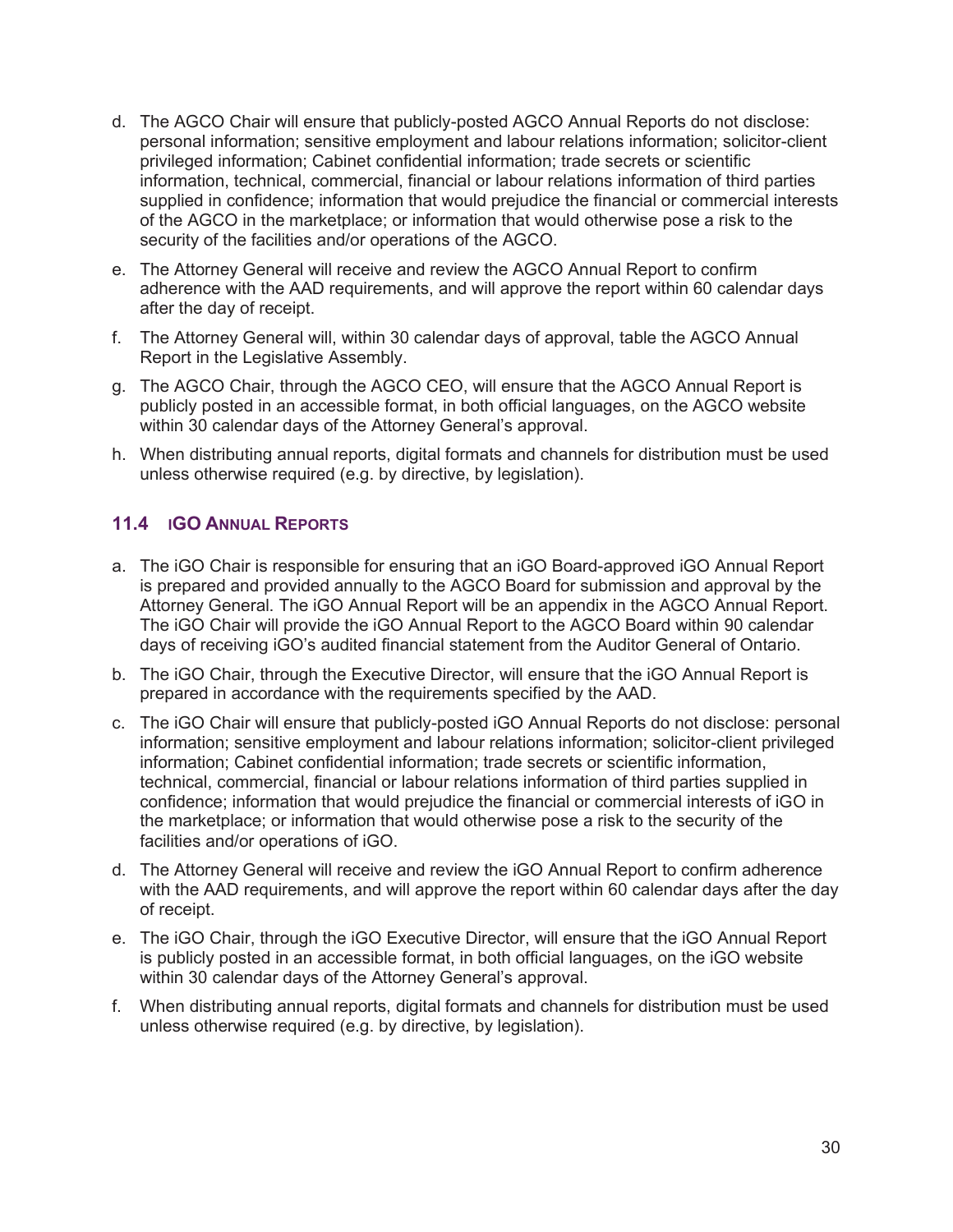#### **11.5 OTHER REPORTS**

The AGCO Chair is responsible on behalf of the AGCO Board and the iGO Chair is responsible on behalf of the iGO Board for:

- a. Ensuring that the reports and documents set out in Appendix 1 to this MOU are submitted for review and approval by the Attorney General in accordance with the timelines set out in Appendix 1.
- b. Supplying specific data and other information, at the request of the Attorney General or the Deputy Attorney General, that may be required from time-to-time for the purpose of the Ministry's administration.

# **12. Public Posting Requirements**

- a. The AGCO, through the AGCO Chair on behalf of the ACGO Board, will ensure that the following approved governance documents are posted in an accessible format, in both official languages, on the AGCO website within the specified timelines:
	- MOU and any Letter of Affirmation 30 calendar days of the Attorney General's approval.
	- Agency Mandate Letter no later than the corresponding AGCO Annual Business Plan.
	- AGCO Annual Business Plan 30 calendar days of Attorney General's approval.
	- AGCO Annual Report –30 calendar days of the Attorney General's approval, and after tabling in the Legislative Assembly.
- b. iGO, through the iGO Chair on behalf of the iGO Board, will ensure that the following approved governance documents are posted in an accessible format, in both official languages, on the iGO website within the specified timelines:
	- MOU and any Letter of Affirmation –30 calendar days of the Attorney General's approval.
	- Agency Mandate Letter no later than the corresponding iGO Annual Business Plan.
	- iGO Annual Business Plan –30 calendar days of Attorney General's approval.
	- $\bullet$  iGO Annual Report 30 calendar days of the Attorney General's approval, and after tabling in the Legislative Assembly.
- c. Posted governance documents should not disclose: personal information; sensitive employment and labour relations information; solicitor-client privileged information; Cabinet confidential information; trade secrets or scientific information, technical, commercial, financial or labour relations information of third parties supplied in confidence; information that would prejudice the financial or commercial interests of the AGCO or iGO in the marketplace; or information that would otherwise pose a risk to the security of the facilities and/or operations of the AGCO or iGO.
- d. The AGCO, through the AGCO Chair on behalf of the AGCO Board, will ensure that the expense information for the AGCO Board and applicable senior management staff are posted on the AGCO website, in accordance with the requirements of the MBC Travel, Meal and Hospitality Expenses Directive.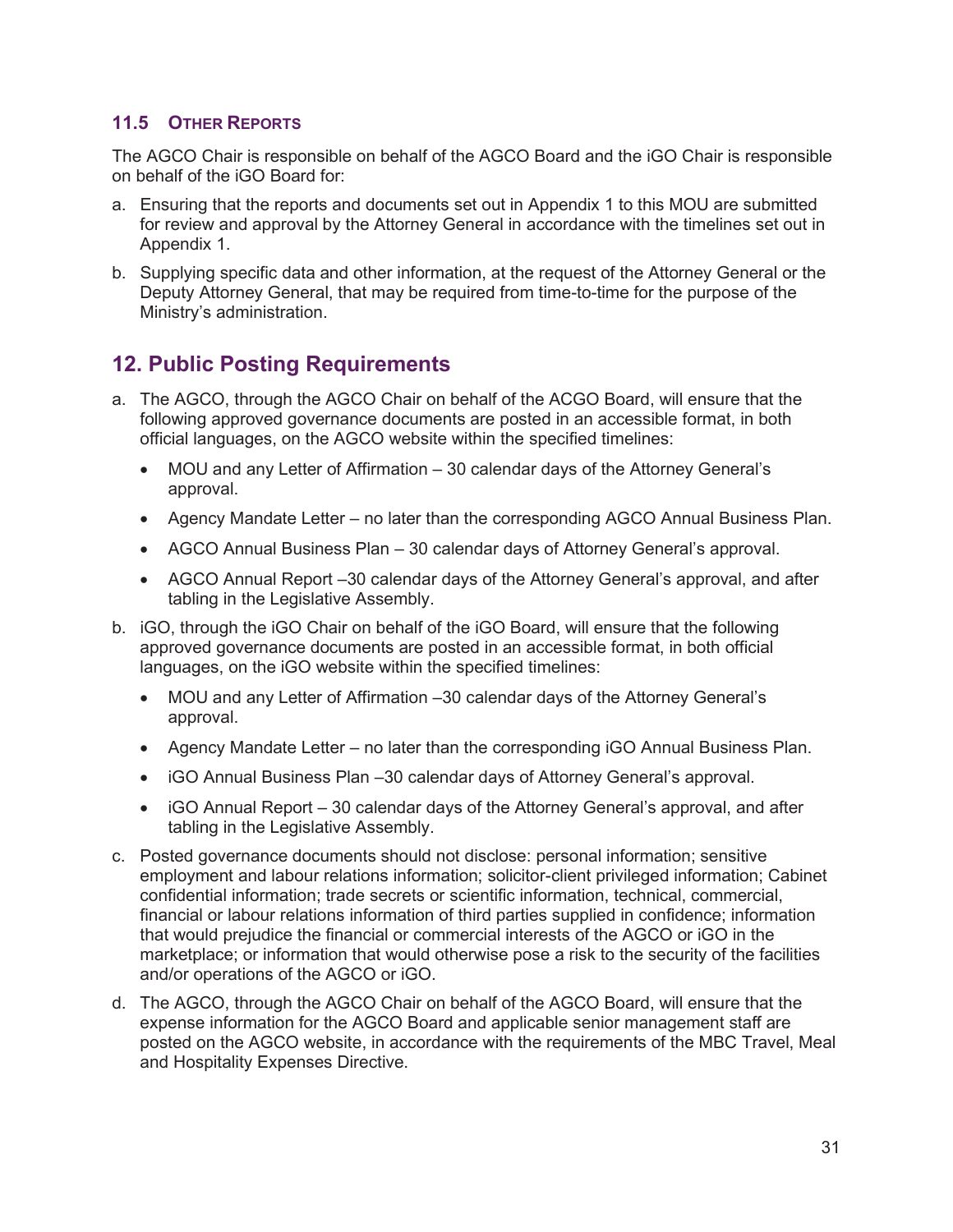- e. iGO, through the iGO Chair on behalf of the iGO Board, will ensure that the expense information for the iGO Board and applicable senior management staff are posted on the iGO website, in accordance with the requirements of the MBC Travel, Meal and Hospitality Expenses Directive.
- f. The AGCO, through the AGCO Chair on behalf of the AGCO Board, will ensure that any other applicable public posting requirements are met.
- g. iGO, through the iGO Chair on behalf of the iGO Board, will ensure that any other applicable public posting requirements are met.

### **13. Communications and Issues Management**

The parties to this MOU recognize that the timely exchange of information on the operations and administration of the AGCO and iGO is essential for the Attorney General to meet his or her responsibilities for reporting and responding to the Legislative Assembly on the affairs of the AGCO and iGO. The parties also recognize that it is essential for the AGCO Chair on behalf of the AGCO Board as well as the iGO Chair, on behalf of the iGO Board, to be kept informed of Government initiatives and broad policy directions that may affect the AGCO's or iGO's mandate and functions as the case may be.

The Attorney General, the AGCO Chair on behalf of the AGCO Board, and the iGO Chair on behalf of the iGO Board, therefore, agree that:

- a. The AGCO Chair will keep the Attorney General advised, in a timely manner, of all planned events or issues, including contentious matters, that concern or can be reasonably expected to concern the Attorney General in the exercise of his or her responsibilities.
- b. The iGO Chair will keep the Attorney General advised, in a timely manner, of all planned events or issues, including contentious matters, that concern or can be reasonably expected to concern the Attorney General in the exercise of his or her responsibilities.
- c. The Attorney General will consult with the AGCO Chair in a timely manner, as appropriate, on broad Government policy initiatives or legislation being considered by the Government that may impact on the AGCO's mandate or functions, or which otherwise will have a significant impact on the AGCO.
- d. The Attorney General will consult with the iGO Chair in a timely manner, as appropriate, on broad Government policy initiatives or legislation being considered by the Government that may impact on iGO's mandate or functions, or which otherwise will have a significant impact on iGO.
- e. The Attorney General and the AGCO Chair will consult with each other on public communication strategies and publications. They will keep each other informed of the results of stakeholder and other public consultations and discussions.
- f. The Attorney General and the iGO Chair will consult with each other on public communication strategies and publications. They will keep each other informed of the results of stakeholder and other public consultations and discussions.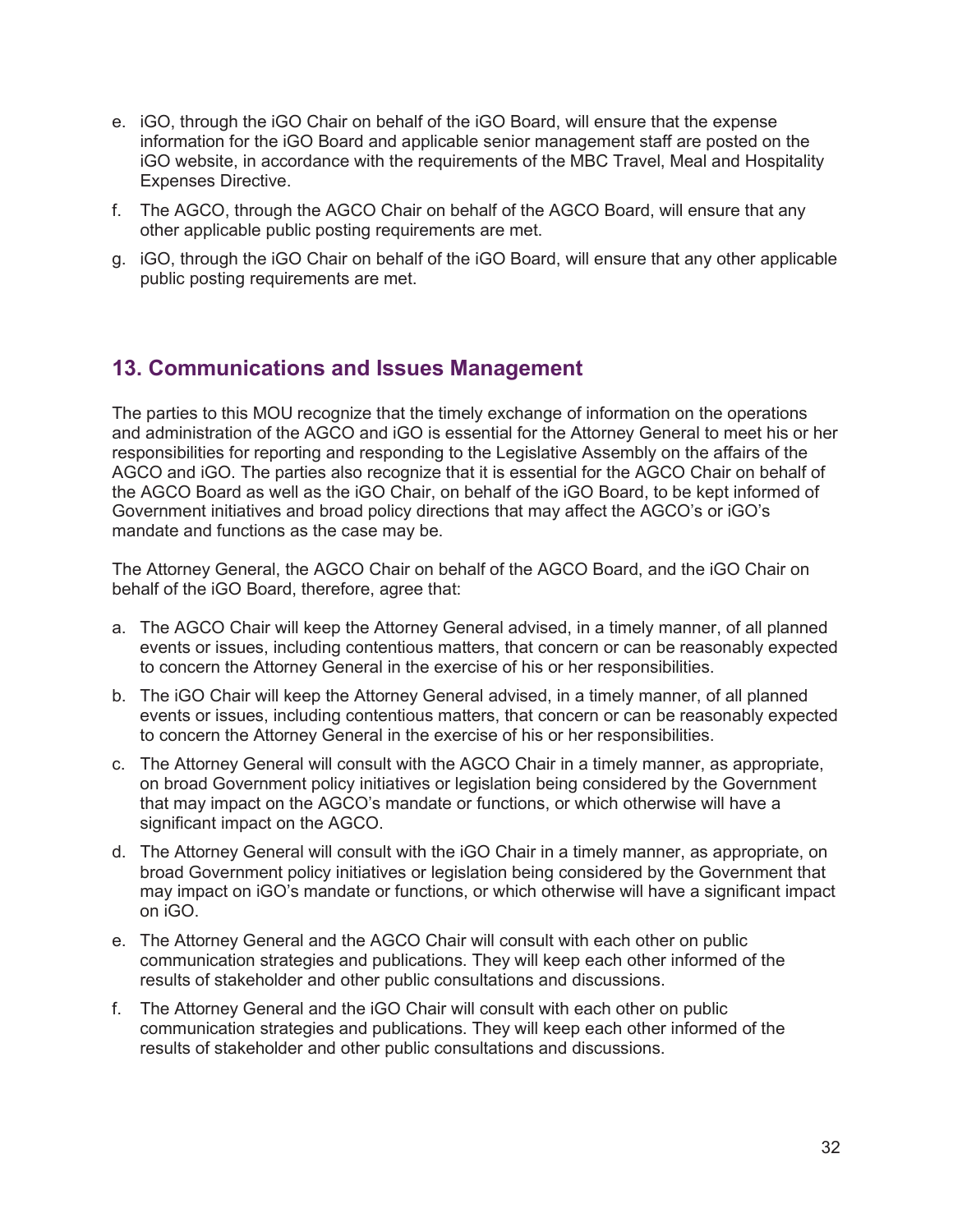- g. The Attorney General and the AGCO Chair will meet at least annually, or as requested by either party, to discuss issues relating to the fulfillment of the AGCO's mandate, management and operations.
- h. The Attorney General and the iGO Chair will meet at least annually, or as requested by either party, to discuss issues relating to the fulfillment of iGO's mandate, management and operations.
- i. The Deputy Attorney General and the AGCO CEO will meet at least annually, or as requested by either party, to discuss issues relating to the delivery of the AGCO Board's mandate, the efficient operation of the agency and the provision of services by the Ministry to the AGCO. The Deputy Attorney General and the AGCO CEO shall provide timely information and advice to each other concerning significant matters affecting the AGCO's management or operations.
- j. The Deputy Attorney General and the iGO Executive Director will meet at least annually, or as requested by either party, to discuss issues relating to the delivery of iGO's mandate, the efficient operation of iGO and the provision of services by the Ministry to iGO. The Deputy Attorney General and the iGO Executive Director shall provide timely information and advice to each other concerning significant matters affecting iGO's management or operations.
- k. The AGCO CEO is limited in the information that he or she can provide to the Attorney General, Deputy Attorney General or Ministry staff regarding specific regulatory matters including due diligence inquiries, inspections, investigations or decisions that are carried out as part of his or her role as Registrar of the AGCO.
- l. Inquiries received by the Ministry regarding a regulatory matter being considered by the Registrar must be re-directed to the AGCO without comment. Any response made by the Ministry to the inquiring party will indicate that the inquiry has been forwarded to the AGCO and that the Attorney General and/or the Ministry cannot comment on a regulatory decision of the Registrar.

# **14. Administrative Arrangements**

### **14.1 APPLICABLE GOVERNMENT DIRECTIVES**

- a. The AGCO Chair, on behalf of the AGCO Board, is responsible for ensuring that the AGCO operates in accordance with all applicable Government policies and directives as articulated in Appendix 2 to this MOU.
- b. The iGO Chair, on behalf of the iGO Board, is responsible for ensuring that iGO operates in accordance with all applicable Government policies and directives as articulated in Appendix 2 to this MOU.
- c. The Ministry will inform the AGCO of amendments or additions to directives, policies and guidelines that apply to the AGCO; however, the AGCO is responsible for complying with all directives, policies and guidelines to which it is subject.
- d. The Ministry will inform iGO of amendments or additions to directives, policies and guidelines that apply to iGO; however, iGO is responsible for complying with all directives, policies and guidelines to which it is subject.
- e. In addition to complying with the MBC Realty Directive, the AGCO shall comply with the Ministry of Government Services' Realty Policy including any appendices to this policy when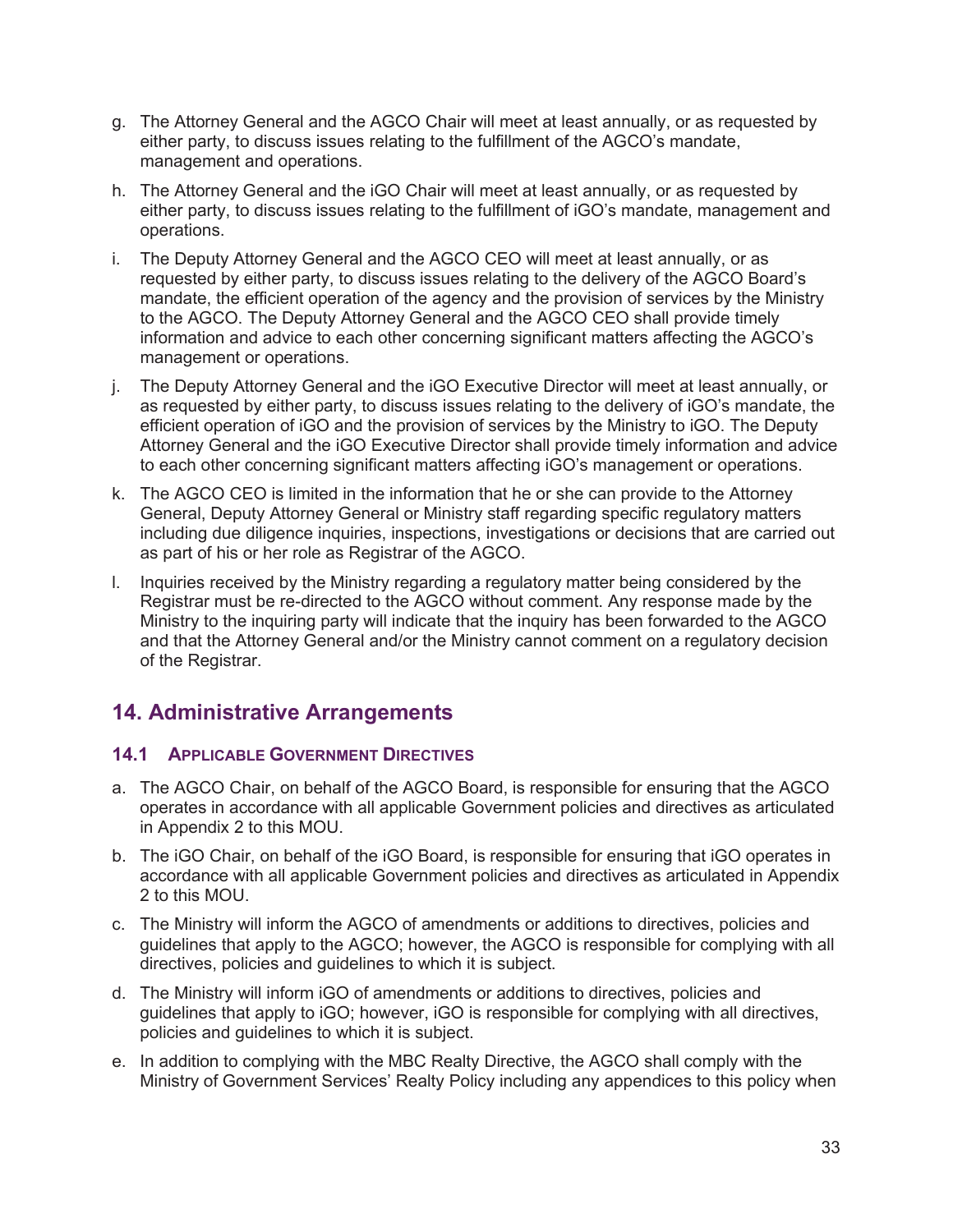acquiring space for accommodation and program purposes. The Ministry will ensure that the AGCO is provided with any updates to this policy.

f. In addition to complying with the MBC Realty Directive, iGO shall comply with the Ministry of Government Services' Realty Policy including any appendices to this policy when acquiring space for accommodation and program purposes. The Ministry will ensure that iGO is provided with any updates to this policy.

#### **14.2 ADMINISTRATIVE AND ORGANIZATIONAL SUPPORT SERVICES**

- a. The AGCO will be responsible for all administrative services for the AGCO, including human resources support services, financial, administrative and payroll processing, training, staff development, information technology development, operations support and stakeholder management.
- b. iGO will be responsible for all administrative services for iGO, including human resources support services, financial, administrative and payroll processing, training, staff development, information technology development, operations support and stakeholder management
- c. The AGCO may engage persons to provide professional, technical or other assistance to, or on behalf of, the AGCO and may prescribe their duties and other terms of engagement and provide for the payment of remuneration and expenses of such persons in accordance with the *AGCOA*, and with all applicable Government policies and directives as articulated in Appendix 2 to this MOU.
- d. iGO may engage persons to provide professional, technical or other assistance to, or on behalf of, iGO and may prescribe their duties and other terms of engagement and provide for the payment of remuneration and expenses of such persons in accordance with the *AGCOA* and s. 17(2) of the iGO Regulation, and with all applicable Government policies and directives as articulated in Appendix 2 to this MOU.
- e. The AGCO may participate in any Government-wide shared services arrangements, where applicable.
- f. iGO may participate in any Government-wide shared services arrangements, where applicable.
- g. Any administrative services provided to iGO by the AGCO will be formally outlined, and periodically updated, in a Shared Services Agreement(s) between the AGCO and iGO. The agreement will include provisions to address conflict of interest management.

#### **14.3 AGREEMENTS WITH THIRD PARTIES**

- a. Any agreement entered into by the AGCO with third parties will comply with the applicable procurement directives, as outlined in Appendix 2 to this MOU.
- b. Any agreement entered into by iGO with third parties will comply with the applicable procurement directives, as outlined in Appendix 2 to the MOU.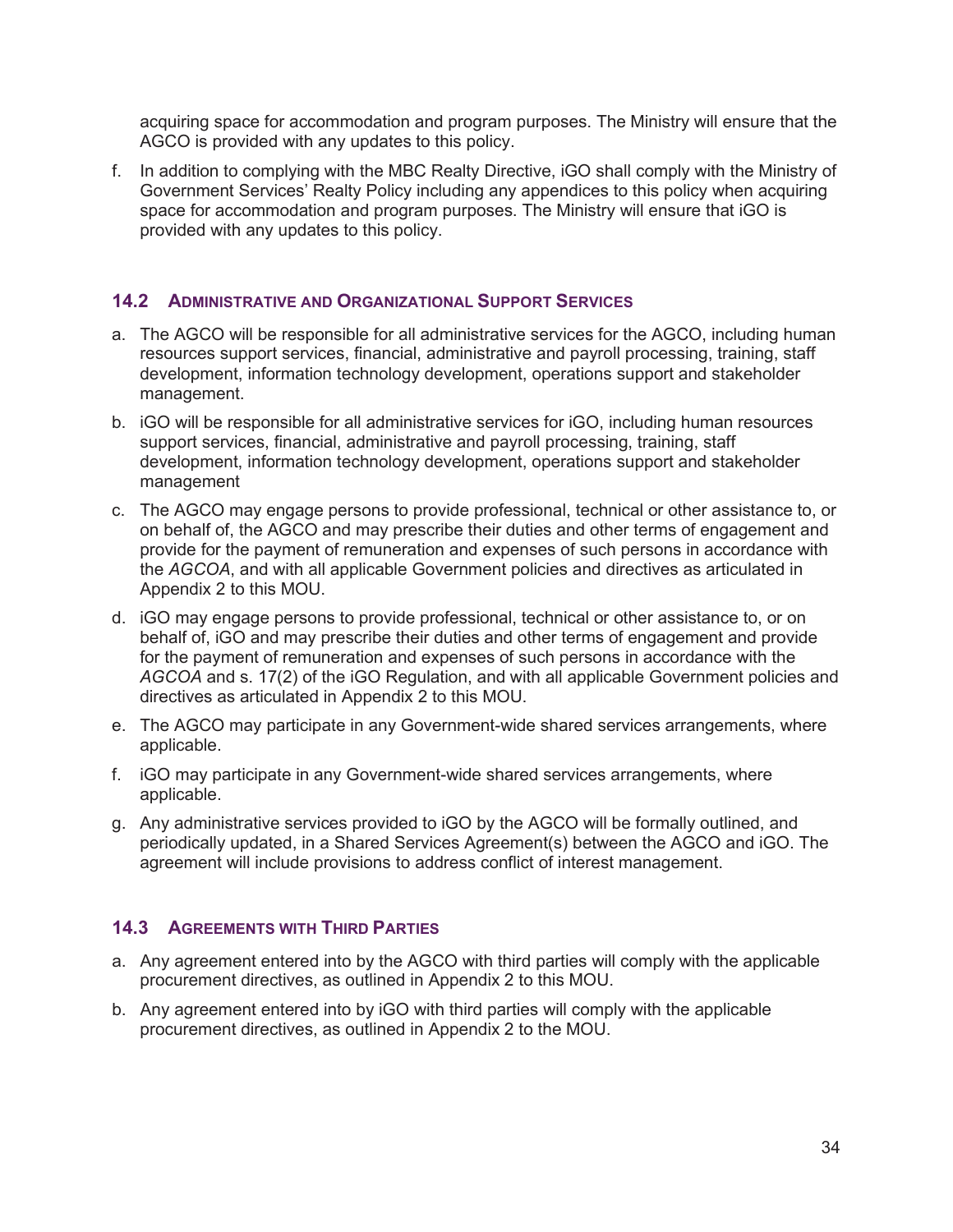#### **14.4 LEGAL SERVICES**

- a. The AGCO is responsible for the provision of its own legal services but may, where appropriate and mutually agreed upon, use Ministry legal services.
- b. Any changes to the legislation administered by the AGCO will be developed and drafted in a collaborative manner between the Ministry and the AGCO. Any proposed changes in the Acts, regulations or OICs or the creation of new statutes, regulations or OICs that pertain to the AGCO, whether requested or initiated by the AGCO or otherwise, shall be reviewed by legal counsel with the Ministry's branch responsible for liaising with the AGCO and any other affected ministry, before being forwarded by the Ministry's legal counsel to the Office of Legislative Counsel for drafting.
- c. Ministry legal counsel will consult with the AGCO Legal Services Division on drafts of any proposed changes in the Acts, regulations or OICs or on drafts of any new statutes, regulations or OICs that pertain to the AGCO.
- d. iGO is responsible for the provision of its own legal services, but may, where appropriate and mutually agreed upon, use Ministry legal services.
- e. Any changes to the iGO Regulation or the provisions of the *AGCOA* that pertain to iGO will be developed and drafted in a collaborative manner between the Ministry and iGO. Any proposed changes to the iGO Regulation or the provisions of the *AGCOA* that pertain to iGO, whether requested or initiated by iGO or the AGCO or otherwise, shall be reviewed by legal counsel with the Ministry's branch responsible for liaising with iGO and any other affected ministry, before being forwarded by the Ministry's legal counsel to the Office of Legislative Counsel for drafting.
- f. Ministry legal counsel will consult with iGO legal counsel on drafts of any proposed changes to the iGO Regulation or the provisions of the *AGCOA* that pertain to iGO.
- g. Any changes to the iGO Regulation or the *AGCOA* that would affect both iGO and the AGCO will be drafted in a collaborative manner between the Ministry, iGO and the AGCO. Any proposed changes to the iGO Regulation or the *AGCOA* that would affect both iGO and the AGCO, whether requested or initiated by iGO or the AGCO or otherwise, shall be reviewed by legal counsel with the Ministry's branch responsible for liaising with both iGO and the AGCO and any other affected ministry, before being forwarded by the Ministry's legal counsel to the Office of Legislative Counsel for drafting.
- h. Ministry legal counsel will consult with iGO legal counsel and the AGCO Legal Services Division on drafts of any proposed changes to the iGO Regulation or the provisions of the *AGCOA* that would affect both iGO and the AGCO.

#### **14.5 CREATION, COLLECTION, MAINTENANCE AND DISPOSITION OF RECORDS**

- a. The AGCO Chair, on behalf of the AGCO Board, is responsible for ensuring that a system is in place for the creation, collection, maintenance and disposal of records.
- b. The iGO Chair, on behalf of the iGO Board, is responsible for ensuring that a system is in a place for the creation, collection, maintenance and disposal of records.
- c. The AGCO Board, through the AGCO Chair, is responsible for ensuring that the AGCO complies with all applicable legislation and Government directives and policies related to information and records management, as articulated in Appendix 2 to this MOU.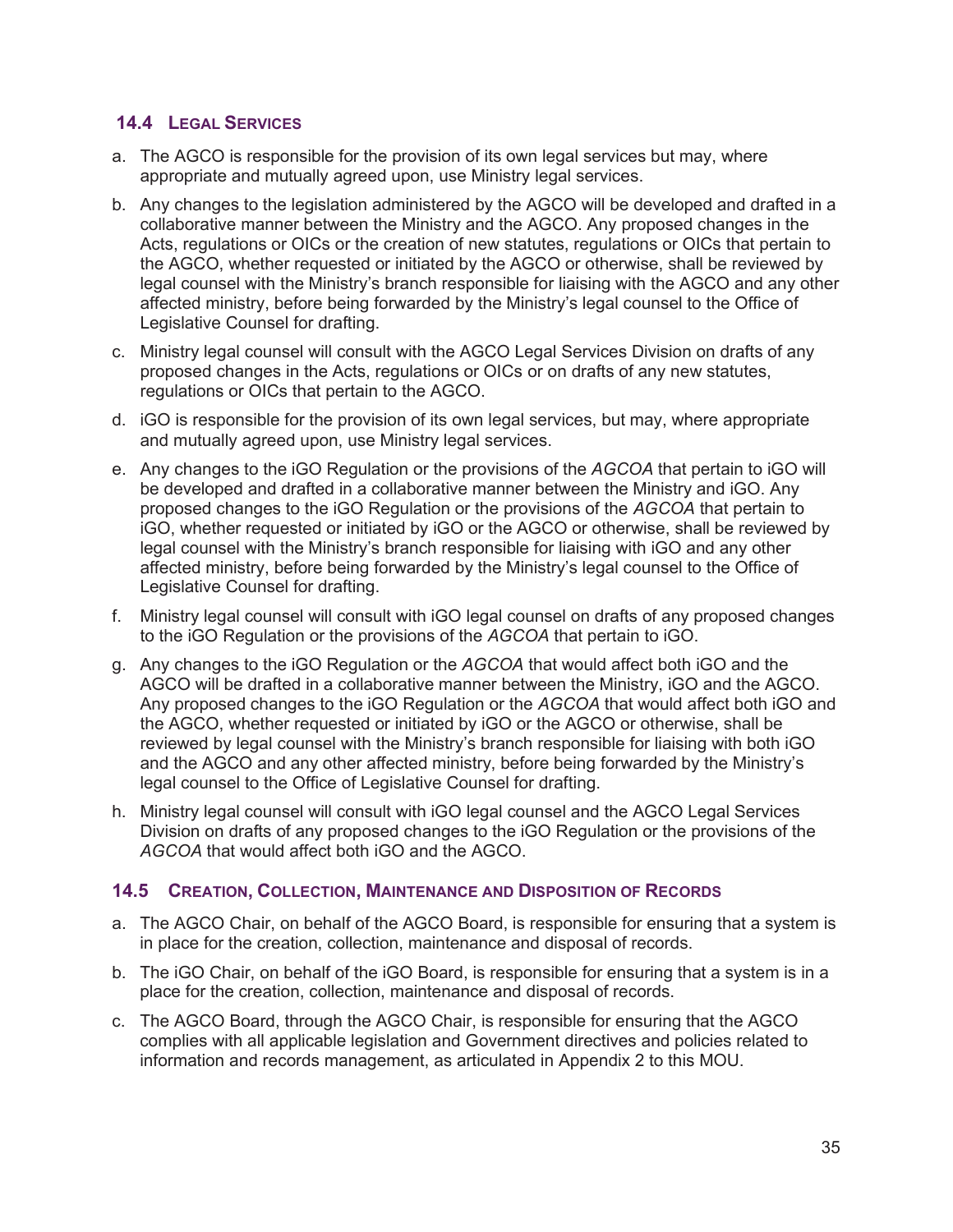- d. The iGO Board, through the iGO Chair, is responsible for ensuring that iGO complies with all applicable legislation and Government directives and policies related to information and records management, as articulated in Appendix 2 to this MOU.
- e. The AGCO CEO, the AGCO Chair and the AGCO Board shall protect the legal, fiscal and other interests of the AGCO by implementing reasonable measures to ensure the ongoing viability, integrity, preservation and security of all official records created, commissioned or acquired by the AGCO. This includes, but is not limited to, all electronic records, such as emails, information posted on the AGCO's website(s), database data sets, and all records stored on personal computers and shared drives.
- f. The iGO Executive Director, the iGO Chair and the iGO Board shall protect the legal, fiscal and other interests of iGO by implementing reasonable measures to ensure the ongoing viability, integrity, preservation and security of all official records created, commissioned or acquired by iGO. This includes, but is not limited to, all electronic records, such as emails, information posted on iGO's website, database data sets, and all records stored on personal computers and shared drives.
- g. The AGCO Chair, on behalf of the AGCO Board, is responsible for ensuring measures are implemented requiring the AGCO's employees to create full, accurate and reliable records that document and support significant business transactions, decisions, events, policies and programs.
- h. The iGO Chair, on behalf of the iGO Board, is responsible for ensuring measures are implemented requiring iGO's employees to create full, accurate and reliable records that document and support significant business transactions, decisions, events, policies and programs.
- i. The AGCO Board, through the AGCO Chair, is responsible for ensuring that the AGCO complies with the *Archives and Recordkeeping Act, 2006.*
- j. The iGO Board, through the iGO Chair, is responsible for ensuring that iGO complies with the *Archives and Recordkeeping Act, 2006.*

#### **14.6 INTELLECTUAL PROPERTY**

- a. The AGCO Chair, on behalf of the AGCO Board, is responsible for ensuring that the legal, financial and other interests of the Government related to intellectual property are protected in any contract that the AGCO may enter into with a third party that involves the creation of intellectual property.
- b. The iGO Chair, on behalf of the iGO Board, is responsible for ensuring that the legal, financial and other interests of the Government related to intellectual property are protected in any contract that iGO may enter into with a third party that involves the creation of intellectual property, to the extent practicable.

#### **14.7 FREEDOM OF INFORMATION AND PROTECTION OF PRIVACY**

- a. The AGCO Chair and the Attorney General acknowledge that the AGCO is bound to follow the requirements set out in the *FIPPA* in relation to the collection, retention, security, use, distribution and disposal of records.
- b. The iGO Chair and the Attorney General acknowledge that iGO is bound to follow the requirements set out in the *FIPPA* in relation to the collection, retention, security, use, distribution and disposal of records.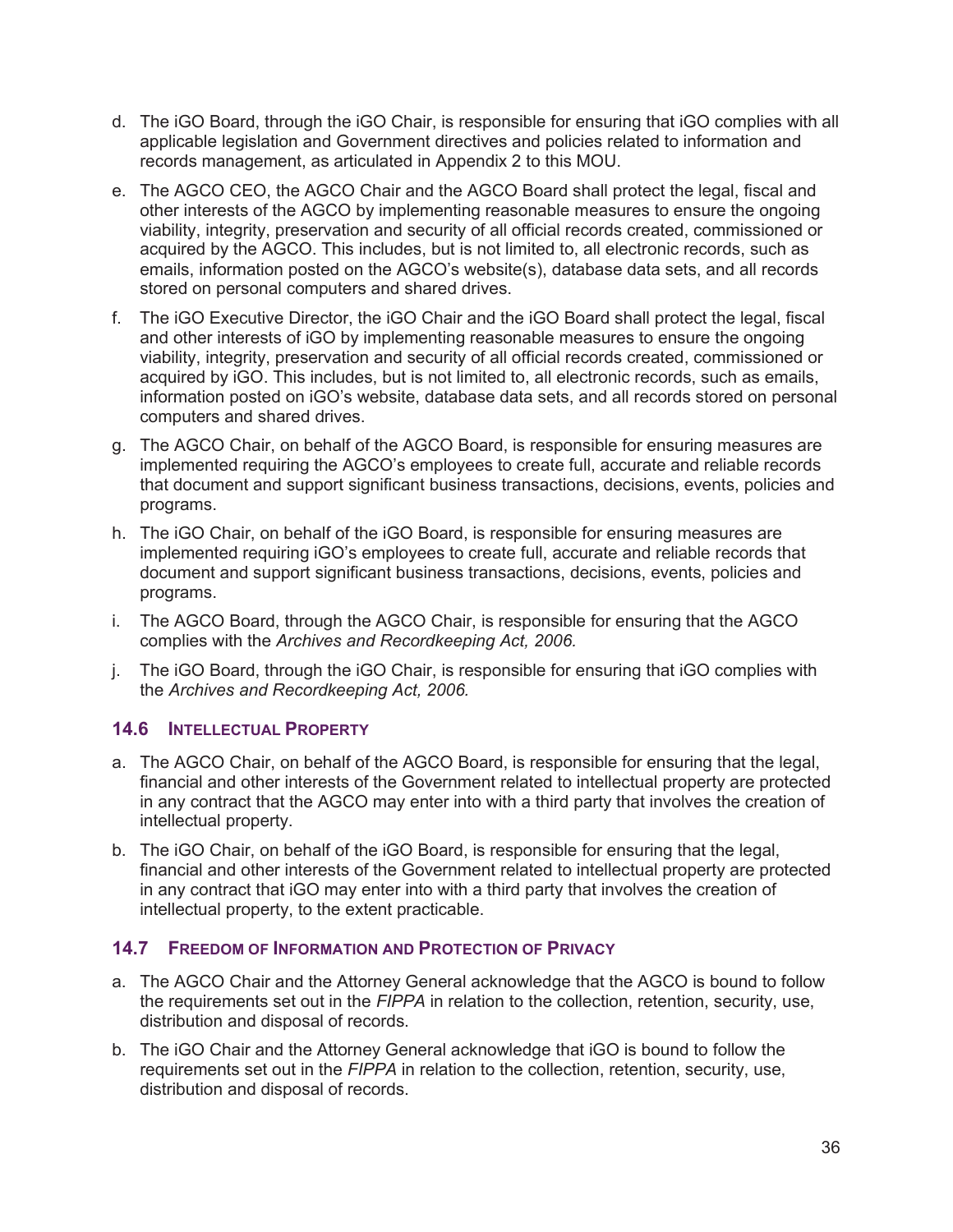- c. The AGCO institution head for the purposes of the *FIPPA* is the AGCO CEO.
- d. The iGO institution head for the purposes of the *FIPPA* is the iGO Executive Director.

#### **14.8 SERVICE STANDARDS**

- a. The AGCO shall establish customer service and quality standards that are consistent with the appropriate standards of the Government, the Ministry and the OPS.
- b. iGO shall establish customer service and quality standards that are consistent with the appropriate standards of the Government, the Ministry and the OPS.
- c. The AGCO Chair will ensure that the AGCO delivers its services at a quality standard that reflects the principles and requirements of the OPS Service Directive.
- d. The iGO Chair will ensure that iGO delivers its services at a quality standard that reflects the principles and requirements of the OPS Service Directive.
- e. The AGCO has in place a formal process for responding to complaints about the quality of services received by clients of the AGCO (e.g. licensees) consistent with the Government's service quality standards. The AGCO's process for responding to complaints about the quality of services does not apply to the AGCO's regulatory decisions.
- f. iGO will develop by April 4, 2020, a formal process for responding to complaints about the quality of services received from iGO consistent with the Government's service quality standards.
- g. The AGCO Annual Business Plan will include performance measures and targets for customer service and the AGCO's plan to respond to complaints.
- h. The iGO Annual Business Plan will include performance measures and targets for customer service and iGO's plan to respond to complaints about the quality of services received from iGO.
- i. The AGCO shall comply with the *AODA*.
- j. iGO shall comply with the *AODA*.

## **15. Financial Arrangements**

#### **15.1 GENERAL**

- a. All financial procedures for the AGCO and iGO shall be in accordance with applicable TB/MBC and Ministry of Finance directives and guidelines, Ministry corporate financial and administrative policies and procedures, and other Government guidelines, directives and policies, as set out in Appendix 2 of this MOU.
- b. When ordered to do so by the Minister of Finance and/or the President of the Treasury Board, pursuant to Section 16.4 of the *FAA*, the AGCO or iGO, as the case may be, shall pay into the CRF any money that the Minister of Finance and/or the President of the Treasury Board determines is surplus to its requirements.
- c. Pursuant to Section 28 of the *FAA*, neither the AGCO nor iGO shall enter into any financial arrangement or commitment, guarantee, indemnity or similar transaction that may increase, directly or indirectly, the indebtedness or contingent liabilities of the Government without the written approval of the Minister of Finance and/or the President of the Treasury Board. The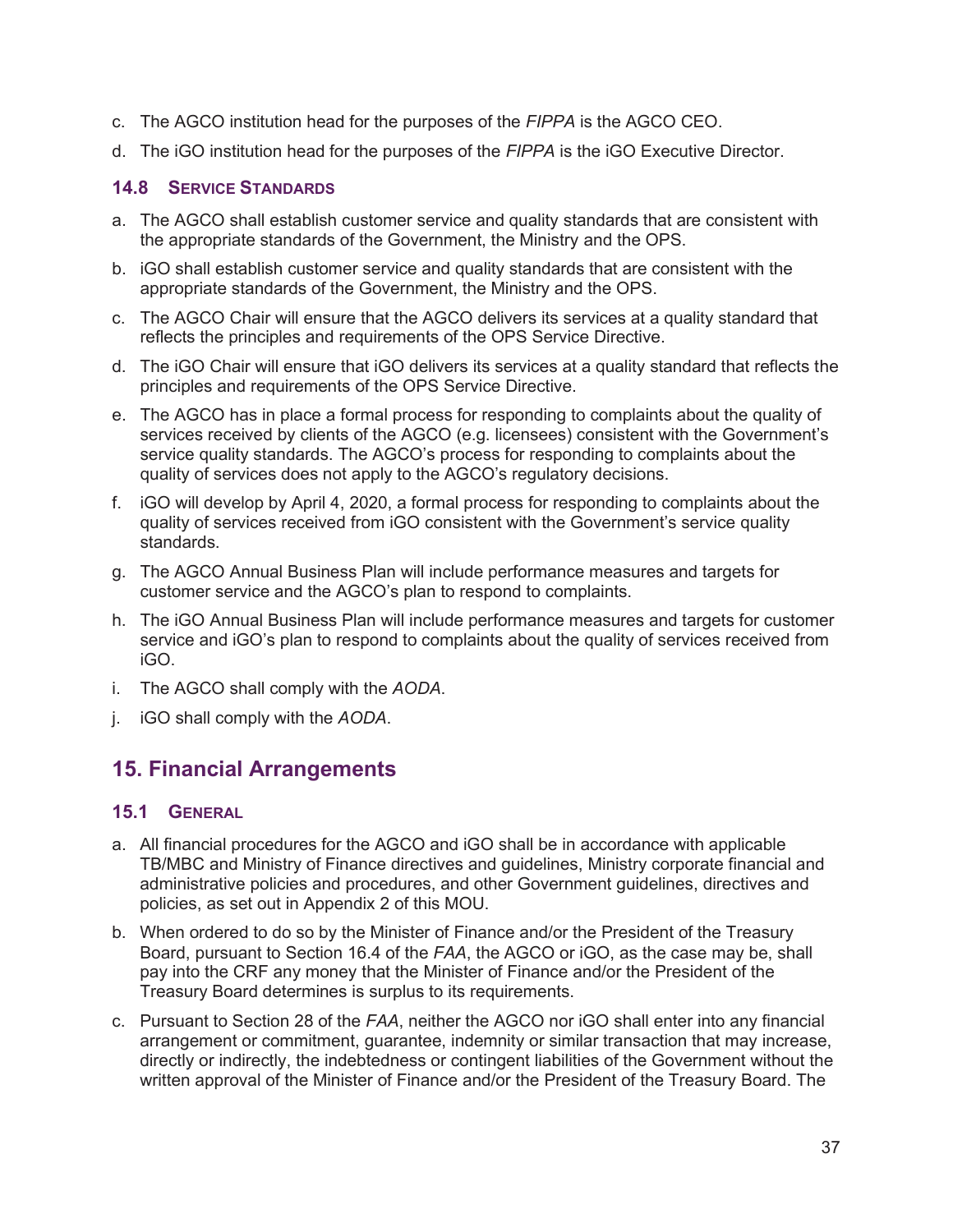Attorney General's approval is required before seeking statutory approval from the Minister of Finance.

- d. The AGCO's or iGO's approved operating and capital allocations may be adjusted in a given year if in-year fiscal constraints are ordered by Cabinet or the Attorney General. The AGCO or iGO, as the case may be, will be provided with notice of changes to its allocation as soon as is reasonably possible. Where the AGCO or iGO must reallocate resources as a result of its operating and/or capital allocations being adjusted, the AGCO or iGO, as the case may be, shall inform and discuss this with the Ministry before making such changes.
- e. The AGCO CEO shall be responsible for providing the Ministry with the necessary documentation to support the AGCO's expenditures.
- f. The iGO Executive Director shall be responsible for providing the Ministry with the necessary documentation to support iGO's expenditures.

#### **15.2 FUNDING**

- a. The AGCO is funded by the Government out of the CRF pursuant to an appropriation authorized by the Legislative Assembly, and is subject to adjustments made by the Attorney General, TB/MBC or the Legislative Assembly.
- b. iGO will be funded by the Government out of the CRF pursuant to an appropriation authorized by the Legislative Assembly, and will be subject to adjustments made by the Attorney General, TB/MBC or the Legislative Assembly until such time as iGO generates revenues from its conduct and management of prescribed online lottery schemes.
- c. The AGCO CEO will prepare estimates of the AGCO's expenditures for inclusion in the Ministry's business plan for presentation to the Legislative Assembly. The AGCO Chair will deliver these estimates to the Attorney General in sufficient time to be analyzed and approved by the Attorney General.
- d. The iGO Executive Director will prepare estimates of iGO's revenues and expenditures for inclusion in the Ministry's business plan for presentation to the Legislative Assembly. The iGO Chair will deliver these estimates to the Attorney General in sufficient time to be analyzed and approved by the Attorney General.
- e. The estimates provided by the AGCO Chair and the iGO Chair may, after appropriate consultation with the AGCO Chair or the iGO Chair, as the case may be, be altered as required. The parties acknowledge that TB/MBC has final decision-making authority.
- f. Financial procedures of the AGCO and iGO must be in accordance with TB/MBC and Ministry of Finance directives and guidelines and other applicable government direction.
- g. Section 11 of the *AGCOA* provides that money required for the purposes of the *AGCOA* shall be paid out of money appropriated for that purpose by the Legislature.
- h. Subsection 12 (1) of the *AGCOA* provides that subject to the approval of Treasury Board, the AGCO Board may direct the OLG to pay to the AGCO such money as the AGCO Board directs and that money may be used for the purposes of the AGCO.
- i. Subsection 19(2) of the iGO Regulation provides that subject to the approval of the Treasury Board, the AGCO may direct iGO to pay to the AGCO such money as it directs, and that money may be used for the purposes of the AGCO.
- j. The AGCO shall abide by the provisions of the Delegation of Financial Authority for the AGCO.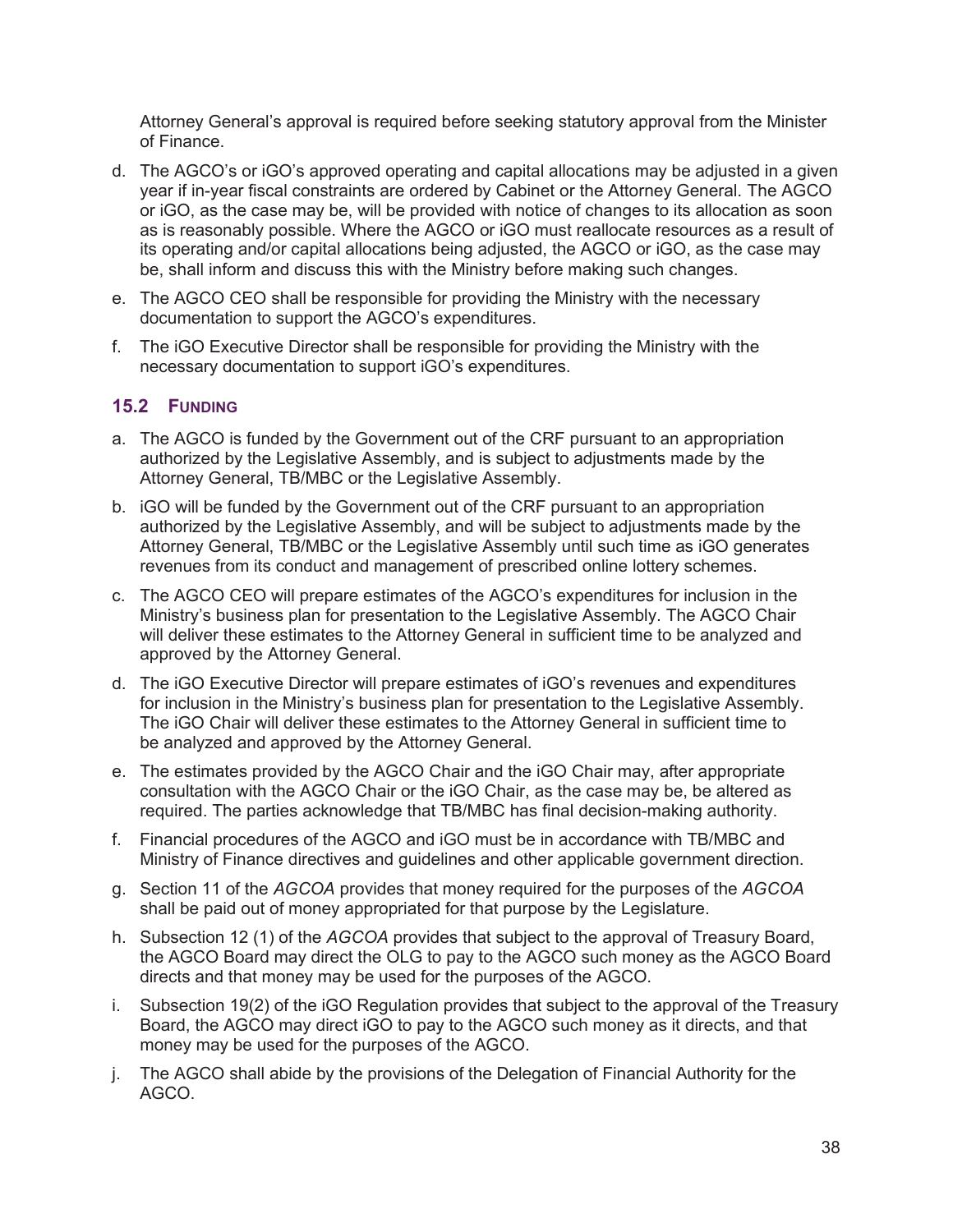- k. iGO shall abide by the provisions of the Delegation of Financial Authority for iGO.
- l. Unless the *AGCOA* provides otherwise, costs recovered by the AGCO and other revenue of the AGCO, if any, are paid as received to the CRF and may not be applied to the administrative expenditures of the AGCO.
- m. Money received by the AGCO from monetary penalties may be used only for the purposes set out in the *AGCOA.*
- n. iGO is required to make payments according to the prescribed priority set out in subsection 19(1) of the iGO Regulation.
- o. After making the payments described in subsection 19(1) of iGO Regulation, iGO may make payments out of the remaining revenue for capital expenditures related to iGO's conduct and management of online lottery schemes in accordance with subsection 19(3) of the iGO Regulation.
- p. After making payments described in subsections 19(1) and permitted by subsection 19(3) (and described in clause o above) of the iGO Regulation, any remaining revenue will be paid into the CRF as directed by the Minister of Finance in accordance with subsection 19(4) of the iGO Regulation.

#### **15.3 FINANCIAL REPORTS**

- a. The AGCO shall submit financial reports, including in-year quarterly and year-end reports to the Ministry, in accordance with a format and timeline prescribed by the Ministry.
- b. iGO shall submit financial reports, including in-year quarterly and year-end reports to the Ministry, in accordance with a format and timeline prescribed by the Ministry.
- c. The AGCO CEO shall meet the requirements for the maintenance and retention of documentation to support expenditures as outlined in TB/MBC and Ministry of Finance policies and directives.
- d. The iGO Executive Director shall meet the requirements for the maintenance and retention of documentation to support expenditures as outlined in TB/MBC and Ministry of Finance policies and directives
- e. The AGCO Chair, on behalf of the AGCO Board, will provide to the Attorney General annual financial reports, and will include them as part of the AGCO Annual Report. The statements will be provided in a format that is in accordance with the Province's stated accounting policies issued by the Office of the Provincial Controller Division.
- f. The iGO Chair, on behalf of the iGO Board, will provide to the Attorney General annual financial statements and will include them as part of the iGO Annual Report. The statements will be provided in a format that is in accordance with the Province's stated accounting policies issued by the Office of the Provincial Controller Division.
- g. The AGCO will submit its salary information to the Minister of Finance and/or the President of the Treasury Board, through the Ministry, in accordance with the *Public Sector Salary Disclosure Act, 1996.*
- h. iGO will submit its salary information to the Minister of Finance and/or the President of the Treasury Board, through the Ministry, in accordance with the *Public Sector Salary Disclosure Act, 1996.*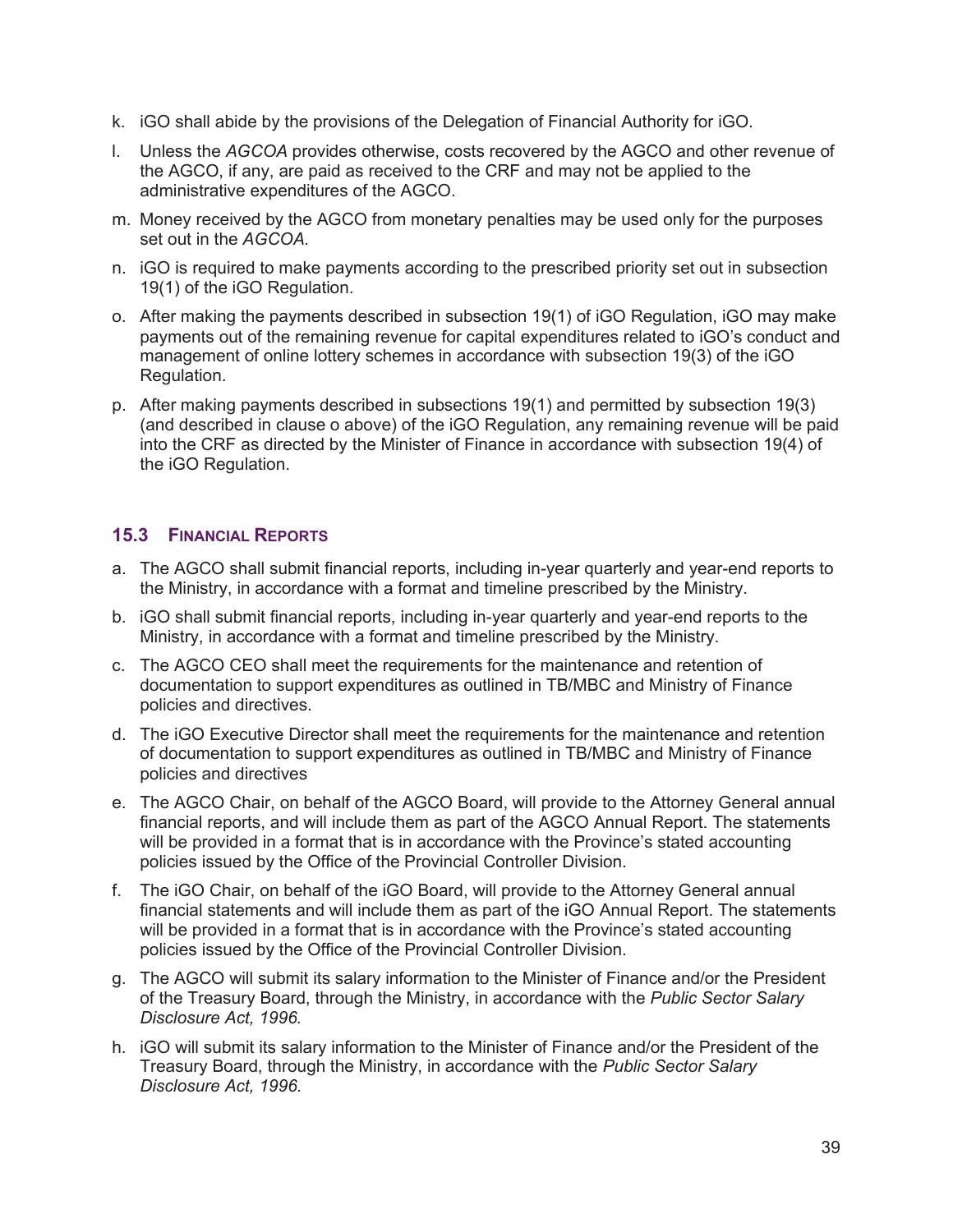#### **15.4 TAXATION STATUS: HARMONIZED SALES TAX (HST)**

- a. The AGCO is responsible for paying HST where applicable, in accordance with the federal *Excise Tax Act*. HST paid to suppliers is recovered through a centrally administered account maintained by the Office of the Provincial Controller Division.
- b. iGO is responsible for paying HST where applicable, in accordance with the federal *Excise Tax Act* and the related Games of Chance (GST/HST) Regulation.

# **16. Audit and Review Arrangements**

#### **16.1 AUDITS**

- a. The accounts of the AGCO shall be audited annually by the Auditor General of Ontario. Audited financial statements will be included in the AGCO Annual Report.
- b. The accounts and financial transactions of iGO shall be audited annually by the Auditor General of Ontario. Audited financial statements will be included in the iGO Annual Report.
- c. The AGCO is subject to periodic review and value-for-money audit by the Auditor General of Ontario under the *Auditor General Act* or by the Ontario Internal Audit Division of TBS.
- d. iGO is subject to periodic review and value-for-money audit by the Auditor General of Ontario under the *Auditor General Act,* or by the Ontario Internal Audit Division of TBS.
- e. The Ontario Internal Audit Division may also carry out an internal audit on the AGCO or iGO, if approved to do so by the Ministry's Audit Committee or by the Corporate Audit Committee.
- f. Regardless of any previous or annual external audit, the Attorney General may direct that the AGCO or iGO be audited at any time.
- g. The Attorney General may at any time appoint a licensed public accountant to audit the accounts and financial transactions of iGO for any period of time that the Attorney General specifies. iGO shall fully cooperate with the audit being conducted.
- h. The AGCO will promptly provide a copy of every report from an audit to the Attorney General. The AGCO will also provide a copy of its response to the audit report and any recommendations therein. The AGCO will advise the Attorney General annually on any outstanding audit recommendations.
- i. iGO will promptly provide a copy of every report from an audit to the Attorney General. iGO will also provide a copy of its response to the audit report and any recommendations therein. iGO will advise the Attorney General annually on any outstanding audit recommendations.
- j. The AGCO Chair, on behalf of the AGCO Board, may request an external audit of the financial transactions or management controls of the AGCO, at the AGCO's expense.
- k. The AGCO Chair, on behalf of the AGCO Board, may request an external audit of the financial transactions or management controls of iGO, as they relate to the conduct and management of prescribed online lottery schemes, at iGO's expense.
- l. The iGO Chair, on behalf of the iGO Board, may request an external audit of the financial transactions or management controls of iGO, at iGO's expense.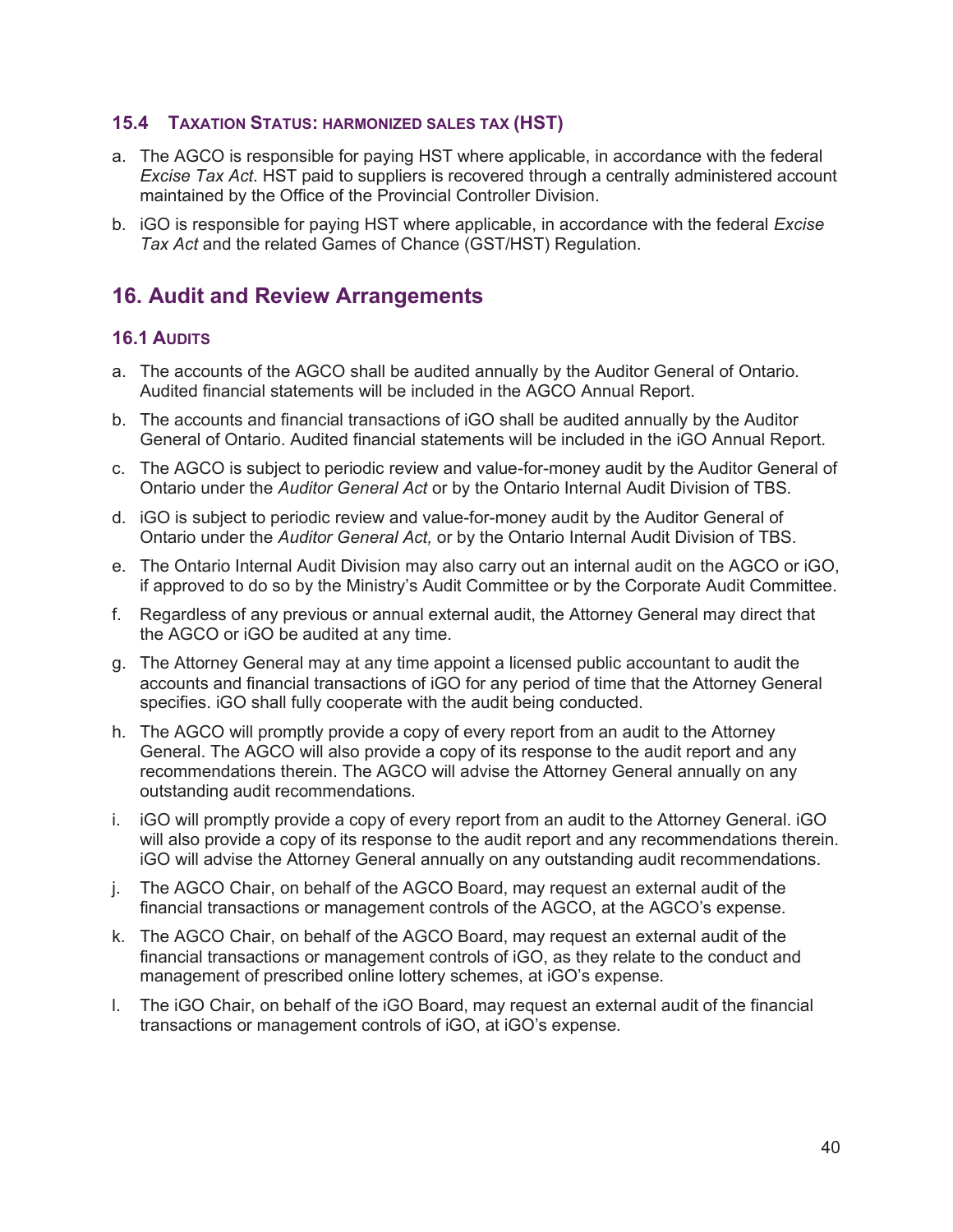#### **16.2 OTHER REVIEWS**

- a. The AGCO and iGO are subject to periodic review initiated at the discretion and direction of TB/MBC or the Attorney General. The review may cover such matters relating to the AGCO and/or iGO that are determined by TB/MBC or the Attorney General, and may include the mandate, powers, governance structure and/or operations of the AGCO and/or iGO.
- b. In requiring periodic review(s), the Attorney General or TB/MBC shall determine the timing and responsibility for conducting the review(s), the roles of the AGCO Chair, the AGCO Board, or the iGO Chair, the iGO Board, as the case may be, and the Attorney General, and how any other parties are involved.
- c. A mandate review of the AGCO will be conducted at least once every six years, or as directed by Treasury Board Secretariat. The Attorney General will consult the AGCO Chair, on behalf of the AGCO Board, as appropriate during any such review(s).
- d. A mandate review of iGO will be conducted at least once every six years, or as directed by Treasury Board Secretariat. The Attorney General will consult the iGO Chair on behalf of the iGO Board, as appropriate during any such review(s).
- e. The AGCO Chair, AGCO CEO and AGCO Board will cooperate in any mandate review of the AGCO.
- f. The iGO Chair, the iGO Executive Director and the iGO Board will cooperate in any mandate review of iGO.
- g. In the event of a mandate review initiated at the direction of the Attorney General, the Attorney General shall submit any recommendations for change that are developed from the results of the review regarding the AGCO and/or iGO to TB/MBC for consideration.

# **17. Staffing and Appointments**

#### **17.1 STAFFING REQUIREMENTS**

- a. AGCO employees are employed under subsection 9(1) of the *AGCOA.*
- b. iGO employees are employed under subsection 17(1) of the iGO Regulation.
- c. Additionally, the AGCO has a Bureau of the Ontario Provincial Police (OPP) assigned to it that is staffed by persons employed under Part III of the *PSOA.*
- d. In accordance with subsection 9(2) of the *AGCOA*, the AGCO Board establishes job categories, salary ranges and terms and conditions for employees of the AGCO, subject to the approval of the LGIC.
- e. In accordance with subsection 7(2) of the iGO Regulation, iGO's job categories, salary ranges and terms and conditions of employment for its employees shall be the same as those established under subsection 9(2) of the *AGCOA*.

### **17.2 APPOINTMENTS**

- a. The AGCO Chair and AGCO Board Members are appointed by the LGIC on the recommendation of the Premier of Ontario pursuant to subsection 5(1) of the *AGCOA.* There is no fixed term of appointment.
- b. The AGCO Chair and AGCO Vice-Chair(s) are designated by the LGIC on the recommendation of the Premier of Ontario pursuant to subsection 5(3) of the *AGCOA*.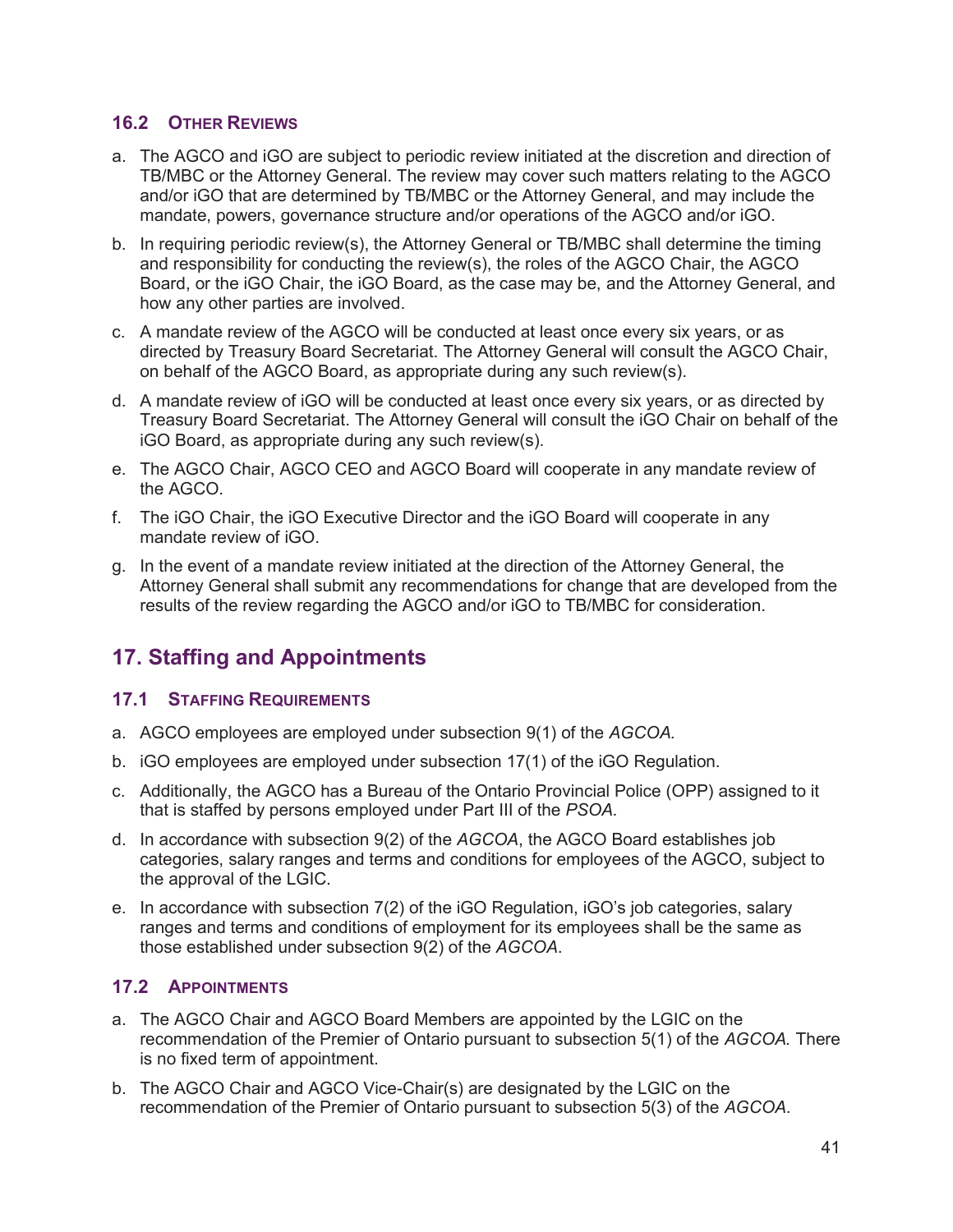- c. The AGCO Board shall be comprised of not more than 11 members appointed by the LGIC as set out in subsection 5(1) of the *AGCOA*. The LGIC shall designate one of the members as the chair and may designate one or more members as vice-chairs.
- d. The HRAP Panel Members are appointed by the AGCO Board, as part-time or full-time Members for terms of up to three years, pursuant to subsection 7(2) of the *HRLA.*
- e. The iGO Chair and the iGO Vice-Chair are designated by the Attorney General, pursuant to the process set out in subsection 9(1) of the iGO Regulation. There is no fixed term of appointment.
- f. The iGO Board Members are appointed by the Attorney General on the recommendation of the AGCO Board, pursuant to the process set out in section 7 of the iGO Regulation*.* There is no fixed term of appointment.
- g. Where a third-party wishes to propose a candidate(s) for the AGCO to recommend for appointment as iGO Board Member(s), the AGCO must ensure that the third-party provides three (3) names for consideration for each Member position and that all three (3) names are in turn provided to the Attorney General.
- h. The maximum number of iGO Chairs is one as set out in subsection 9(1) of the iGO Regulation*.*
- i. The maximum number of iGO Vice-Chairs is one as set out in subsection 9(1) of the iGO Regulation*.*
- j. The maximum number of iGO Board members is seven as set out in subsection 6(2) of the iGO Regulation.

#### **17.3 REMUNERATION**

- a. The AAD sets out remuneration rates paid to the AGCO Chair, AGCO Vice-Chair and AGCO Board Members.
- b. In accordance with section 11 of the iGO Regulation, iGO Board members shall be paid the remuneration fixed by resolution of the AGCO Board, subject to the approval of the Attorney General.
- c. Travel expenses of the AGCO Board and the iGO Board must comply with the MBC Travel, Meal and Hospitality Expenses Directives. Reasonable expenses shall be reimbursed.
- d. In accordance with subsection 7(5) of the *HRLA*, the AGCO Board determines remuneration and expenses that are paid to Panel Members.

# **18. Risk Management, Liability Protection and Insurance**

#### **18.1 RISK MANAGEMENT**

- a. The AGCO Chair, on behalf of the AGCO Board, is responsible for ensuring that a risk management strategy is developed for the AGCO, in accordance with the OPS Risk Management process.
- b. The AGCO shall ensure that the risks it faces are dealt with in an appropriate manner.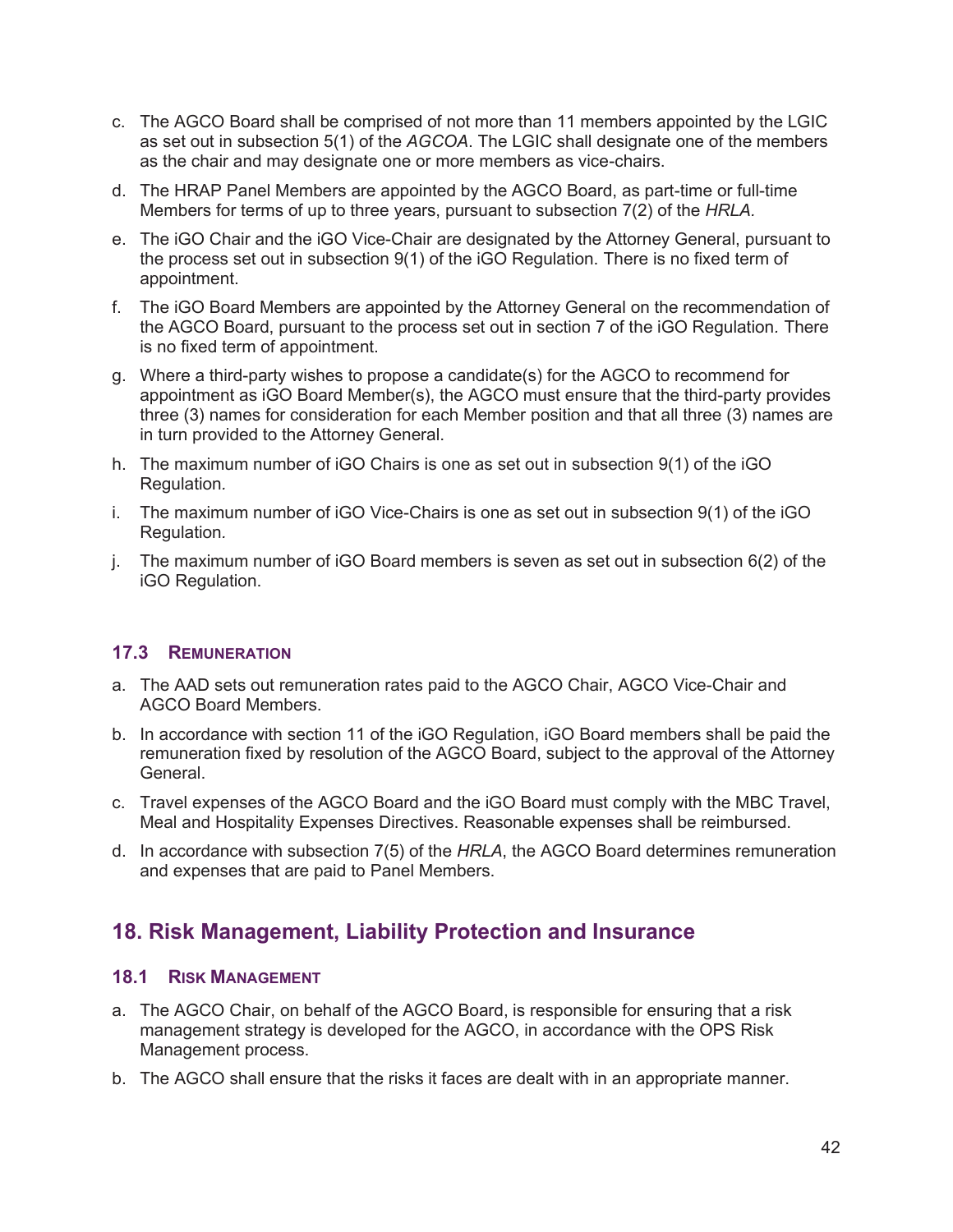- c. The iGO Chair, on behalf of the iGO Board, is responsible for ensuring that a risk management strategy is developed for iGO, in accordance with the OPS Risk Management process.
- d. iGO shall ensure that the risks it faces are dealt with in an appropriate manner.

#### **18.2 LIABILITY PROTECTION AND INSURANCE**

- a. All members of the AGCO Board are indemnified by the Government from any legal liability including any related costs and expenses that may result from their activities on behalf of the AGCO Board, while they are members of the AGCO Board , provided they are not otherwise covered under an insurance policy or claims fund, and that they act honestly and in good faith with a view to the best interests of the AGCO and do not act with dishonesty, negligence or willful misconduct.
- b. All members of the iGO Board are indemnified by iGO from any legal liability including any related costs and expenses that may result from their activities on behalf of the iGO Board, while they are members of the iGO Board , provided they are not otherwise covered under an insurance policy or claims fund, and that they act honestly and in good faith with a view to the best interests of iGO and do not act with dishonesty, negligence or willful misconduct.
- c. This indemnity is given with the approval of the Minister of Finance under section 28 of the *FAA*, in the forms attached as Appendices 3 and 4 to this MOU.

# **19. Effective Date, Duration and Periodic Review of the MOU**

- a. This MOU becomes effective on the date it is signed by the Attorney General as the last party to execute it ("Original Effective Date") and continues in effect until it is revoked or replaced by a subsequent MOU signed by the parties.
- b. A copy of the signed MOU and any successor MOU must be provided to the Secretary, TB/MBC.
- c. Upon a change in the Attorney General, the AGCO Chair or the iGO Chair, all parties must affirm by letter that this MOU will continue in force without a review (and attach the signed letter to the MOU); or alternatively, they may agree to revise it and sign a new MOU within six months of the change.
- d. A copy of the letter of affirmation, or a new MOU between the Attorney General, AGCO Chair and iGO Chair must be provided to the Secretary, TB/MBC within six months of the new party or parties' commencement.
- e. Any of the Attorney General, the AGCO Chair, on behalf of the AGCO Board, or the iGO Chair, on behalf of the iGO Board, may initiate a review of this MOU by written request to the other parties.
- f. If any of the parties deems it expedient to amend this MOU, they may do so only in writing. Any amendment shall only be effective after approval by all parties.
- g. A full review and replacement of this MOU will be conducted immediately in the event of a significant change to the AGCO's mandate, powers or governance structure as a result of an amendment to the *AGCOA* or a significant change to iGO's mandate, powers or governance structure as a result of an amendment to either the iGO Regulation or the AGCOA.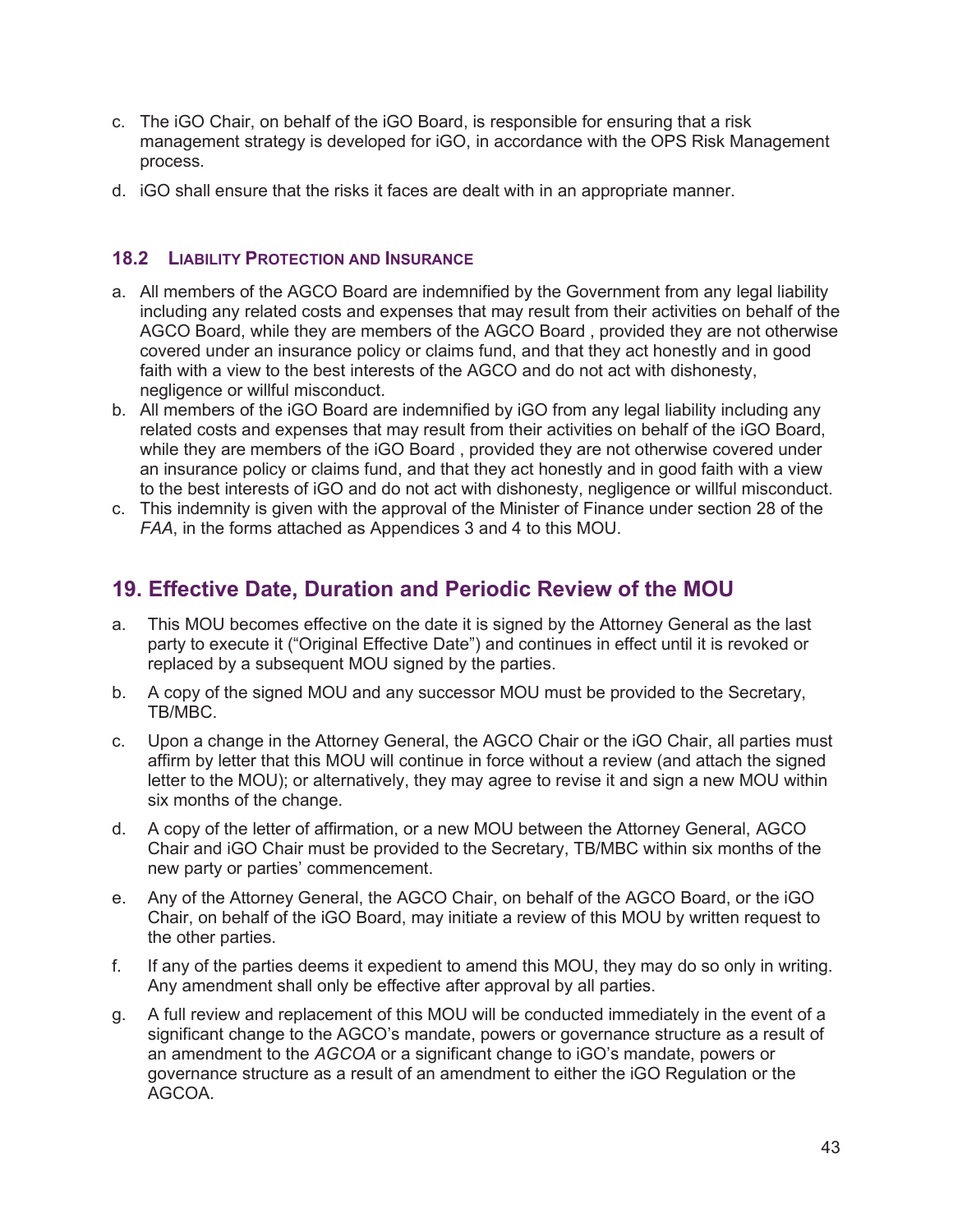h. At a minimum, this MOU will be reviewed at least once every five years, to ensure it is current and consistent with Government expectations.

# **Signatures**

 $- 42$ 

Lalit Aggarwal, Chair of the Board of the Date Alcohol and Gaming Commission of Ontario

DocuSigned by: Dave Forestell \_\_\_\_\_\_\_\_\_\_\_\_\_\_\_\_\_\_\_\_\_\_\_\_\_\_\_\_\_\_\_\_\_\_\_\_\_\_\_\_\_\_\_\_\_\_\_\_\_\_\_\_\_\_\_\_\_\_\_\_\_\_\_\_\_\_\_\_ \_\_\_\_\_\_\_\_\_\_\_\_\_\_\_\_\_\_\_\_\_\_\_\_\_\_\_\_\_\_\_\_\_\_\_\_\_\_\_\_\_\_\_\_\_\_\_\_\_\_\_\_\_\_\_

Dave Forestell, Chair of the Board of Date iGaming Ontario

Hon. Doug Downey, **Communist Communist Communist Communist Communist Communist Communist Communist Communist Communist Communist Communist Communist Communist Communist Communist Communist Communist Communist Communist Com** Attorney General of Ontario

April 14, 2022

April 19, 2022

April 28, 2022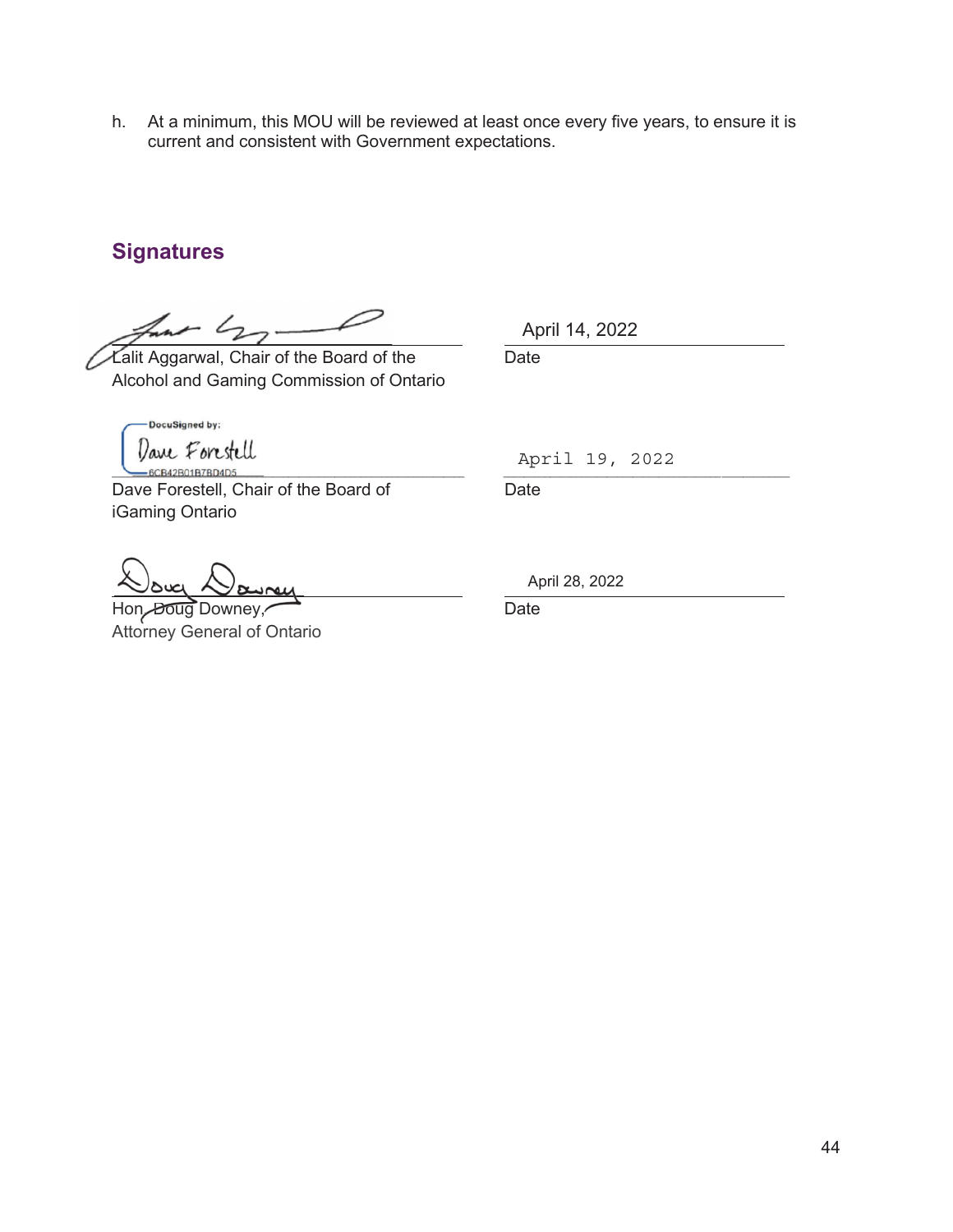# **Appendix 1: Summary of AGCO and iGO Reporting Requirements AGCO Reporting Requirements**

| <b>Due Date</b>                                                                                                           | <b>Report / Document</b>                                                              | <b>Names of Responsible Officials</b>                                                                                                                                                                        |
|---------------------------------------------------------------------------------------------------------------------------|---------------------------------------------------------------------------------------|--------------------------------------------------------------------------------------------------------------------------------------------------------------------------------------------------------------|
| Submitted annually within<br>three (3) months prior to                                                                    | <b>AGCO Annual Business</b><br>Plan                                                   | The AGCO CEO prepares the AGCO<br>Annual Business Plan.                                                                                                                                                      |
| the AGCO's fiscal year<br>end.                                                                                            |                                                                                       | The AGCO Chair provides the AGCO<br>Board-approved AGCO Annual Business<br>Plan to the Attorney General for<br>approval.                                                                                     |
| Submitted annually within<br>the earlier of 90 days from                                                                  | <b>AGCO Annual Report</b>                                                             | The AGCO CEO prepares the AGCO<br>Annual Report.                                                                                                                                                             |
| when iGO receives their<br>audited financial<br>statement from the Auditor<br>General of Ontario and<br>120 days from the |                                                                                       | The iGO Executive Director prepares the<br>iGO Annual Report which is included as<br>an appendix to the AGCO Annual<br>Report.                                                                               |
| AGCO's fiscal year-end.                                                                                                   |                                                                                       | The iGO Chair provides the iGO Board-<br>approved iGO Annual Report to the<br><b>AGCO Chair.</b>                                                                                                             |
|                                                                                                                           |                                                                                       | The AGCO Chair provides the AGCO<br>Board-approved AGCO Annual Report to<br>the Attorney General for approval. The<br>iGO Board-approved iGO Annual Report<br>will be appended to the AGCO Annual<br>Report. |
| Reviewed at least once<br>every 5 years.                                                                                  | Memorandum of<br>Understanding                                                        | The AGCO Chair signs the MOU.                                                                                                                                                                                |
| Estimates of the AGCO's                                                                                                   | The AGCO will prepare                                                                 | The AGCO CEO prepares the estimates.                                                                                                                                                                         |
| expenditures will be<br>delivered in sufficient time<br>to be analyzed and<br>approved by the Attorney<br>General.        | estimates of its<br>expenditures for inclusion<br>in the Ministry's business<br>plan. | The AGCO Chair delivers the estimates<br>to the Attorney General.                                                                                                                                            |
| AGCO's audited financial<br>statements will be<br>included in the AGCO<br>Annual Report.                                  | <b>AGCO Audited Financial</b><br><b>Statements</b>                                    | The Auditor General of Ontario shall<br>audit the AGCO's accounts annually.                                                                                                                                  |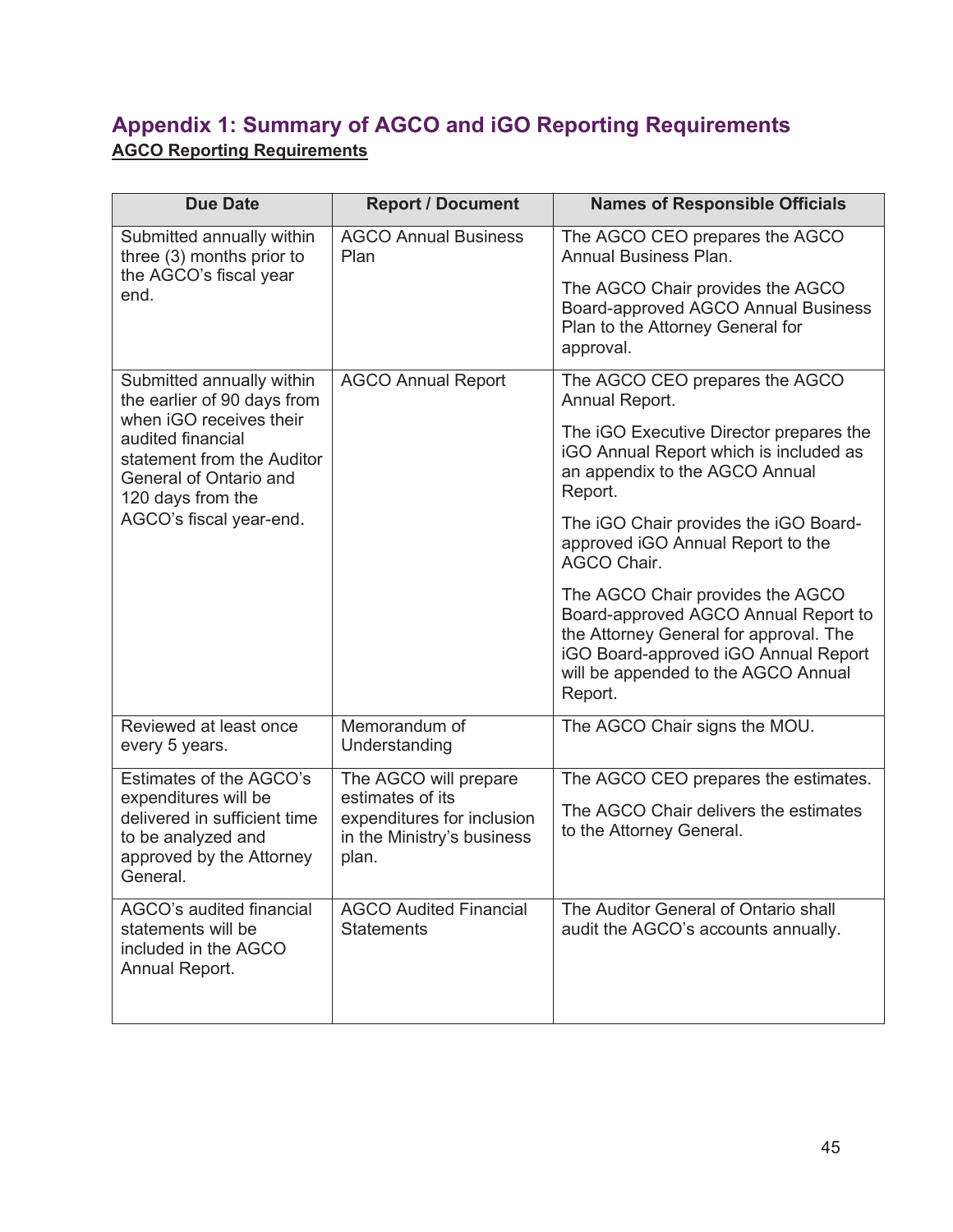### **iGO Reporting Requirements**

| <b>Due Date</b>                                                                                                    | <b>Report / Document</b>                                          | <b>Names of Responsible Officials</b>                                                                                                                    |
|--------------------------------------------------------------------------------------------------------------------|-------------------------------------------------------------------|----------------------------------------------------------------------------------------------------------------------------------------------------------|
| Submitted annually within<br>three (3) months prior to                                                             | <b>iGO Annual Business Plan</b>                                   | The iGO Executive Director prepares the<br>plan.                                                                                                         |
| iGO's fiscal year end                                                                                              |                                                                   | The iGO Chair provides the iGO Board<br>approved plan to the Attorney General<br>for approval.                                                           |
| Submitted annually within<br>90 days from when iGO                                                                 | <b>iGO Annual Report</b>                                          | The iGO Executive Director prepares the<br><b>iGO Annual Report.</b>                                                                                     |
| receives their audited<br>financial statement from<br>the Auditor General of<br>Ontario.                           |                                                                   | The iGO Chair provides the iGO Board<br>approved iGO Annual Report to the<br>AGCO Chair for inclusion in the AGCO<br>Annual Report as an appendix.       |
|                                                                                                                    |                                                                   | The AGCO Annual Report with the iGO<br>Annual Report included as an appendix,<br>is submitted by the AGCO Chair to the<br>Attorney General for approval. |
| Estimates of iGO's<br>revenues and                                                                                 | iGO will prepare estimates<br>of its revenues and                 | The iGO Executive Director prepares the<br>estimates.                                                                                                    |
| expenditures will be<br>delivered in sufficient time<br>to be analyzed and<br>approved by the Attorney<br>General. | expenditures for inclusion<br>in the Ministry's business<br>plan. | The iGO Chair delivers the estimates to<br>the Attorney General.                                                                                         |
| iGO's audited financial<br>statements will be<br>included in the iGO<br>Annual Report.                             | <b>iGO Audited Financial</b><br><b>Statements</b>                 | The Auditor General of Ontario shall<br>audit iGO's accounts annually.                                                                                   |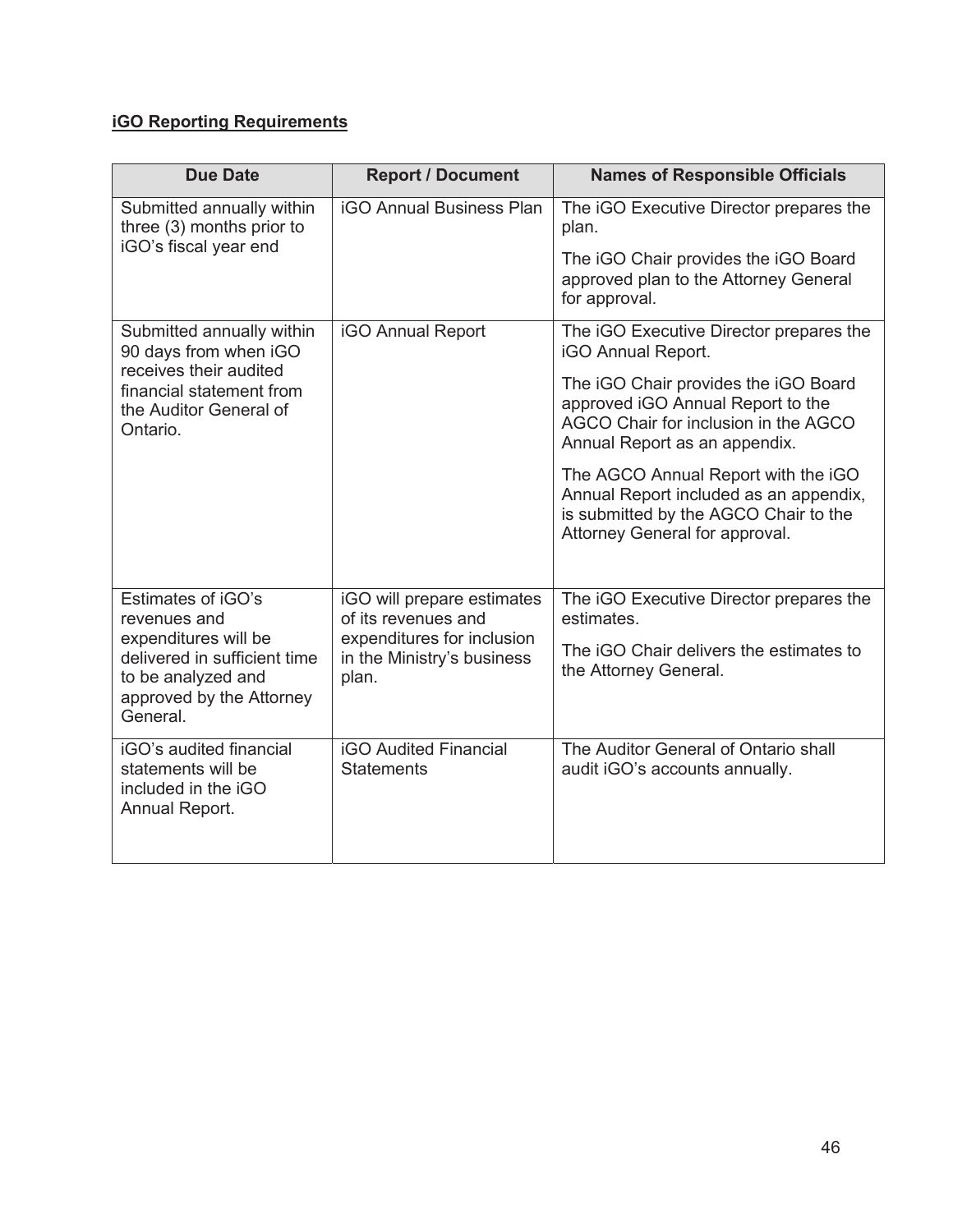# **Appendix 2: Applicable Government of Ontario Directives**

#### **1. The following TB/MBC and government directives and policies apply to the AGCO**

- 1. Accountability Directive
- 2. Accountable Advance Operating Policy
- 3. Accounting Advice Directive
- 4. Accounting and Financial Reporting Policy
- 5. Accounting Policy for Recoveries
- 6. Advertising Content Directive<br>7. Agencies and Appointments D
- Agencies and Appointments Directive
- 8. Bank Account Policy
- 9. Bank Reconciliation Policy
- 10. Billing Management and Recording Policy
- 11. Broader Public Sector Compensation Information Directive
- 12. Broader Public Sector Executive Compensation Program Directive
- 13. Budgetary and Appropriation Control Policy
- 14. Capital Expenditure Evaluation Directive
- 15. Cash Management Directive
- 16. Centralized Archiving of IFIS Financial Information Policy
- 17. Chart of Accounts Policy
- 18. Communications in French Directive
- 19. Data Integrity Policy
- 20. Delegation of Financial Management Authority Policy
- 21. Digital and Data Directive
- 22. Disclosure of Wrongdoing Directive (Employees / Appointees of Public Bodies)
- 23. Enterprise Risk Management Directive
- 24. Executive Compensation Framework Compliance Report Directive
- 25. Expenditure Management Directive
- 26. Financial Record Retention Policy
- 27. Financial Threshold Policy
- 28. General Expenses Directive
- 29. iExpenses Policy
- 30. IFIS Corrections Policy
- 31. IFIS Foreign Exchange Policy
- 32. IFIS Payment Override Policy
- 33. IFIS Transaction Processing Policy
- 34. IFIS User Identification and Responsibilities Policy
- 35. Indemnification Directive
- 36. Inter/Intra Ministry Journals Policy
- 37. Interim Payment Authority Policy
- 38. Internal Audit Directive
- 39. Internal Control Policy
- 40. Management Information Access and Disclosure Policy
- 41. Managing, Distributing and Pricing Government Information Directive
- 42. Ministry of Infrastructure Realty Policy
- 43. Motor Vehicle Fleet Policy
- 44. Non-Tax Receivables Collections Policy
- 45. Non-Tax Revenue Design Policy
- 46. Non-Tax Revenue Directive
- 47. Payment Card Acceptance Policy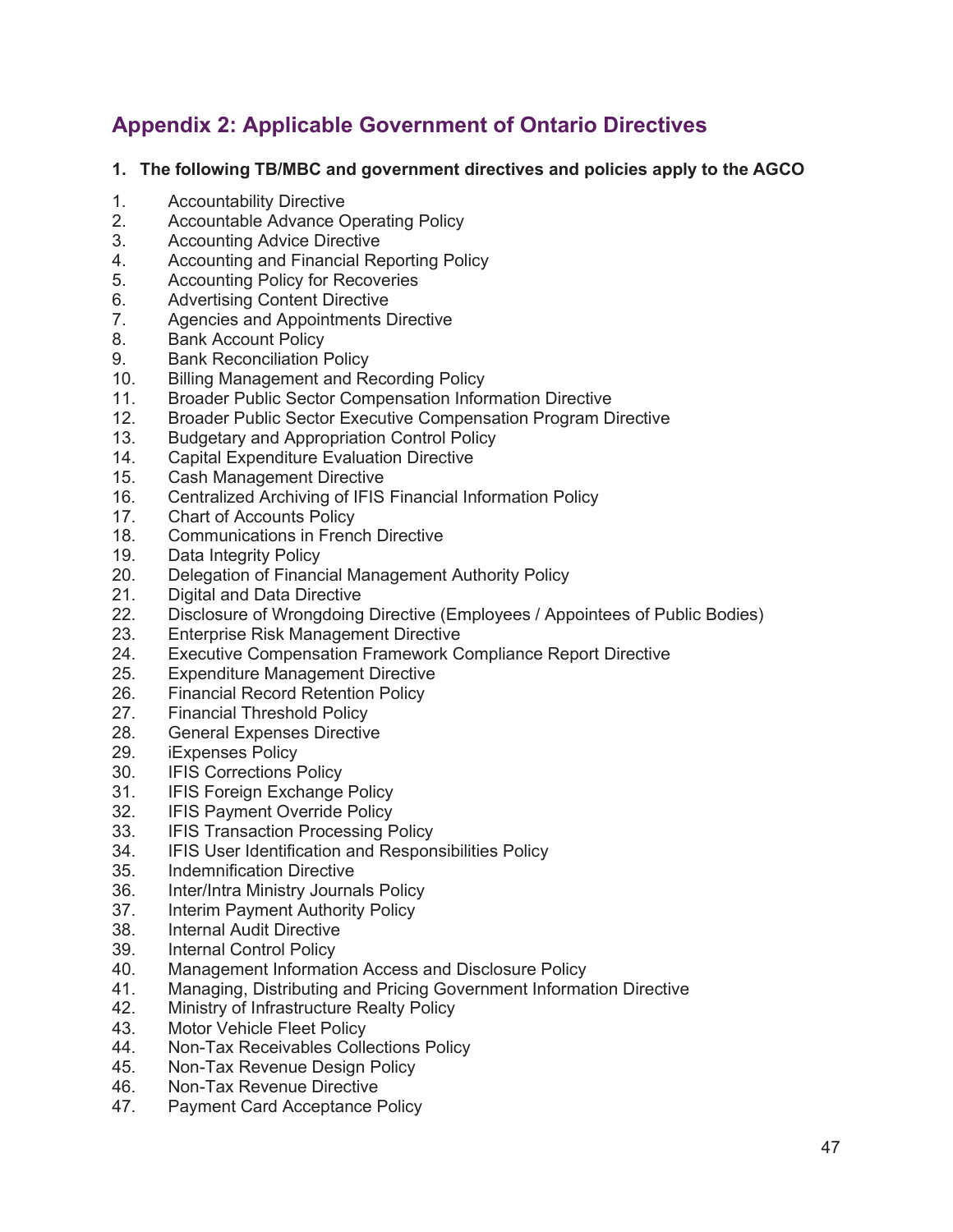- 48. Payment Terms Policy
- 49. Payments from Ministry Accountable Advance Accounts Policy
- 50. Perquisites Directive
- 51. Prepayment Policy
- 52. Procurement Directive on Advertising, Public and Media Relations, and Creative Communications Services
- 53. Realty Directive
- 54. Receipts Handling and Allocations Policy
- 55. Revenue and Accounts Receivables Reporting and Analysis Policy
- 56. Revenue Management Policy
- 57. Risk Management Policy<br>58. Small Value Financial Tra
- Small Value Financial Transactions Policy
- 59. Special Purpose Account Policy
- 60. Stale-Dated, Lost or Stolen Cheques Policy
- 61. T4A Policy
- 62. Tangible Capital Assets, Accounting Policy
- 63. Travel, Meal and Hospitality Expenses Directive
- 64. Use of Personal and Confidential Information in OPS Financial Systems Policy
- 65. Write-Offs Policy

#### **The following TB/MBC Directives and Policies apply to the AGCO subject to certain sections referenced which are not applicable to the AGCO as noted:**

- 66. Government Publications Directive1
- 67. Procurement Directive<sup>23</sup>
- 68. Visual Identity Directive<sup>3</sup>

<sup>1</sup> Applies only to the AGCO's annual reports.<br><sup>2</sup> Does not apply to the acquisition of administrative services (e.g. corpay and WIN) and of Legal Services.

 $\mathcal{L} = \{ \mathcal{L} = \{ \mathcal{L} = \{ \mathcal{L} = \{ \mathcal{L} = \{ \mathcal{L} = \{ \mathcal{L} = \{ \mathcal{L} = \{ \mathcal{L} = \{ \mathcal{L} = \{ \mathcal{L} = \{ \mathcal{L} = \{ \mathcal{L} = \{ \mathcal{L} = \{ \mathcal{L} = \{ \mathcal{L} = \{ \mathcal{L} = \{ \mathcal{L} = \{ \mathcal{L} = \{ \mathcal{L} = \{ \mathcal{L} = \{ \mathcal{L} = \{ \mathcal{L} = \{ \mathcal{L} = \{ \mathcal{$ 

<sup>3</sup> Does not apply to AGCO vehicles used for law enforcement purposes or to vehicles provided to AGCO employees as part of their compensation package.

#### **The following TB/MBC Directives and Policies apply to iGO:**

- 1. Accountability Directive
- 2. Accountable Advance Operating Policy
- 3. Accounting Advice Directive
- 4. Accounting and Financial Reporting Policy
- 5. Accounting Policy for Recoveries
- 6. Advertising Content Directive
- 7. Agencies and Appointments Directive
- 8. Bank Account Policy
- 9. Bank Reconciliation Policy
- 10. Billing Management and Recording Policy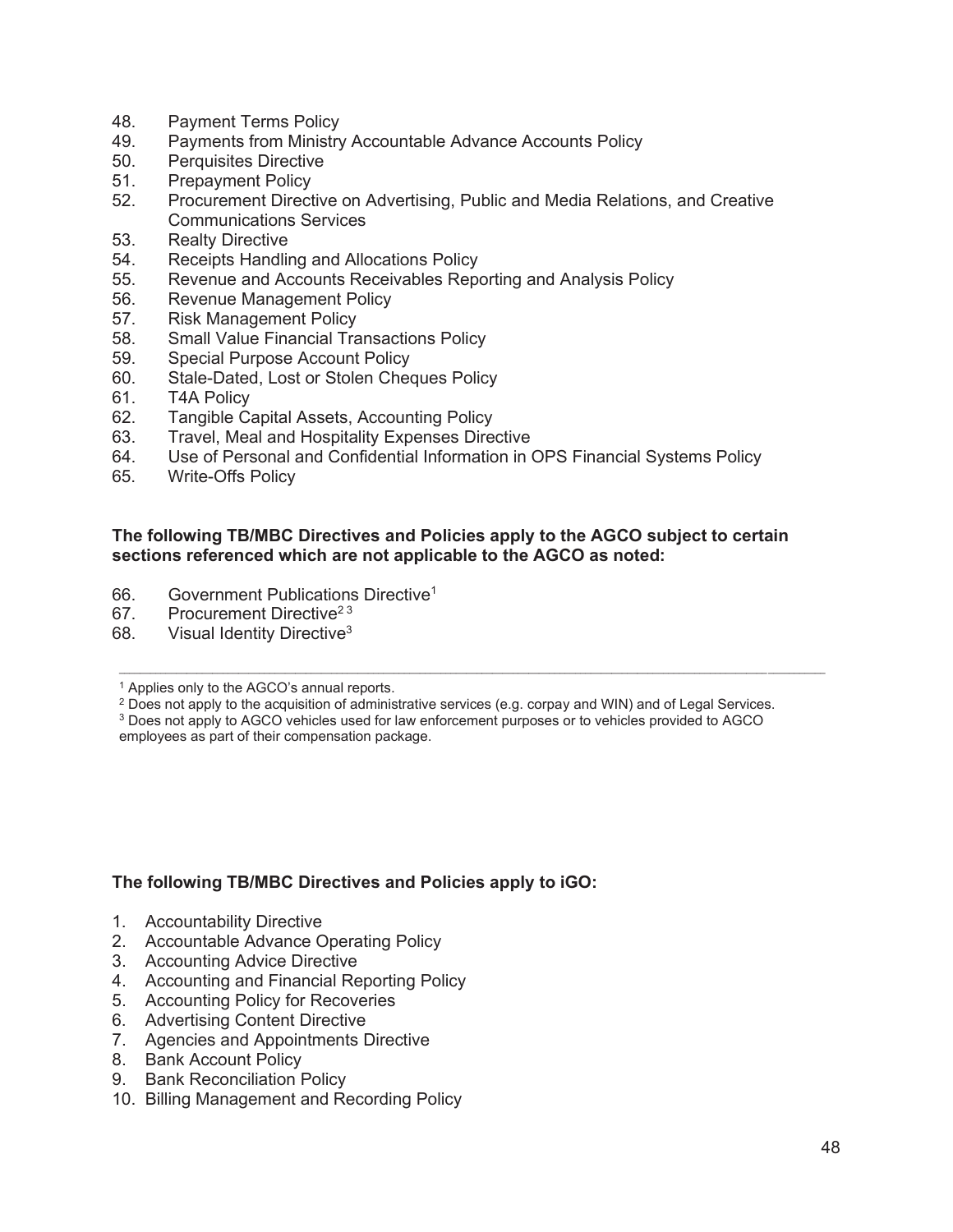- 11. Broader Public Sector Compensation Information Directive
- 12. Budgetary and Appropriation Control Policy
- 13. Capital Expenditure Evaluation Directive
- 14. Cash Management Directive
- 15. Centralized Archiving of IFIS Financial Information Policy
- 16. Chart of Accounts Policy
- 17. Cheque Printing from Ministries Accountable Advance Accounts Policy
- 18. Communications in French Directive
- 19. Data Integrity Policy
- 20. Delegation of Financial Management Authority Policy
- 21. Disclosure of Wrongdoing Directive (Employees / Appointees of Public Bodies)
- 22. Executive Compensation Framework Compliance Report Directive
- 23. Expenditure Management Directive
- 24. Financial Record Retention Policy
- 25. Financial Threshold Policy
- 26. General Expenses Directive
- 27. Government Publications Directive
- 28. iExpenses Policy
- 29. IFIS Corrections Policy
- 30. IFIS Foreign Exchange Policy
- 31. IFIS Payment Override Policy
- 32. IFIS Transaction Processing Policy
- 33. IFIS User Identification and Responsibilities Policy
- 34. Indemnification Directive
- 35. Inter/Intra Ministry Journals Policy
- 36. Interim Payment Authority Policy
- 37. Internal Audit Directive
- 38. Internal Control Policy
- 39. Managing, Distributing and Pricing Government Information Directive
- 40. Non-Tax Receivables Collections Policy
- 41. Non-Tax Revenue Design Policy
- 42. Non-Tax Revenue Directive
- 43. Open Data Directive
- 44. Payment Card Acceptance Policy
- 45. Perquisites Directive
- 46. Policy for Management Information Access and Disclosure
- 47. Prepayment Policy
- 48. Procurement Directive<sup>1</sup>
- 49. Procurement Directive on Advertising, Public and Media Relations, and Creative Communications Services
- 50. Realty Directive
- 51. Receipts Handling and Allocations Policy
- 52. Revenue and Accounts Receivables Reporting and Analysis Policy
- 53. Revenue Management Policy
- 54. Risk Management Policy
- 55. Small Value Financial Transactions Policy
- 56. Special Purpose Account Policy
- 57. Stale-Dated, Lost or Stolen Cheques Policy
- 58. T4A Policy
- 59. Tangible Capital Assets, Accounting Policy
- 60. Travel, Meal and Hospitality Expenses Directive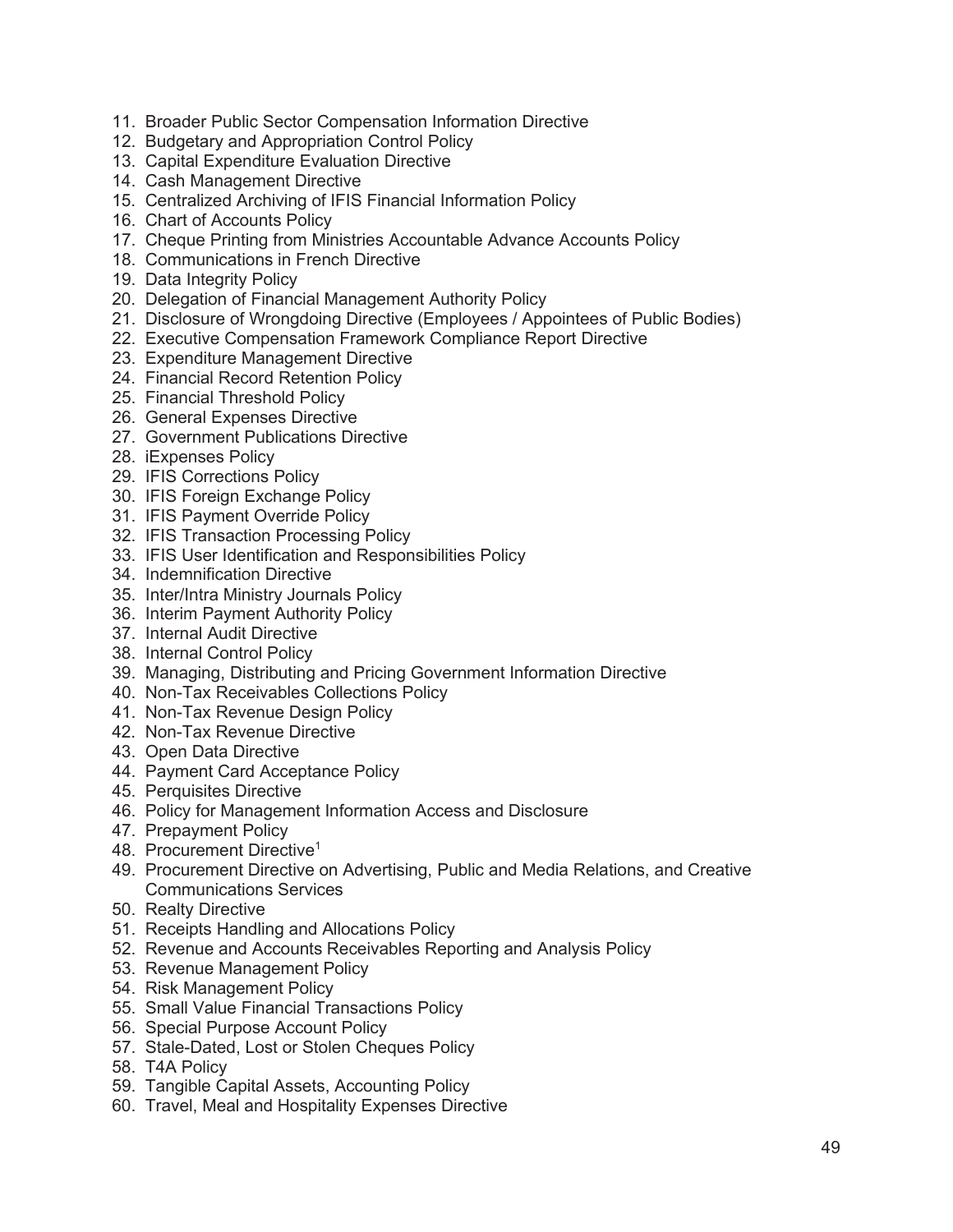#### 61. Visual Identity Directive

62. Use of Personal and Confidential Information in OPS Financial Systems Policy

1 iGO will comply with sections 3 and 8 of the OPS Procurement Directive and will create its own procurement policy that aligns with the requirements set out in the OPS Procurement Directive.

63. Write-Offs Policy

#### **The following TB/MBC Directives and Policies do not apply to iGO**

**•** Governance and Management of Information Technology Directive.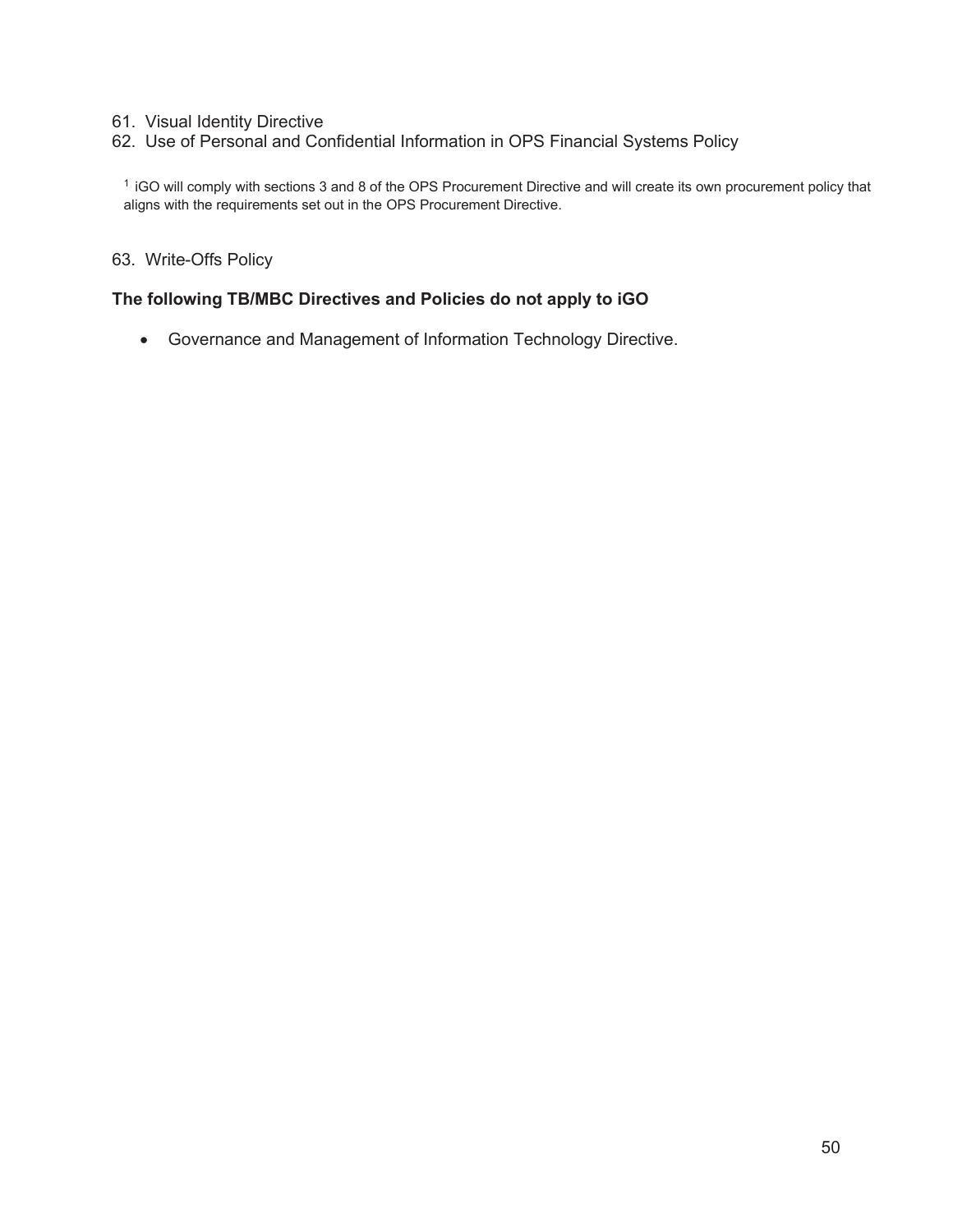# **Appendix 3: Form of Indemnity for AGCO Board Members**

In consideration of your agreement to be appointed to act as a member of the board of the Alcohol and Gaming Commission of Ontario ("AGCO"), the undersigned, Her Majesty the Queen in right of Ontario as represented by the Attorney General (the "Province") hereby agrees, subject to the terms hereof, to indemnify and hold harmless you and your heirs and legal personal representatives against and from any and all losses, costs, damages, expenses and liabilities of whatsoever kind, including amounts paid to defend, resist or settle any proceeding, whether actual or threatened, or to satisfy a judgment or to conduct any appeal and including all legal fees and other expenses (a "Claim" or collectively, the "Claims") which you may reasonably sustain or incur or become subject to by reason of your being or having been a member of the AGCO board, but this indemnity does not apply with respect to Claims:

- (a) arising from any circumstances for which coverage is provided and paid for under an insurance policy or claims fund to the extent that you are indemnified or covered under such policy or fund;
- (b) in which you did not act honestly and in good faith with a view to the best interests of the AGCO; or
- (c) brought about or contributed to by your dishonesty, negligence or willful misconduct, if a judgment or other final adjudication adverse to you establishes that there was dishonesty, negligence or willful misconduct on your part which was material to the cause of action as adjudicated.

In order to be entitled to indemnification hereunder, you must comply with the following terms and conditions:

- (i) if you receive a notice of Claim or Claims, whether actual or threatened, you shall forthwith deliver to the Province (through the Agency and Tribunal Relations Branch and/or the Justice Policy Branch) a notice setting forth in reasonable detail all available particulars of the Claim;
- (ii) upon the written request of the Province, you shall furnish to the Province copies of all documents and provide any other information relating to the Claim(s) that is in your possession or under your control;
- (iii) as requested by the Province and at the cost of the Province you shall take all reasonable steps necessary to secure and preserve your rights in respect of the Claim(s) and, to the extent that you have a right to commence a proceeding against another person (whether for damages or indemnification or otherwise) in respect of a matter for which you claim indemnification from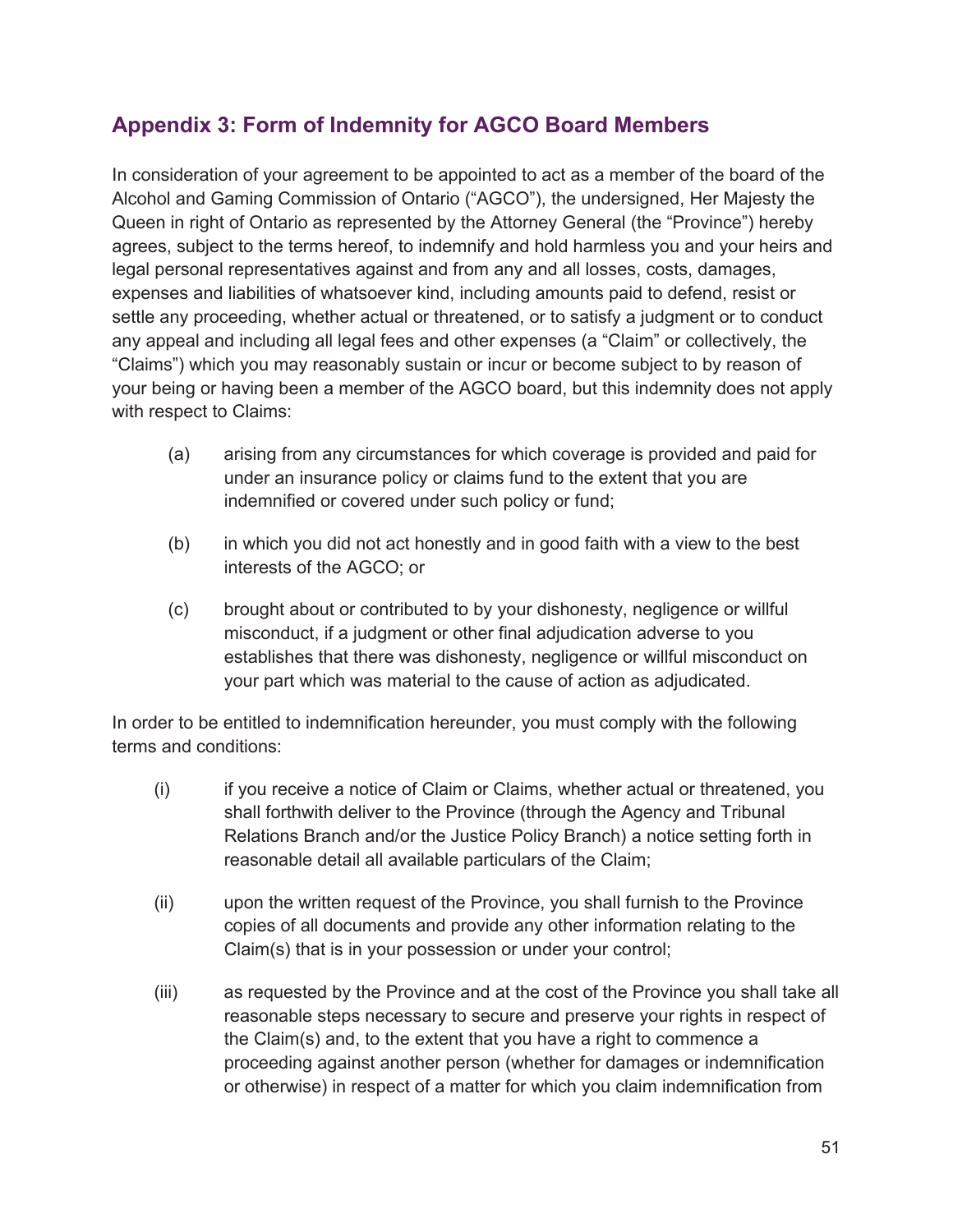the Province hereunder, you shall, if requested by the Province and at its cost, assign that right to the Province and subrogate the Province to that right to the extent of the amounts paid by the Province or for which the Province is liable hereunder;

- iv) you shall not voluntarily assume any liability in respect of or settle or compromise a Claim or any proceeding relating thereto without obtaining the Province's prior written consent;
- (v) at its cost, the Province shall have the right to participate in or assume control of the negotiation, settlement or defence of the Claim(s) and any proceedings related thereto or appeal thereof, but the Province may not settle any action commenced against you without your written consent;
- (vi) if the Province elects at its cost to participate in or assume control of the negotiation, settlement or defence of the Claim(s) and any proceedings relating thereto or appeal thereof, you shall aid the Province in securing information and evidence and the attendance of any witnesses and cooperate fully with the Province (except in a pecuniary way) in connection with the same, and you shall agree to be represented by legal counsel chosen by the Province, unless, in the opinion of such legal counsel, there would arise a conflict of interest preventing such legal counsel from representing you, and, where it is such legal counsel's opinion that a conflict of interest prevents their representing you, you will be entitled, subject to the Province's prior written approval, to retain legal counsel of your choice (it being understood that the Province may withhold its approval in relation to any counsel proposed by you who does not agree to retainer terms, including fees, consistent with the policies of the Ministry of Attorney General of Ontario), and the fees and expenses of your counsel incurred in your representation shall be costs to which this indemnity extends;
- (vii) if the Province is not also party to the Claim, without cost to you, if requested by the Province, you shall consent to any order or leave that may be required for the Crown to be added as a party or to be allowed to make representations on its own behalf without being a party; and
- (viii) the expenses incurred by you in investigating, defending or appealing any Claim(s) shall, at your request, be paid by the Province as may be appropriate to enable you to properly investigate, defend or appeal such Claim(s), with the understanding that if it is ultimately determined that you are not entitled to be indemnified hereunder for any reason herein stated, you shall immediately repay such amount(s) so paid, which shall become payable as a debt due to the Crown.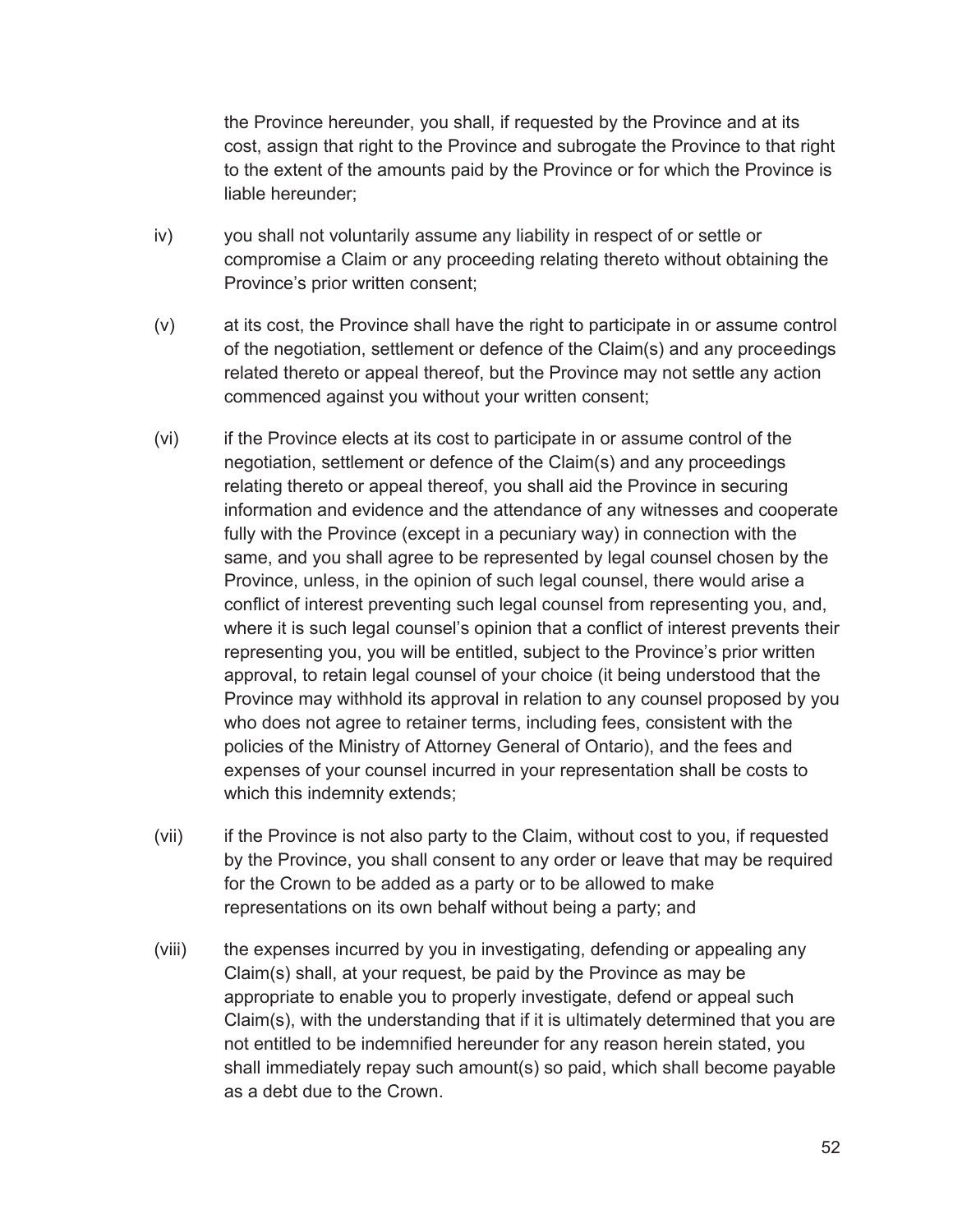For greater clarify, this indemnity shall apply to Claim(s) that are referable to the period during which you were a member of the AGCO board, and of which notice is received by the Province either during the period you are a member or after you cease to be a member.

IN WITNESS WHEREOF, the undersigned has duly executed this indemnity this

day of  $, 20XX$ .

HER MAJESTY IN RIGHT OF ONTARIO, as represented by the Attorney General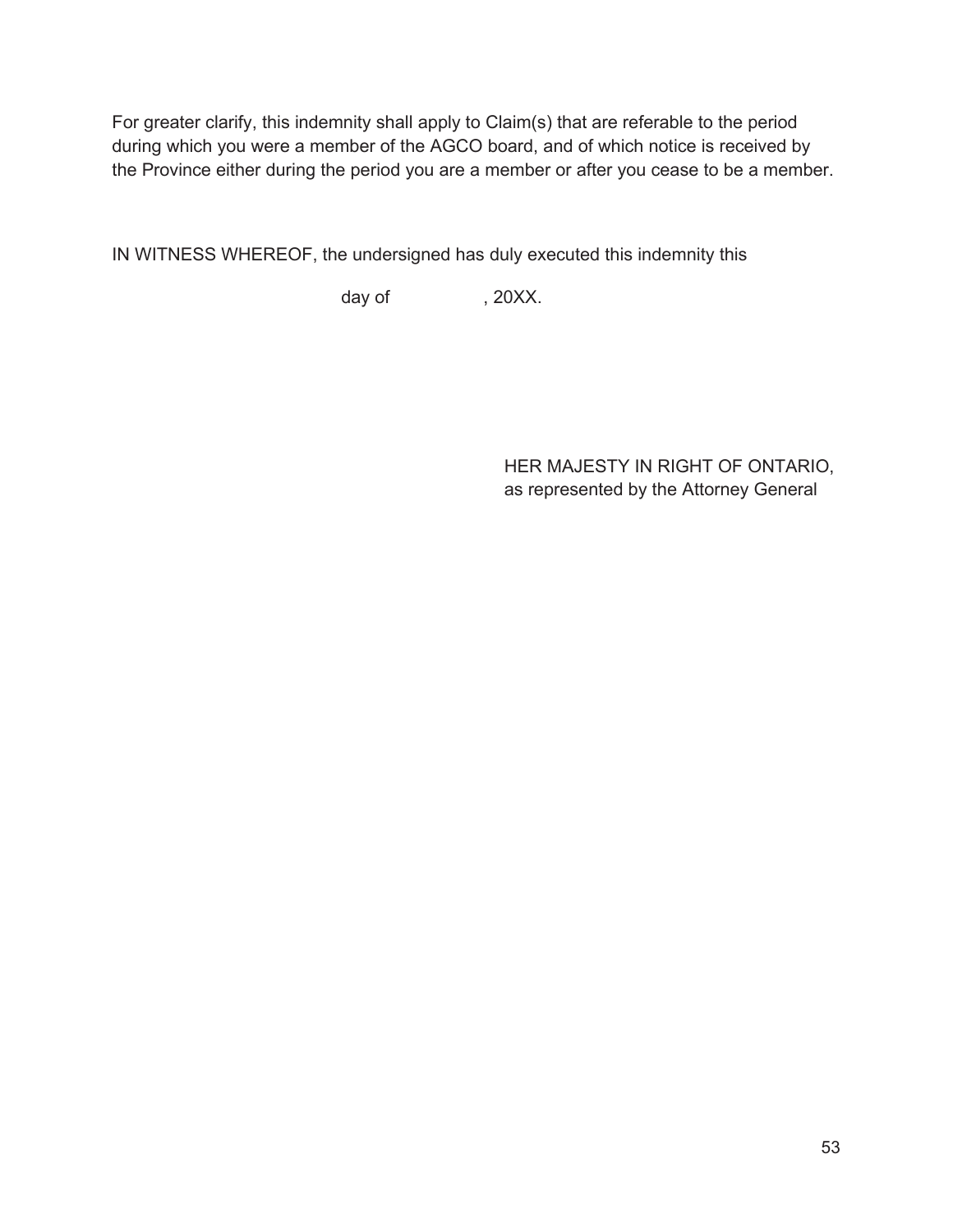# **Appendix 4: Form of Indemnity for iGO Board Members**

[IGO LETTERHEAD]

### **INDEMNITY**

#### To: [*Name of Director/Officer*]

In consideration of your agreement to be appointed to act as a director of the board of iGaming Ontario ( "iGO"), iGO hereby agrees, subject to the terms hereof, to indemnify you and hold you harmless against and from any and all legal fees and disbursements and other expenses (an "Expense" or collectively, the "Expenses") which you may reasonably sustain or incur in defending any action or other proceeding (a "Claim" or collectively, the "Claims"), against you in connection with your being or having been a director of iGO, but this indemnity does not apply with respect to Expenses:

- (a) arising from any circumstances for which coverage is provided under an insurance policy or claims fund to the extent that you are indemnified or covered under such policy or fund;
- (b) incurred by you in connection with any Claim(s) arising out of circumstances in which you did not, honestly and in good faith, with a view to the best interests of iGO and in the performance or intended performance of your duties as a director of iGO, act or refrain from acting; or
- [*(c)* incurred by you in connection with any Claim(s) where you were judged by a court or other competent authority to have committed any fault or omitted to do anything that you ought to have done; or
- *(d)* incurred by you in connection with any Claim(s) arising out of a criminal or administrative proceeding that is enforced by monetary penalty where you did not have reasonable grounds for believing that your conduct was lawful.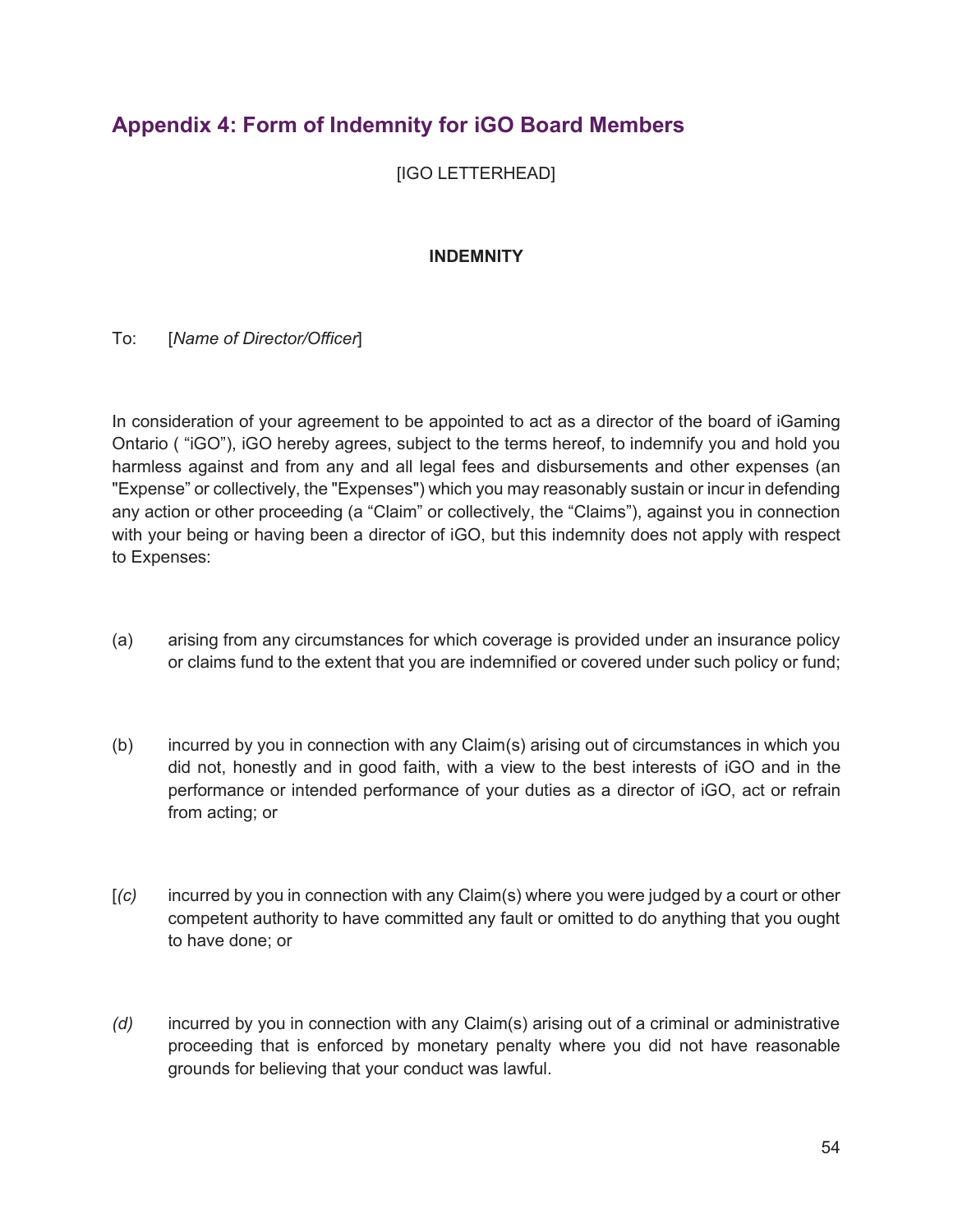In order to be entitled to indemnification hereunder, you must comply with the following terms and conditions:

- (i) you shall agree to be represented by legal counsel chosen by iGO, unless, in the opinion of such legal counsel, there would arise a conflict of interest preventing such legal counsel from representing you, and, where it is such legal counsel's opinion that a conflict of interest prevents their representing you, you will be entitled, subject to iGO's prior written approval, to retain legal counsel of your choice, it being understood that iGO may withhold its approval in relation to any counsel proposed by you who does not agree to retainer terms, including fees, consistent with the policies of the Ministry of the Attorney General of Ontario, and the fees and expenses of your counsel incurred in your representation shall be costs to which this indemnity extends;
- (ii) the expenses incurred by you in investigating, defending or appealing any Claim(s) shall, at your request, be paid by iGO as may be appropriate to enable you to properly investigate, defend or appeal such Claims(s), with the understanding that if it is ultimately determined that you are not entitled to be indemnified hereunder, you shall immediately repay such amount(s) so paid, which shall become payable as a debt due to iGO; and
- (ix) you agree to pay to iGO all amounts you receive as a recovery or reimbursement of any Claim which has been previously indemnified by iGO hereunder.

For greater clarity, this indemnity shall apply to Claim(s) that are referable to the period during which you were a director of iGO, and of which notice is received by iGO either during the period you are a director or after you cease to be a director.

This indemnity shall be governed by the laws of the Province of Ontario and the federal laws of Canada applicable in the Province of Ontario.

IN WITNESS WHEREOF, the undersigned has duly executed this indemnity this  $\bullet$  day of  $\bullet$ , 20X●.